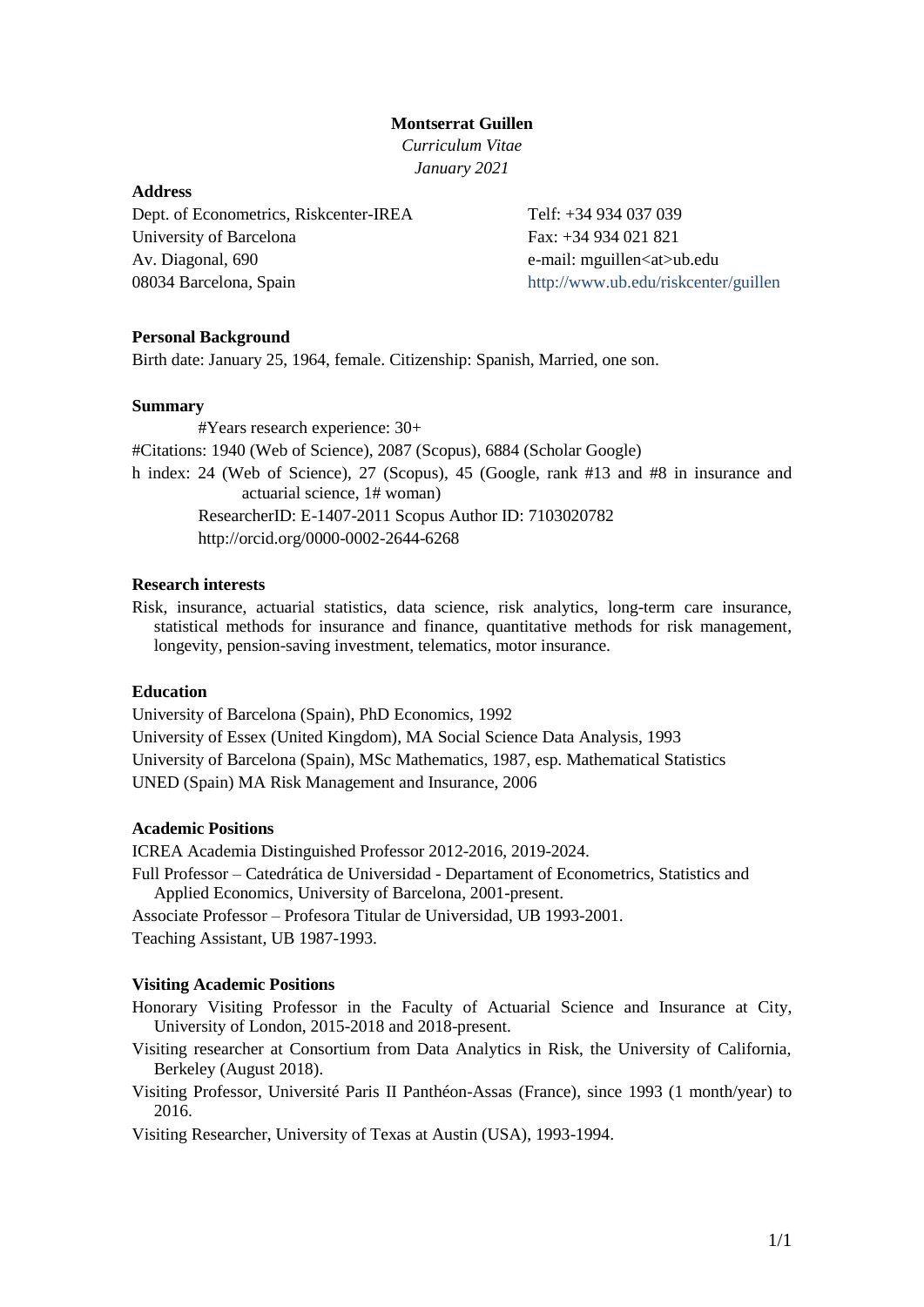### **Editorial appointments (current and past)**

- Editor **SORT (Statistics and Operations Research Transactions)**. 2015-, Co-editor **North American Actuarial Journal**. 2015-, Senior editor **ASTIN Bulletin – The Journal of the International Actuarial Association**. 2009-, Associate editor **Geneva Risk and Insurance Review** 2012-, Associate editor **Insurance: Mathematics and Economics** 2017-, Associate editor **Insurance Markets and Companies: Analyses and Actuarial Computations** 2009-
- Member of the editorial board **Anales del Instituto de Actuarios Españoles**. 2008-, Member of the editorial board **Risks**, 2012-, Member of the editorial board **Journal of Financial Risk Management**, 2012-, Associate editor **Insurance and Risk Management Journal** 2011-, Associate editor **Journal of Risk and Insurance**. 2005-2018, Member of the editorial board **The Scientific World Journal**, 2013-2015, Associate editor **Gerencia de Riesgos y Seguros**. 2007-2016, Chief-editor **SORT (Statistics and Operations Research Transactions)**. 2006-2014

### **Other Positions**

- Director of Riskcenter, Research Group on Risk in Insurance and Finance; SGR2017-1147; SGR2014-1016, SGR2009-1328, SGR2005-0248. Director, 1998-
- Member of the Board of Trustees, Fundación MAPFRE, 2015-
- President of the European Group of Risk and Insurance Economists, EGRIE. The Geneva Association, 2011.
- Coordinator of the UB team for the AXA Research Fund project "How can private long-term care insurance supplement state systems? The UK as a case study" coordinated by Raphael Wittenberg, PSSRU, London School of Economics 2010-2012.
- Coordinator of Research Network on Surveys and Quality of Statistical Information (Catalonia and France), Coordinator, 1997-2005.
- PI of UB at the Network on quality and cost-effectiveness in long-term care and dependency prevention UE: VS/2015/0276 coordinated by the London School of Economics and Political Science.

# **Number of research periods officially recognized (CNEAI): 5 (2019) Number of I+D transfer periods officially recognized: 1**

#### **Summary of local grants**

PB92-0545, CO94-0217, SEC1999-0693 and SEC2001-3672, SEJ2004-05052/ECON, SEJ2007-63298, ECO2010-21787-C03-01, ECO2013-48326-C2-1-P, ECO2016-76203-C2- 2-P, **PID2019-105986GB-C21**, DURSI XT97-0001, XT99-0005, XTI99-0005, XT2001- 0005, XT2003-00057, Fundación BBVA, Recercaixa.

### **International books**

- Uribe, J. and Guillen, M. (2020) **Quantile Regression for Cross-Sectional and Time Series Data:Applications in Energy Markets Using R**. SpringerBriefs in Finance. Springer. ISBN: 978-3-030-44503-4
- Belles-Sampera, J., Guillén, M., & Santolino, M. (2017) **Risk Quantification and Allocation Methods for Practitioners**. University of Chicago Press Economics Books. Atlantis Studies in Computational Finance and Financial Engineering ISBN: :9789462984059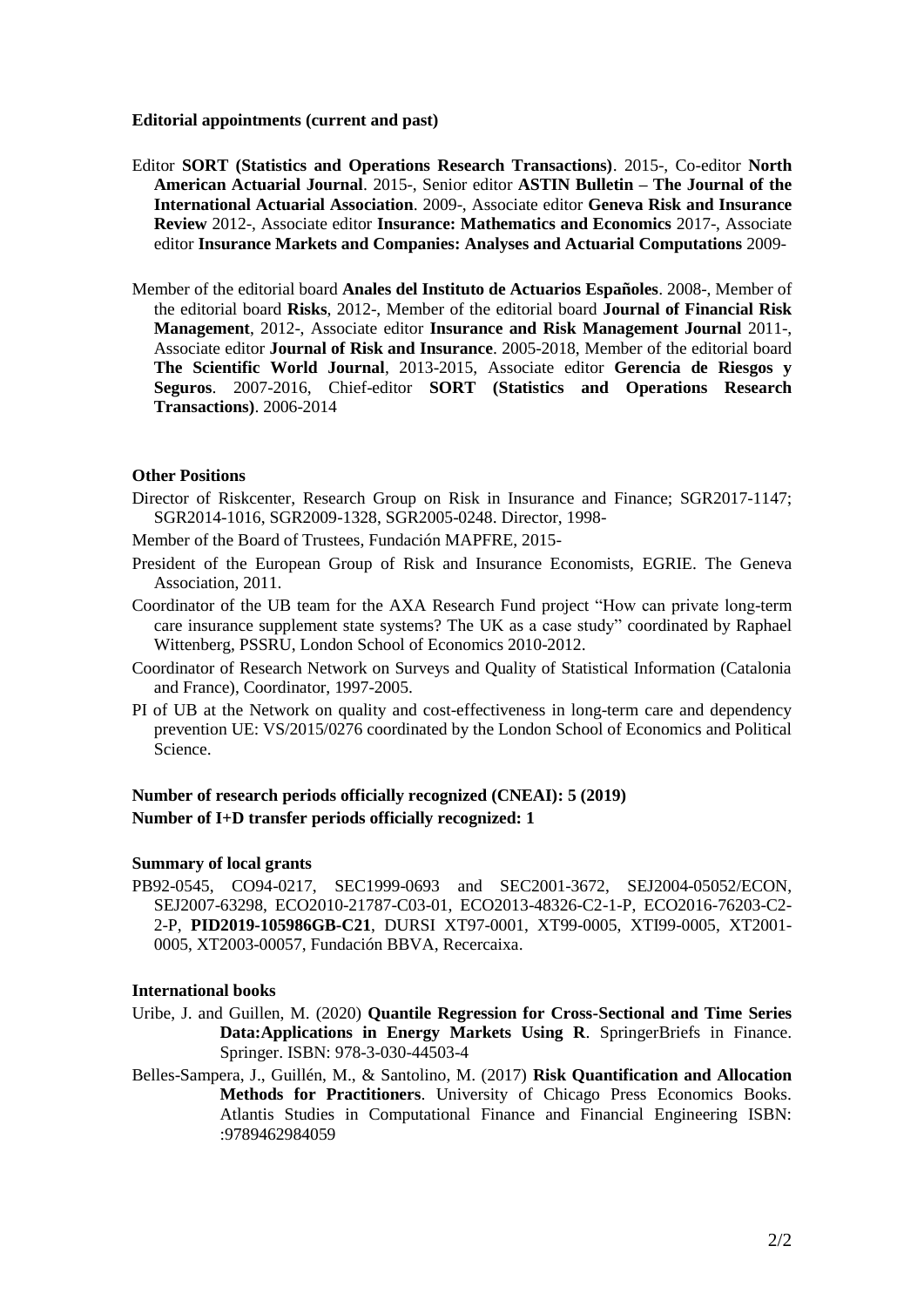- Frees, E.W, Derrig, R., Meyer, G. (Eds) (2014) **Predictive Modeling Applications in Actuarial Science. Volume I.** *Regression with Categorical Dependent Variables*. Chapter 3 by Guillen, M. Cambridge University Press.
- Bolancé, C., Guillen, M., Gustafsson, J. and Nielsen, J.P. (2012) **Quantitative operational risk models** (with examples in SAS and R)**,** Chapman & Hall/CRC.

http://www.crcpress.com/product/isbn/9781439895924 ISBN: 978-1-4398-9592-4

(see a review by Alan Penman Annals of Actuarial Science, March, 2013)

(see Chinese translation in http://book.gdqy.edu.cn/NTRdrBookRetrInfo.aspx?BookRecno=929946)

# **Articles accepted in refereed journals (to appear)**

[1] Pesantez-Narvaez, J., Guillen M. and Alzañiz, M. ["A Synthetic Penalized Logitboost to](https://www-scopus-com.sire.ub.edu/record/display.uri?eid=2-s2.0-85094809268&origin=resultslist&sort=plf-f&src=s&st1=guillen&st2=montserrat&nlo=1&nlr=20&nls=afprfnm-t&sid=e821e687efc0ae243cd28d83aea21c65&sot=anl&sdt=aut&sl=39&s=AU-ID%28%22Guillen%2c+Montserrat%22+7103020782%29&relpos=13&citeCnt=0&searchTerm=)  [Model Mortgage Lending with Imbalanced Data"](https://www-scopus-com.sire.ub.edu/record/display.uri?eid=2-s2.0-85094809268&origin=resultslist&sort=plf-f&src=s&st1=guillen&st2=montserrat&nlo=1&nlr=20&nls=afprfnm-t&sid=e821e687efc0ae243cd28d83aea21c65&sot=anl&sdt=aut&sl=39&s=AU-ID%28%22Guillen%2c+Montserrat%22+7103020782%29&relpos=13&citeCnt=0&searchTerm=) *[Computational Economics](https://www-scopus-com.sire.ub.edu/sourceid/19053?origin=resultslist)*, accepted.

# **Published articles**

- [2] Sarabia, J.M., Prieto, F., Jardá, V. and Guillen, M. (2021) "Multivariate Classes of GB2 Distributions with Applications" *Mathematics*, 9(1), 72. <https://doi.org/10.3390/math9010072> [D1 1.105 MATHEMATICS]
- [3] Alcañiz, M., Guillen, M., & Santolino, M. (2021) "Differences in the risk profiles of drunk and drug drivers: Evidence from a mandatory roadside survey", *Accident Analysis & Prevention*, 151, 105947. <https://doi.org/10.1016/j.aap.2020.105947> [D1 3.655 SOCIAL SCIENCES, MULTIDISCIPLINARY]
- [4] Guillen, M., Pérez-Marín, A.M. and Alcañiz, M. (2021) "Percentile charts for speeding based on telematics information" *Accident Analysis & Prevention*, 150 ,105865. <https://doi.org/10.1016/j.aap.2020.105865> [D1 3.655 SOCIAL SCIENCES MULTIDISCIPLINARY]
- [5] Piulachs, X., Andrinopoulou, E. R., Guillén, M. and Rizopoulos, D. (2021) "A Bayesian joint model for zero-inflated integers and left-truncated event times with a time-varying association: Applications to senior health care" *Statistics in Medicine*, 40(1), 147-166. <https://doi.org/10.1002/sim.8767> [Q2 1.783: STATISTICS & PROBABILITY]
- [6] Golden, L.L., Brockett, P.L., Guillen. M. and Manika, D. (2020) "aPRIDIT unsupervised classification with asymmetric valuation of variable discriminatory worth" **Multivariate Behavioral Research**, 55(5), 685-703. <https://doi.org/10.1080/00273171.2019.1665979> [Q1 2.750: STATISTICS & PROBABILITY]
- [7] Bolancé, C., Guillen, M. and Pitarque, A. (2020) "A Sarmanov Distribution with Beta Marginals: An Application to Motor Insurance Pricing", *Mathematics*, 8(11, 2020. <https://doi.org/10.3390/math8112020> [D1 1.105 MATHEMATICS]
- [8] Arvelo, E., de Armas, J. and Guillen, M. (2020) "Assessing the Distribution of Elderly Requiring Care: A Case Study on the Residents in Barcelona and the Impact of COVID-19", *International Journal of Environmental Research and Public Health*, 17(20), 7486. <https://doi.org/10.3390/ijerph17207486> [Q2 2.468 PUBLIC, EVIRONMENTAL AND OCCUPATIONAL HEALTH]
- [9] Uribe, J. M. and Guillen, M. (2020) "Generalized Market Uncertainty Measurement in European Stock Markets in Real Time" *Mathematics*, 8(12), 2148. <https://doi.org/10.3390/math8122148> [D1 1.105 MATHEMATICS]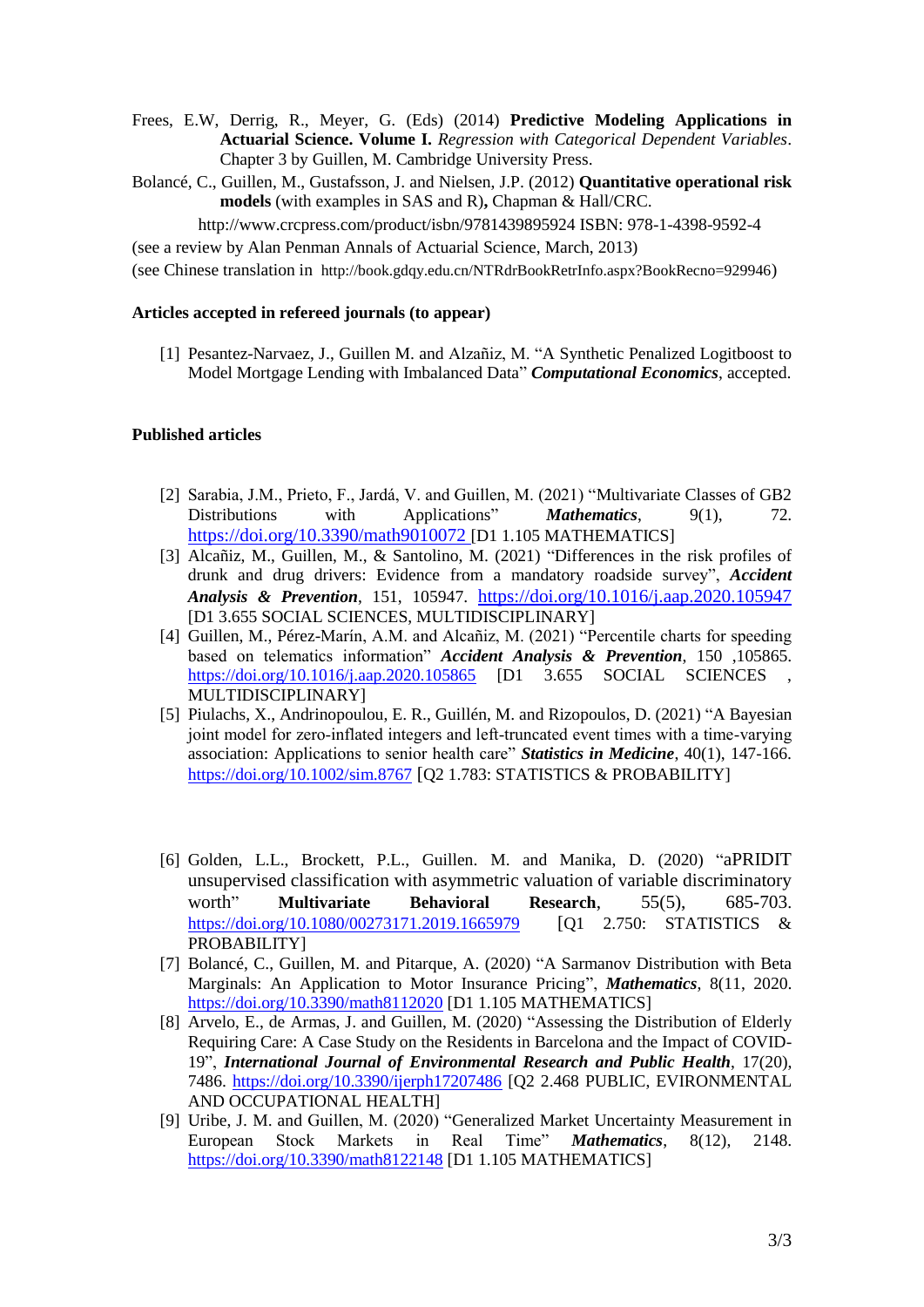- [10] Guillen, M., Nielsen, J.P., Pérez-Marín, A.M. and Elpidorou, V. (2020) "Can automobile insurance telematics predict the risk of near-miss events?" *North American Actuarial Journal*, 24, 1, 141-152.<https://doi.org/10.1080/10920277.2019.1627221>
- [11] Pesantez-Narvaez, J. and Guillen M. (2020) "Weighted Logistic Regression to Improve Predictive Performance in Insurance" *Advances in Intelligent Systems and Computing*, 894, 22-34. [https://doi.org/10.1007/978-3-030-15413-4\\_3](https://doi.org/10.1007/978-3-030-15413-4_3)
- [12] Sun, S., Bi, J., Guillen, M. and Pérez-Marín, A. M. (2020) "Assessing driving risk using internet of vehicles data: an analysis based on generalized linear models" *Sensors*, 20(9), 2712. <https://doi.org/10.3390/s20092712> [Q1 3.031: INSTRUMENTS AND INSTRUMENTATION]
- [13] Uribe, J., [Mosquera-López, S.](https://www-scopus-com.sire.ub.edu/authid/detail.uri?origin=resultslist&authorId=57193541412&zone=) and [Guillen, M.](https://www-scopus-com.sire.ub.edu/authid/detail.uri?origin=resultslist&authorId=7103020782&zone=) (2020) "Characterizing electricity market integration in Nord Pool" *Energy*, 208,118368. <https://doi.org/10.1016/j.energy.2020.118368> [D1 6.082:THERMODYNAMICS]
- [14] Pesantez-Narvaez J. and Guillen M. (2020) "Penalized logistic regression to improve predictive capacity of rare events in surveys" *Journal of Intelligent and Fuzzy Systems,* 38(5), 5497-5507. <https://doi.org/10.3233/JIFS-179641> [Q3 1.851 COMPUTER SCIENCE; ARTIFICIAL INTELLIGENCE]
- [15] Monteverde, M., Palloni, A., Guillen, M. and Tomas, S. (2020) "Early poverty and future life expectancy with disability among the elderly in Argentina" *Revista Latinoamericana de Población*, 14(26), 5-22. <https://doi.org/10.31406/relap2020.v14.i1.n26.1>
- [16] Sarabia, J.M., Guillen, M., Chuliá H. and Prieto, F. (2019) "Tail risk measures using flexible parametric distributions" *SORT-Statistics and Operations Research Transactions*, 43, 2, 223-236.<https://doi.org/10.2436/20.8080.02.86>
- [17] Guillen, M, Sarabia, J.M., Prieto, F. and Jordá, V. (2019) "Aggregation of dependent risks with heavy-tail distributions" **International Journal of Uncertainty, Fuzziness and Knowledge-Based Systems**, 27, Sup. 1, 77-88. <https://doi.org/10.1142/S021848851940004X>
- [18] Guillen, M., Nielsen, J.P., Ayuso, M. and Pérez-Marin, A.M. (2019) "The use of telematics devices to improve automobile insurance rates" *Risk Analysis*, 39(3), 662- 672.<https://doi.org/10.1111/risa.13172>
- [19] Denuit, M., Guillen, M. and Trufin, J. (2019) "Multivariate credibility modeling for usage-based motor insurance pricing with behavioural data" *Annals of Actuarial Science*, 13(2), 378-399.<https://doi-org.sire.ub.edu/10.1017/S1748499518000349>
- [20] Pesantez-Narvaez J., Guillen M. and Alcañiz, M. (2019) "Predicting motor insurance claims using telematics data—XGBoost versus logistic Regression" *Risks* 7(2), 70. <https://doi.org/10.3390/risks7020070>
- [21] Pérez-Marin, A.M., Guillen, M., Alcañiz, M. and Bermúdez, Ll. (2019) "Quantile regression with telematics information to assess the risk of driving above the posted speed limit" *Risks* 7(3), 80.<https://doi.org/10.3390/risks7030080>
- [22] Ayuso, M.M., Guillen M. and Nielsen, J.P. (2019) "Improving automobile insurance ratemaking using telematics: incorporating mileage and driver behaviour data" *Transportation*, 46(3), 735-752.<https://doi.org/10.1007/s11116-018-9890-7>
- [23] Pérez-Marin, A.M., Ayuso M.M. and Guillén, M. (2019) "Do young insured drivers slow down after suffering an accident?" *Transportation Research Part F: Psychology and Behaviour*, 62, 690-699[. https://doi.org/10.1016/j.trf.2019.02.021](https://doi.org/10.1016/j.trf.2019.02.021)
- [24] Pérez-Marín, A.M. and Guillen, M. (2019) "Semi-autonomous vehicles: Usage-based data evidences of what could be expected from eliminating speed limit violations" *Accident Analysis and Prevention*, 123, 99-106. <https://doi.org/10.1016/j.aap.2018.11.005>
- [25] Boonen, T.J., Guillen, M. and Santolino, M. (2019) "Forecasting compositional risk allocations" *Insurance, Mathematics and Economics*, 84, 79-86. <https://doi.org/10.1016/j.insmatheco.2018.10.002>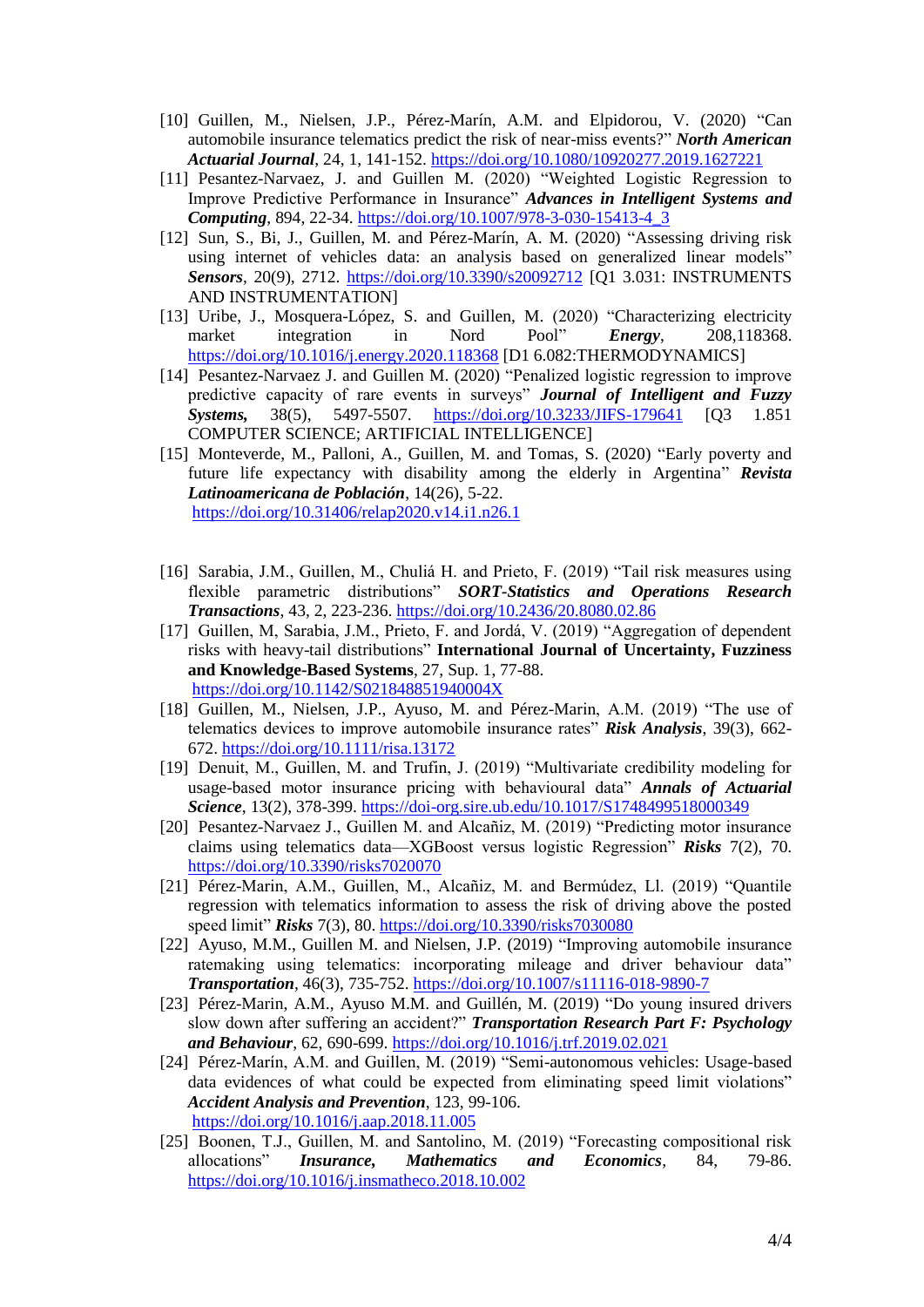- [26] Fondevila-McDonald, Y., Molinero-Ruiz, E., Vergara-Duarte, M., Guillen, M., Ollé-Espluga, L., Menéndez, M. and Benach, J. (2019) "Is there an estimation bias in occupational health and safety surveys? The mode of administration and informants as a source of error" *Sociological Methods and Research*, 48, 1, 185-201. <https://doi.org/10.1177/0049124116672681>
- [27] Pitarque, A., Pérez Marín, A. M., & Guillén, M. (2019) "Regresión cuantílica como punto de partida en los modelos predictivos para el riesgo" *Anales del Instituto de Actuarios Españoles*, 2019, vol. IV, num. 25, p. 77-117.
- [28] Alcañiz, M., Guillen, M. and Santolino, M. (2018) "Prevalence of drug use among drivers based on mandatory, random tests in a roadside survey" *PLoS ONE*, 13, 6, art. no. e0199302.<https://doi.org/10.1371/journal.pone.0199302>
- [29] Bermúdez, Ll., Guillen, M. and Karlis, D. (2018) "Allowing for time and cross dependence assumptions between claim counts in ratemaking models" *Insurance: Mathematics* and *Economics*, 83, 161-169. <https://doi.org/10.1016/j.insmatheco.2018.06.003>
- [30] Bolancé, C., Guillen, M., Nielsen, J. P. and Thuring, F. (2018) "Price and Profit Optimization for Financial Services" *Risks*, 6(1), 9-29. <https://doi.org/10.3390/risks6010009>
- [31] Chen, A., Vigna, E. and Guillen, M. (2018) "Solvency requirement in a unisex mortality model" *Astin Bulletin*, 48(3), 1219-1243.<https://doi.org/10.1017/asb.2018.11>
- [32] Donnelly, C., Guillen, M., Nielsen, J.P. and Pérez-Marín, A.M. (2018) "Implementing individual savings decisions for retirement with bounds on wealth" *Astin Bulletin***,** 48, 1, 111-137. <https://doi.org/10.1017/asb.2017.34>
- [33] Guillen, M., Sarabia, J.M., Belles-Sampera, J. and Prieto, F. (2018) "Distortion Risk Measures for Non-negative Multivariate Risks" *Journal of Operational Risk*, 13, 2, 35–57.<https://doi.org/10.21314/JOP.2018.206>
- [34] Salas-Molina, F., Rodríguez-Aguilar, J. A., Serrà, J., Guillen, M. and Martin, F. J. (2018) "Empirical analysis of daily cash flow time series and its implications for forecasting" *SORT-Statistics and Operations Research Transactions*, 42, 1, 73-98. <https://doi.org/10.2436/20.8080.02.70>
- [35] Schulze-Darup, A., Guillen, M. and Piulachs, X. (2018) "Consumer preferences for electric vehicles in Germany" *International Journal of Transport Economics*, 45, 1, 97-122. <https://doi.org/10.19272/201806701006>
- [36] Torra, V., Guillen, M. and Santolino, M. (2018) "Continuous m-dimensional distorted probabilities" *Information Fusion*, 44, 97-102. <https://doi.org/10.1016/j.inffus.2017.12.004>
- [37] Uribe, J.M., Chuliá, H. and Guillen, M. (2018) "Trends in the quantiles of the life table survivorship function" *European Journal of Population*, 34, 5, 793-817. <https://doi.org/10.1007/s10680-017-9460-2>
- [38] Uribe, J.M., Guillen M. and Mosquera-Lopez, E. (2018) "Uncovering the nonlinear predictive causality between natural gas and electricity prices" *Energy Economics*, 74, 904-916.<https://doi.org/10.1016/j.eneco.2018.07.025>
- [39] Uribe, J. M., Chuliá, H., & Guillen, M. (2017) "Uncertainty, systemic shocks and the global banking sector: Has the crisis modified their relationship?" *Journal of International Financial Markets, Institutions and Money*, 50, 52-68. <https://doi.org/10.1016/j.intfin.2017.09.027>
- [40] Bräutigam, M., Guillen, M. and Nielsen, J.P. (2017) "Facing up to longevity with old actuarial methods: a comparison of pooled funds and income tontines". *The Geneva Papers on Risk and Insurance: Issues and Practice*, 42, 3, 406-422. <https://doi.org/10.1057/s41288-017-0056-1>
- [41] Boucher, J-P., Côté, S. and Guillen, M. (2017) "Exposure as duration and distance in telematics motor insurance using generalized additive models", *Risks,* 5(4), 54; <https://doi.org/10.3390/risks5040054>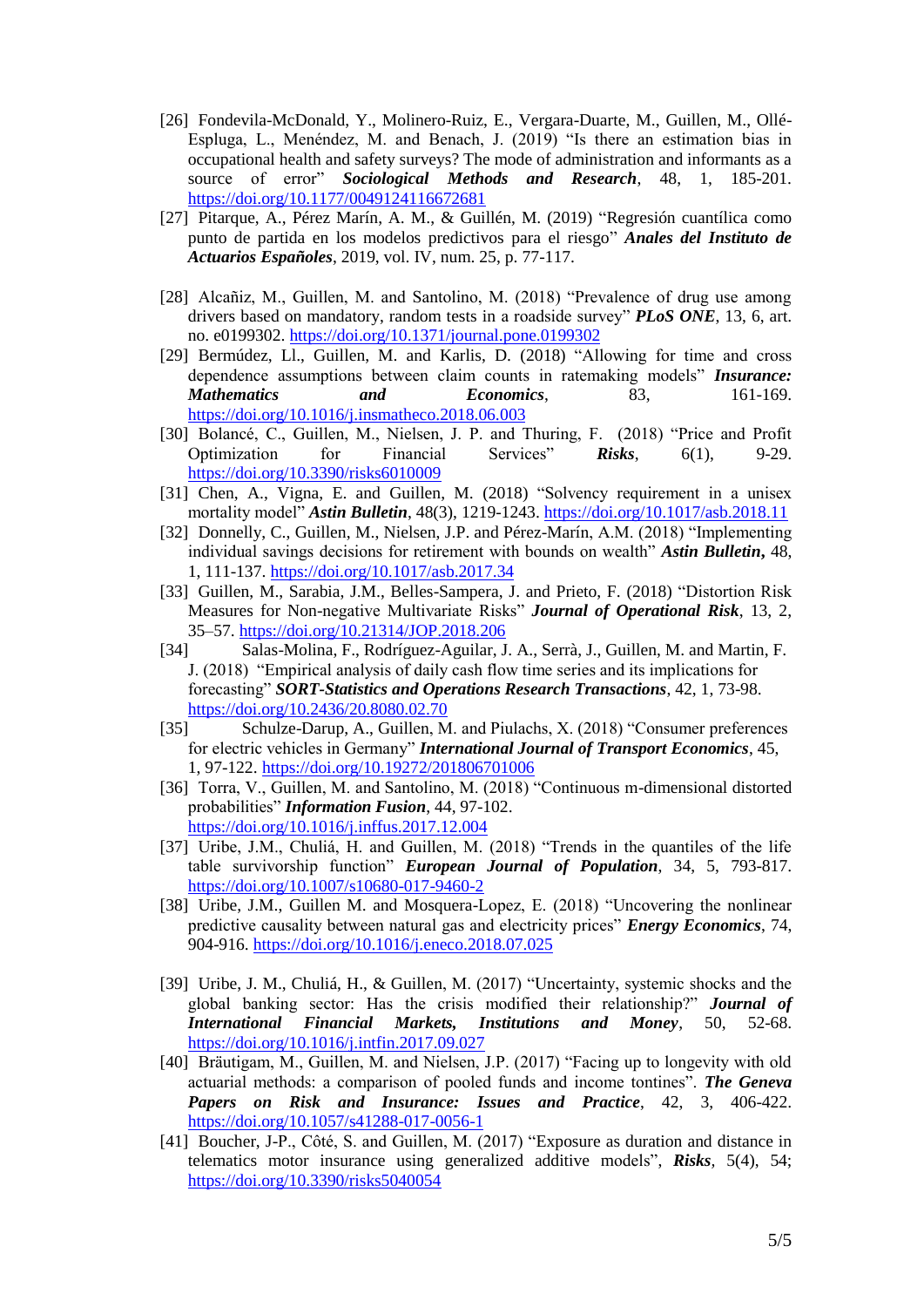- [42] Chuliá, H., Guillen, M. and Uribe, J.M. (2017). "Spillovers from the United States to Latin American and G7 Stock Markets: a VAR Quantile Analysis". *Emerging Markets Review*, 31, 32-46. <https://doi.org/10.1016/j.ememar.2017.01.001>
- [43] Chuliá, H., Guillen, M., and Uribe, J.M. (2017) "Measuring uncertainty in the ntock market" *International Review of Economics and Finance*, 48, 18-33. <https://doi.org/10.1016/j.iref.2016.11.003>
- [44] Bolviken, E. and Guillen, M. (2017) "Risk aggregation in Solvency II through recursive log-normals" *Insurance: Mathematics and Economics*, 73, 20-26. [http://dx.doi.org/10.1016/j.insmatheco.2016.12.006.](http://dx.doi.org/10.1016/j.insmatheco.2016.12.006)
- [45] Piulachs, X., Alemany, R. and Guillen, M. (2017). "Emergency care usage and longevity have opposite effects on health insurance rates". *Kybernetes*, 46(1), 102-113. <https://doi.org/10.1108/K-06-2016-0149>
- [46] Piulachs, X., Alemany, R., Guillen, M. and Rizopoulos, D. (2017) "Joint models for longitudinal counts and left-truncated time-to event data with applications to health insurance" *Sort-Statistics and Operations Research Transactions*, 41(2), 347-372. <http://dx.doi.org/10.2436/20.8080.02.63>D'Amico, G.; Guillen, M.; Manca, R. (2017) "Multi-state models for evaluating conversion options in life insurance" *Modern Stochastics Theory and Applications*, 4(2), 127-139. [http://dx.doi.org/](http://dx.doi.org/10.15559/17-VMSTA78)10.15559/17- [VMSTA78](http://dx.doi.org/10.15559/17-VMSTA78)
- [47] Padilla-Barreto, A., Guillen, M. and Bolancé, C. (2017) "Big-data Analytics en seguros" *Anales del Instituto de Actuarios Españoles*, 4 epoca, 23, 1-19.
- [48] Alemany, R., Bolancé, C., Guillen, M. and Padilla-Barreto, A. E. (2016) "Combining Parametric And Non-Parametric Methods To Compute Value-At-Risk" *Economic Computation and Economic Cybernetics Studies and Research*, 50(4), 61-74.
- [49] Guillen M., Chulià, H., and Llatje, O (2016) "Seasonal and time-trend variation by gender of alcohol-impaired drivers at sobriety checkpoints" *Journal of Studies on Alcohol and Drugs,* 77, 3, 413-420.
- [50] Belles-Sampera, J., Guillén, M., & Santolino, M. (2016) "The use of flexible quantilebased measures in risk assessment"*. Communications in Statistics-Theory and Methods* 45(6), 1670-1681.
- [51] Guillen, M., Bolancé, C., & Santolino, M. (2016, September). Fundamentals of Risk Measurement and Aggregation for Insurance Applications. *Lecture Notes in Computer Science,* 9880, 15-25.
- [52] Piulachs, X., Alemany, R. and Guillen, M. (2016). "Joint modelling of survival and emergency medical care usage in Spanish insureds aged 65+" *PloS ONE*, 11, 4, e0153234.
- [53] Belles-Sampera, J., Guillen, M. and Santolino, M. (2016) "Compositional methods applied to capital allocation problems" *The Journal of Risk*, 19(2),15-30.
- [54] Chuliá, H., Guillen, M. and Uribe, J.M. (2016) "Modeling longevity risk with generalized dynamic factor models and vine-copulae" *ASTIN Bulletin*, 46,1, 165-190. doi:10.1017/asb.2015.21.
- [55] Belles-Sampera, J., Guillen, M. and Santolino, M. (2016) "What attitudes to risk underlie distortion risk measure choices?" *Insurance, Mathematics and Economics*, 68,101-109.
- [56] Bolancé, C., Guillen, M., Padilla-Barreto, A.E. (2016) "Predicting probability of customer churn in insurance" *Lecture Notes in Business Information Processing*, 254, 82-91.
- [57] Alaminos, E., Ayuso, M. and Guillen, M. (2016) "An estimation of the individual illiquidity risk for the elderly Spanish population with long-term care needs" *Lecture Notes in Business Information Processing*, 254, 71-81.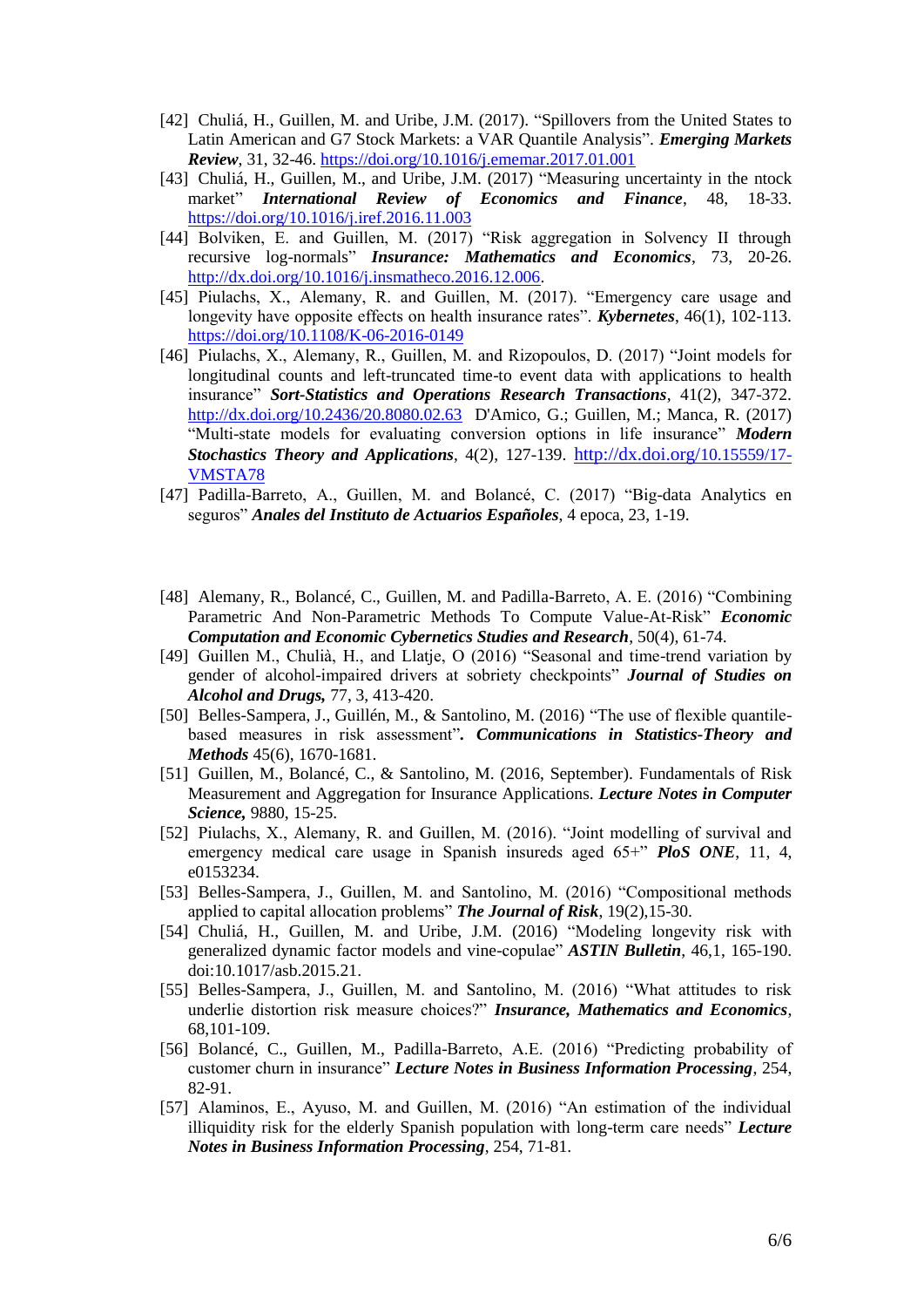- [58] Ayuso, M., Guillen, M., & Pérez-Marín, A.M. (2016) "Using GPS data to analyse the distance travelled to the first accident at fault in pay-as-you-drive insurance" *Transportation Research Part C: Emerging Technologies*, 68, 160-167.
- [59] Ayuso, M., Guillen, M. and Pérez-Marín, A. M. (2016) "Telematics and gender discrimination: some usage-based evidence on whether men's risk of accidents differs from women's" *Risks*, 4, 2, 1-10.
- [60] Pitt, D., Guillen, M and Bolancé, C. (2016) "Estimation of Parametric and Nonparametric Models for Univariate Loss Distributions in Finance—an approach using R" *Journal of Financial Education*, 42.
- [61] Padilla, A., Bolancé, C. and Guillen M. (2016) "Cuantificación del riesgo para la tarificación en seguros de automóvil"*Anales del Instituto de Actuarios Españoles*, 22, 1-24
- [62] Guillen, M. (2016) "Big data en seguros" *Indice: revista de estadística y sociedad*, 67, 28-30.
- [63] Golden, L. L., Brockett, P. L., Betak, J. F., Alpert, M. I., Guillen, M. and Derrig, R. (2016) "Pridit is a Useful Technique for Detecting Consumer Fraud When No Training Sample Is Available" In *Marketing Challenges in a Turbulent Business Environment* (pp. 305-305). Springer International Publishing.
- [64] Alcañiz, M., Borda Fernández, J. M., Chulià, H., Clavería González, Ó., Guillen, M., López Tamayo, J. and& Santolino, M. (2016). *Textos sobre Educación Universitaria: la Docencia de la Estadística*. Barcelona
- [65] Alcañiz, M., Brugulat, P., Guillen, M., Medina, A., Mompart, A. and Solé-Auró, A. (2015) "Catalan population at risk of dependence: health, social support and lifestyle [La población catalana en riesgo de dependencia: salud, apoyo social y estilos de vida]" *Revista de Saúde Pública*, vol.49, 1-10. Epub May 26, 2015. ISSN 1518-8787. http://dx.doi.org/10.1590/S0034-8910.2015049005585.
- [66] Bel, G., Bolancé, C., Guillen, M. and Rosell, J. (2015) "The environmental effects of changing speed limits: A quantile regression approach", *Transportation Research Part D: Transport and Environment*, 36, 76-85.
- [67] Donnelly, C., Gerrard, R., Guillen, M. and Nielsen, J.P. (2015) "Less is more: Increasing retirement gains by using an upside terminal wealth constraint", *Insurance: Mathematics and Economics*, 64, 259-267.
- [68] Guelman, L. Guillen, M. and Pérez-Marín, A.M. (2015) "A decision support framework to implement optimal personalized marketing interventions", *Decision Support Systems*, 72, 24-32. 10.1016/j.dss.2015.01.010
- [69] Guelman, L., Guillen, M. and Pérez-Marín, A.M. (2015) "Uplift Random Forests" *Cybernetics & Systems*, Special issue on "Intelligent Systems in Business and Economics", 46(3-4), 230-248.
- [70] Merigó, J.M., Guillen, M. and Sarabia, J.M. (2015) "The Ordered Weighted Average in the Variance and the Covariance", *International Journal of Intelligent Systems*, 30, 9, 985-1005.
- [71] Piulachs, X., Alemany, R., Guillen, M. and Serrat, C. (2015) "Joint modeling of health care usage and longevity uncertainty for an insurance portfolio", *Advances in Intelligent Systems and Computing*, 377, 289-297.
- [72] Uribe, J.M., Chuliá, H. and Guillen, M. (2015) "Asymmetric uncertainty of mortality and longevity in the Spanish population", *Advances in Intelligent Systems and Computing*, 377, 279-287.
- [73] Donnelly, C., Guillen, M. and Nielsen, J.P. (2014) "Bringing cost transparency to the life annuity market" *Insurance: Mathematics and Economics*, 56, 14-27.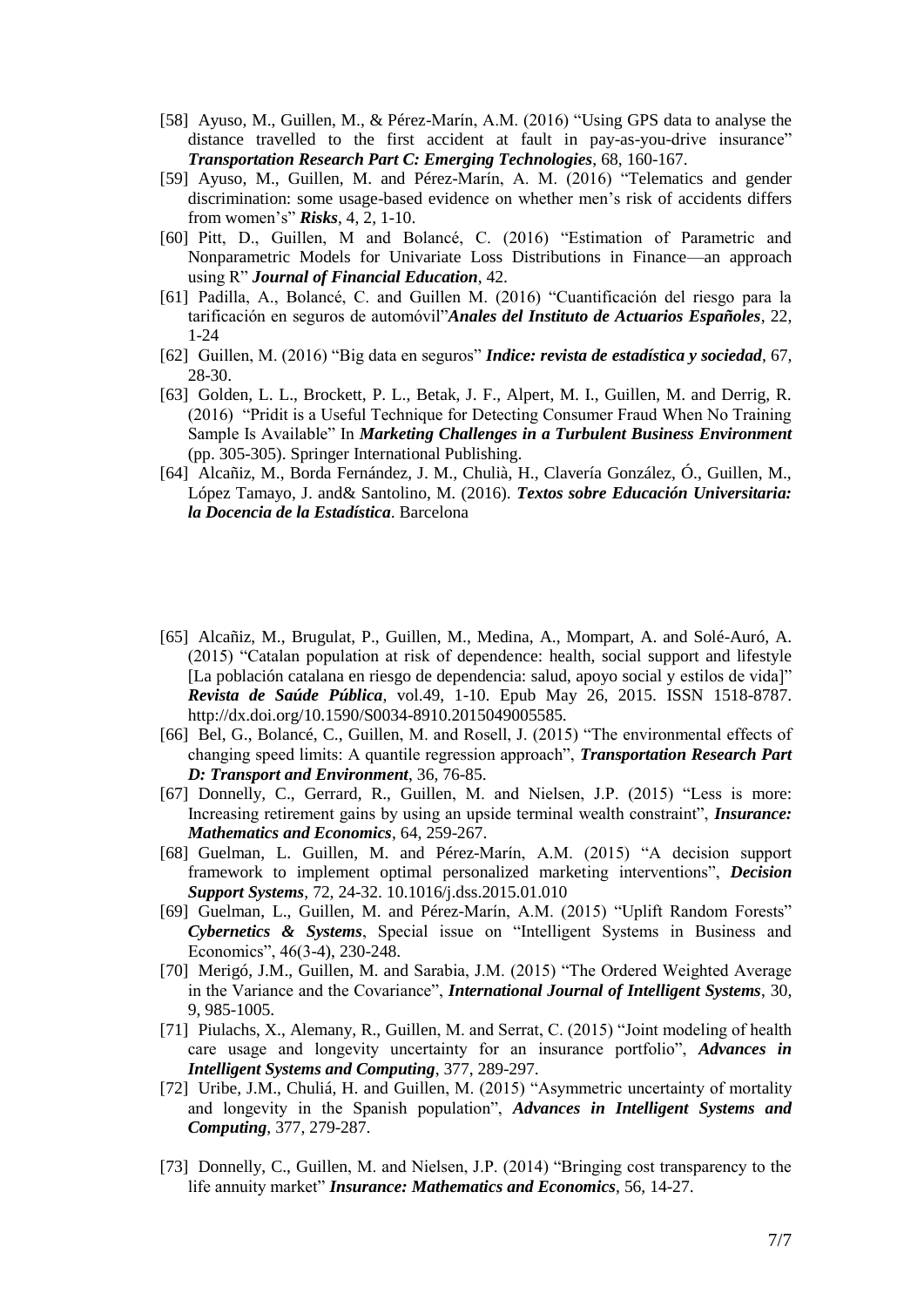<http://dx.doi.org/10.1016/j.insmatheco.2014.02.003>

- [74] Posso, M., Brugulat, P., Mompart, M., Medina, A., Alcañiz, M. and Guillen, M., Tresserras, R. (2014) Prevalence and determinants of obesity in children and young people in Catalonia, Spain, 2006-2012 [Prevalencia y condicionantes de la obesidad en la población infantojuvenil. Cataluña 2006-2012]. *Medicina Clínica*, 143 (11), 475- 483.
- [75] Ayuso, M., Guillen and Pérez-Marín, A.M. (2014) "Time and distance to first accident and driving patterns of young drivers with pay-as-you-drive insurance" *Accident Analysis and Prevention*, 73, 125-131.
- [76] Ayuso, M., Guillen, M. and Pérez-Marín, A.M. (2014) "Driving habits by gender in insurance pay-as-you-drive or usage-based [Los hábitos de conducción al volante según el género en los seguros pay-as-you-drive o usage-based]" *Anales del Instituto de Actuarios Españoles*, 20, 17-32.
- [77] Belles-Sampera, J., Merigó, J.M., Guillen, M. and Santolino, M. (2014) "Indicators for the characterization of discrete Choquet integrals" *Information Sciences*, 267, 201-216. http://dx.doi.org/10.1016/j.ins.2014.01.047.
- [78] Guelman, L. and Guillen, M. (2014) "A causal inference approach to measure price elasticity in Automobile Insurance" *Expert Systems with Applications*, 41(2), 387-396.
- [79] Gerrard, R., Guillen, M., Nielsen, J.P. and Pérez-Marín, A.M. (2014) "Long-run savings and investment strategy optimization" *The Scientific World Journal*, vol. 2014, Article ID 510531, 13 pages, 2014. doi:10.1155/2014/510531. http://www.hindawi.com/journals/tswj/2014/ 510531/
- [80] Belles-Sampera, J., Guillen, M. and Santolino, M. (2014) "Beyond value-at-risk in finance and insurance: GlueVaR distortion risk measures" *Risk Analysis*, 34(1), 121- 134.
- [81] Alcañiz, M., Guillen, M., Santolino, M., Sánchez-Moscona, D., Llatje, O and Ramón, Ll. (2014) "Prevalence of alcohol-impaired drivers based on random breath tests in a roadside survey in Catalonia (Spain)" *Accident Analysis and Prevention*, 65, 131-141.
- [82] Bermúdez, L., Ferri, A. and Guillen, M. (2014) "On the use of risk measures in solvency capital estimation" *International Journal of Business Continuity and Risk Management*, 5(1), 4-13.
- [83] Urbina, J. and Guillen, M. (2014) "An application of capital allocation principles to operational risk and the cost of fraud" *Expert Systems with Applications*, 41(16), 7023- 7031.
- [84] Belles-Sampera, J., Guillen, M. and Santolino, M. (2014) "GlueVaR risk measures in capital allocation applications" *Insurance: Mathematics and Economics*, 58(1), 132- 137.
- [85] Guelman, L., Guillen, M. and Pérez-Marín, A.M. (2014) "A survey of personalized treatment models for pricing strategies in insurance" *Insurance: Mathematics and Economics*, 58(1), 68-76.
- [86] Guillen, M, Jarner, S.F., Nielsen, J.P. and Pérez-Marín, A.M. (2014) "Risk-adjusted impact of administrative costs on the distribution of terminal wealth for long-term investment" *The Scientific World Journal*, vol. 2014, Article ID 521074, 12 pages, 2014. doi: 10.1155/2014/521074.
- [87] Alcañiz-Zanón, M., Mompart-Penina, A., Guillen-Estany, M., Medina-Bustos, A., Aragay-Barbany, J.M., Brugulat-Guiteras, P. and Tresserras-Gaju, R. (2014) "A new design the the Health Survey of Catalonia (2010-2014): a step forward in health planning and evaluation [Nuevo diseño de la Encuesta de Salud de Cataluña (2010- 2014): un paso adelante en planificación y evaluación sanitaria]" *Gaceta Sanitaria*, 28(4), 338-340.
- [88] Medina, A., García, O., Alcañiz, M., Guillen, M., Mompart, A., Brugulat, P., Baranda, L., Martínez, V., Saltó, E. and Tresserras, R. (2014) "L'Enquesta de Salut de Catalunya: una eina per al seguiment actiu de la salut poblacional" *Butlletí Epidemiològic de Catalunya*, 35, 4, 46-55.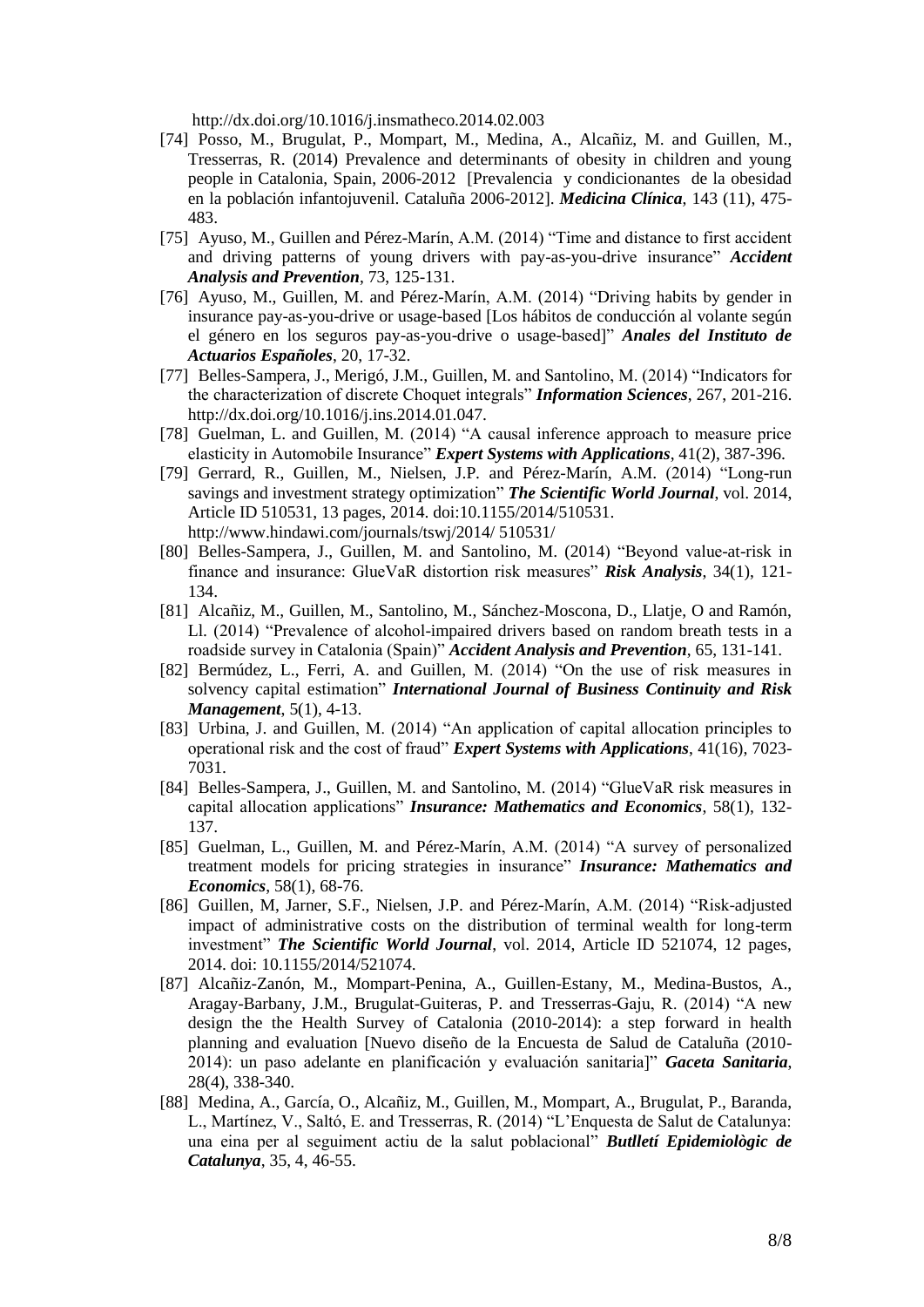- [89] Bermúdez, L., Ferri, A. and Guillen, M. (2014) "On the use of Risk Measures in Solvency Capital Estimation" *International Journal of Business Continuity and Risk Management*, 5(1), 4-13.
- [90] Abbasi, B. and Guillen, M. (2013) "Bootstrap control charts in monitoring value at risk in insurance" *Expert Systems with Applications*, 40(15), 6125–6135.
- [91] Ai, J., Brockett, P.L., Golden, L. and Guillen, M. (2013) "A robust unsupervised method for fraud rate estimation" *Journal of Risk and Insurance*, 80(1), 121-143.
- [92] Alemany, R and Guillen, M. (2013) "The history of the insurance market in Spain" *Insurance and Risk Management Journal*, 81 (1-2), 103-118.
- [93] Alemany, R., Ayuso, M. and Guillen, M. (2013) "Impact of road traffic injuries on disability rates and long-term care costs in Spain" *Accident Analysis and Prevention*, 60, November 2013, 95-102.
- [94] Alemany, R., Bolancé, M. and Guillen, M. (2013) ["A nonparametric approach to](http://www.scopus.com/record/display.url?eid=2-s2.0-84873264091&origin=resultslist&sort=plf-f&src=s&st1=guillen&st2=M&nlo=1&nlr=20&nls=&affilName=BARCELONA&sid=C5583515E515DFA0D5B9598A9991A8B6.aqHV0EoE4xlIF3hgVWgA%3a62&sot=anl&sdt=aut&sl=39&s=AU-ID%28%22Guillen%2c+Montserrat%22+7103020782%29&relpos=0&relpos=0&searchTerm=AU-ID%28%5C%26quot%3BGuillen%2C+Montserrat%5C%26quot%3B+7103020782%29)  [calculating value-at-risk"](http://www.scopus.com/record/display.url?eid=2-s2.0-84873264091&origin=resultslist&sort=plf-f&src=s&st1=guillen&st2=M&nlo=1&nlr=20&nls=&affilName=BARCELONA&sid=C5583515E515DFA0D5B9598A9991A8B6.aqHV0EoE4xlIF3hgVWgA%3a62&sot=anl&sdt=aut&sl=39&s=AU-ID%28%22Guillen%2c+Montserrat%22+7103020782%29&relpos=0&relpos=0&searchTerm=AU-ID%28%5C%26quot%3BGuillen%2C+Montserrat%5C%26quot%3B+7103020782%29) *Insurance: Mathematics and Economics*, 52(2), 255-262.
- [95] Ayuso, M., Guillen, M. and Valero, D. (2013) "Sostenibilidad del sistema de pensiones en España desde la perspectiva de la equidad y la eficiencia" *Presupuesto y Gasto Público*, 71/2013, 193-204.
- [96] Belles-Sampera, J., Guillen, M. and Santolino, M. (2013) "Generalizing some usual risk measures in financial and insurance applications" *Lecture Notes in Business Information Processing*, 145, 75-82.
- [97] Belles-Sampera, J., Merigó, J.M., Guillen, M. and Santolino, M. (2013) "The connection between distortion risk measures and ordered weighted averaging operators" *Insurance: Mathematics and Economics*, 52, 2, 411-420.
- [98] Bermúdez, L., Ferri, A. and Guillen, M. (2013) "A correlation sensitivity analysis of non-life underwriting risk in solvency capital requirement estimation" *Astin Bulletin*, 43(1), 21-37.
- [99] Bolancé, C., Alemany, R. and Guillen, M. (2013) "Efectividad del sistema público de dependencia en España para la reducción del coste individual de cuidados a lo largo de la vida" *Revista Economía Aplicada*, 61, XXI, 97-117.
- [100]Bolancé, C., Guillen, M., Gustafsson, J. and Nielsen J.P. (2013) "Adding prior knowledge to quantitative operational risk models" *Journal of Operational Risk*, 8, 1, 17-32.
- [101]D'Amico, G., Guillen, M. and Manca, R. (2013) "Semi-Markov disability insurance models" *Communications in Statistics-Theory and Methods*, 42(16), 2172-2188.
- [102]Donnelly, C., Guillen, M. and Nielsen, J.P. (2013) "Exchanging uncertain mortality for a cost" *Insurance: Mathematics and Economics*, 52(1), 65-76.
- [103]Ferri, A., Bermúdez, L. and Guillen, M. (2013) "Influencia de la variable aleatoria implícita en la fórmula estándar en el cálculo del SCR del riesgo de suscripción novida" Anales del Instituto de Actuarios Españoles, 2013, 63-84.
- [104]Guillen, M., Konicz, A.K., Nielsen, J.P. and Pérez-Marín, A.M. (2013) "Do not pay for a Danish interest guarantee. The law of the triple blow" *Annals of Actuarial Science*, 7(2), 192-209.
- [105]Guillen, M., Sarabia, J.M. and Prieto, F. (2013) "Simple risk measure calculations for sums of positive random variables" *Insurance: Mathematics and Economics*, 53(1), 273-280.
- [106]Merigó, J.M., Guillen, M. and Belles-Sampera, J. "Normalizing errors in a unified framework between the weighted average and the OWA operator", *IEEE- Symposium Series on Computational Intelligence* 2013 (FOCI 2013), Singapore, 2013, pp. 130- 137. ISBN 978-1-4673-5901-6/13
- [107]Merigó, J.M., Guillen, M. and Sarabia, J.M. (2013) "A Generalization of the Variance by Using the Ordered Weighted Average" *Lecture Notes in Business Information Processing*, 145, 222-231.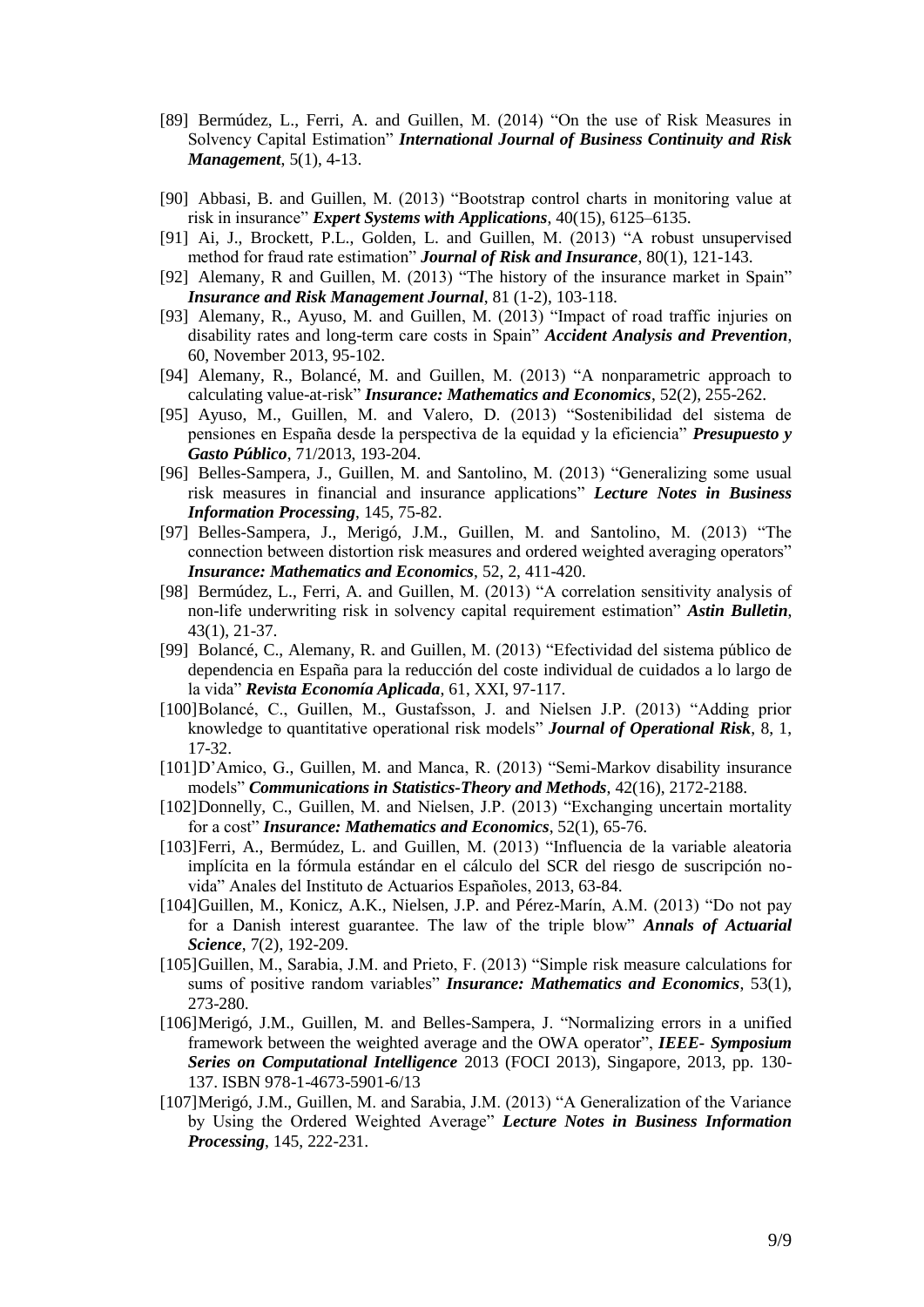- [108]Ornelas, A., Guillen, M. and Alcañiz, M. (2013) "Implications of Unisex Assumptions in the Analysis of Longevity for Insurance Portfolios" *Lecture Notes in Business Information Processing*, 145, 99-107.
- [109]Ramírez Román, A., Guillen i Estany, M. and Sánchez-Moscona, D. (2013) "Seguros agrícolas en México" *Revista Global de Negocios*, 1 (1), 97-105.
- [110]Thuring, F., Nielsen, J.P., Guillen, M. and Bolancé, C. (2013) "Segmenting and selecting cross-sale prospects using dynamic pricing" ICORES 2013 - *Proceedings of the 2nd International Conference on Operations Research and Enterprise Systems*, 103-108.
- [111]Guillen, M., Nielsen, J.P., Pérez-Marín, A.M. and Petersen, K. (2012) "Performance measurement of pension strategies: A case study of Danish life cycle products" *Scandinavian Actuarial Journal*, 4, 258-277.
- [112]Solé-Auró, A., Guillen, M., Crimmins, E.M. (2012) "Health care usage among immigrants and native-born elderly populations in eleven European countries: results from SHARE" *European Journal of Health Economics*, 13(6):741-754.
- [113]Nielsen, J.P., Guillen, M., Bolancé, C. and Gustafsson, J. (2012) "Quantitative modeling of operational risk losses when combining internal and external data sources" *Journal of Financial Transformation*, 35, 179-185.
- [114]Guillen, M. and Comas-Herrera, A. (2012) "How much risk is mitigated by LTC protection schemes? A methodological note and a case study of the public LTC system in Spain" *The Geneva Papers on Risk and Insurance- Issues and Practice*, 37, 712- 724.
- [115]Guillen, M. (2012) "Sexless and beautiful data: from quantity to quality" *Annals of Actuarial Science*, 6, 2, 231-234.
- [116]Alemany, R., Bolancé, C. and Guillen, M. (2012) "Disability caused by occupational accidents in the Spanish long-term care system" *Studies in Fuzziness and Soft Computing*, 286, 167-176.
- [117]Alemany, R., Alcañiz, M. and Guillen, M. (2012) "The statistical accuracy of surveys on business and economic perspectives: A case study" *Studies in Fuzziness and Soft Computing*, 286, 413-422.
- [118]Ferri, A., Guillen, M. and Bermúdez, L. (2012) "Solvency capital estimation and risk measures" *Lecture Notes in Business Information Processing*, 115 LNBIP, 34-43.
- [119]Guelman, L., Guillen, M. and Pérez-Marín, A.M. (2012) "Random forests for uplift modeling: An insurance customer retention case" *Lecture Notes in Business Information Processing*, 115 LNBIP, 123-133.
- [120]Jha, S., Guillen, M., Christopher Westland, J. (2012) "Employing transaction aggregation strategy to detect credit card fraud" *Expert Systems with Applications*, 39 (16) 12650-12657.
- [121]Bolancé, C., Ayuso, M. and Guillen, M. (2012) "A nonparametric approach to analysing operational risk with an application to insurance fraud" *The Journal of Operational Risk*, 7, 1, 1-16.
- [122]Thuring, F., Nielsen, J.P., Guillen, M. and Bolancé, C. (2012) "Selecting prospects for cross-selling financial products using multivariate credibility" *Expert Systems with Applications*, 39 (10) 8809-8816.
- [123]Guillen, M., Nielsen, J.P., Scheike, T.H. and Pérez-Marín, A.M. (2012) "Timevarying effects in the analysis of customer loyalty: A case study in insurance" *Expert Systems with Applications*, 39, 3, 3551-3558 available online 9 September 2011, ISSN 0957-4174, 10.1016/j.eswa.2011.09.045.
- [124]Alemany, R., Ayuso, M. and Guillen, M. (2012) "Nuevos factores exógenos en la modelización de la dependencia: la inversión en prevención de la dependencia en la población de edad avanzada" *Anales del Instituto e Actuarios Españoles*, 1-18.
- [125]Ayuso, M.; Guillen, M. Pérez-Marín, A. M. (2012) "Modelos internos en Solvencia II: Su aplicación al cálculo del coeficiente de caída de cartera" *Gerencia de Riesgos y Seguros*, 112, 38-48.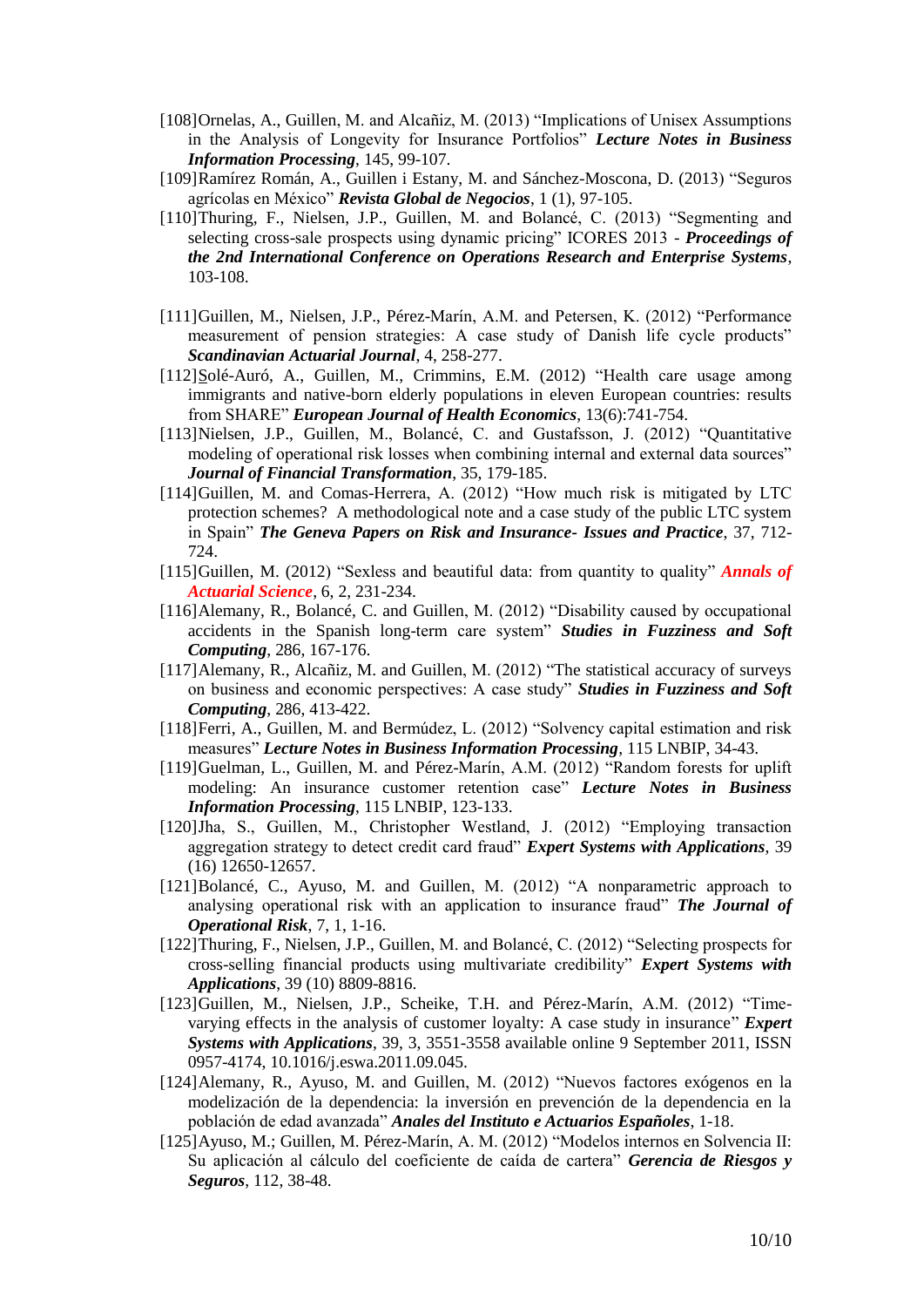- [126]Pinquet, J., Guillen, M. and Ayuso, M. (2011) "Commitment and lapse behavior in long-term insurance: a case study" *Journal of Risk and Insurance*, 78, 4, 983-1002.
- [127]Boucher, J.-P., Denuit, M. and Guillen, M. (2011) "Correlated random effects for hurdle models applied to claim counts" *Variance*, 5,1, 68-79.
- [128]Boucher, J.P. and Guillen, M. (2011) "A Semi-Nonparametric Approach to Model Panel Count Data" *Communications in Statistics – Theory and Methods*, 40, 4,622- 634.
- [129]Guillen, M., Prieto, F. and Sarabia, J.M. (2011) "Modelling losses and locating the tail with the Pareto Positive Stable distribution" *Insurance: Mathematics and Economics*, 49, 3, 454-461. http://dx.doi.org/10.1016/j.insmatheco.2011.07.004
- [130]Guillen, M., Linton, O., Nielsen, J.P. and Buch-Kromann, T. (2011) "Multivariate Density Estimation using Dimension Reducing Information and Tail Flattening Transformations" *Insurance: Mathematics and Economics*, 48, 1, 99-110.
- [131]Guillen, M., Pérez-Marín, A.M. and Alcañiz, M. (2011) "A logistic regression approach to estimating customer profit loss due to lapses in insurance" *Insurance Markets and Companies: Analyses and Actuarial Computations*, 2011-2, 43-55.
- [132]Mompart, A., Medina, A., Guillen, M., Alcañiz, M. and Brugulat, P. (2011) "Características metodológicas de la ESCA 2006" *Medicina Clínica*, 137(Supl 2):3-8.
- [133]Alcañiz, M., Alemany, R., Bolancé, C. and Guillen, M. (2011) "El coste de los cuidados de larga duración en la población española: análisis comparative entre los años 1999 y 2008" *Revista de Métodos Cuantitativos para la Economía y la Empresa*, 12, 111-131.
- [134]Ayuso, M., Guillen, M. and Pérez-Marín, A.M. (2011) "Metodología para el cálculo de escenarios de caída de cartera en Solvencia II en presencia de contagio entre cancelaciones" *Anales del Instituto de Actuarios Españoles*, 17, 13-30.
- [135]Ornelas Vargas, A., Alcañiz, M. and Guillen, M. (2011) "Modelos estadísticos para los costos en carteras colectivas de seguros de salud" *Revista Ibero-Latinoamericana de Seguros*, 20(35), 233-248.
- [136](IMPACT FACTOR 4,786 TOP #5) Porta, M., Gasull, M., Puigdomènech, E., Garí, M., de Basea, M.B., Guillen, M., López, T., Bigas, E., Pumarega, J., Llebaria, X., Grimalt, J.O., Tresserras, R. (2010) "Distribution of blood concentrations of persistent organic pollutants in a representative sample of the population of Catalonia" *Environment International*, 36, 7, 655-664.
- [137](TOP #1 journal) Ayuso, M, Guillen, M. and Alcañiz, M. (2010) "The impact of traffic violations on the estimated cost of traffic accidents with victims" *Accident Analysis and Prevention*, 42, 2, 709-717.
- [138]Solé-Auró, A., Mompart Penina, A., Brugulat Guiterras, P. and Guillen Estany, M. "Inmigración y uso de servicios sanitarios en tres zonas sanitarias de Cataluña [*Immigration and use of medical services in three Catalan health zones*]" *Revista Española de Economía de la Salud*, 9, 2, 81-91.
- [139]Boucher, J.P., Denuit, M. and Guillen, M. (2009) "Number of accidents or number of claims? An approach with zero-inflated Poisson models for panel data" *Journal of Risk and Insurance*, 76, 4, 821-846.
- [140]D'Amico, G., Guillen, M. and Manca, R. (2009) "Full backward non-homogeneous semi-Markov processes for disability insurance models: a Catalunya real data application" *Insurance: Mathematics and Economics*, 45, 2, 173-179.
- [141]Boucher, J.P. and Guillen, M. (2009) "A survey on models for panel count data with applications to insurance" *RACSAM, Revista de la Real Academia de Ciencias Exactas, Físicas y Naturales, Serie A, Matemáticas*, 103, 2, 277-294.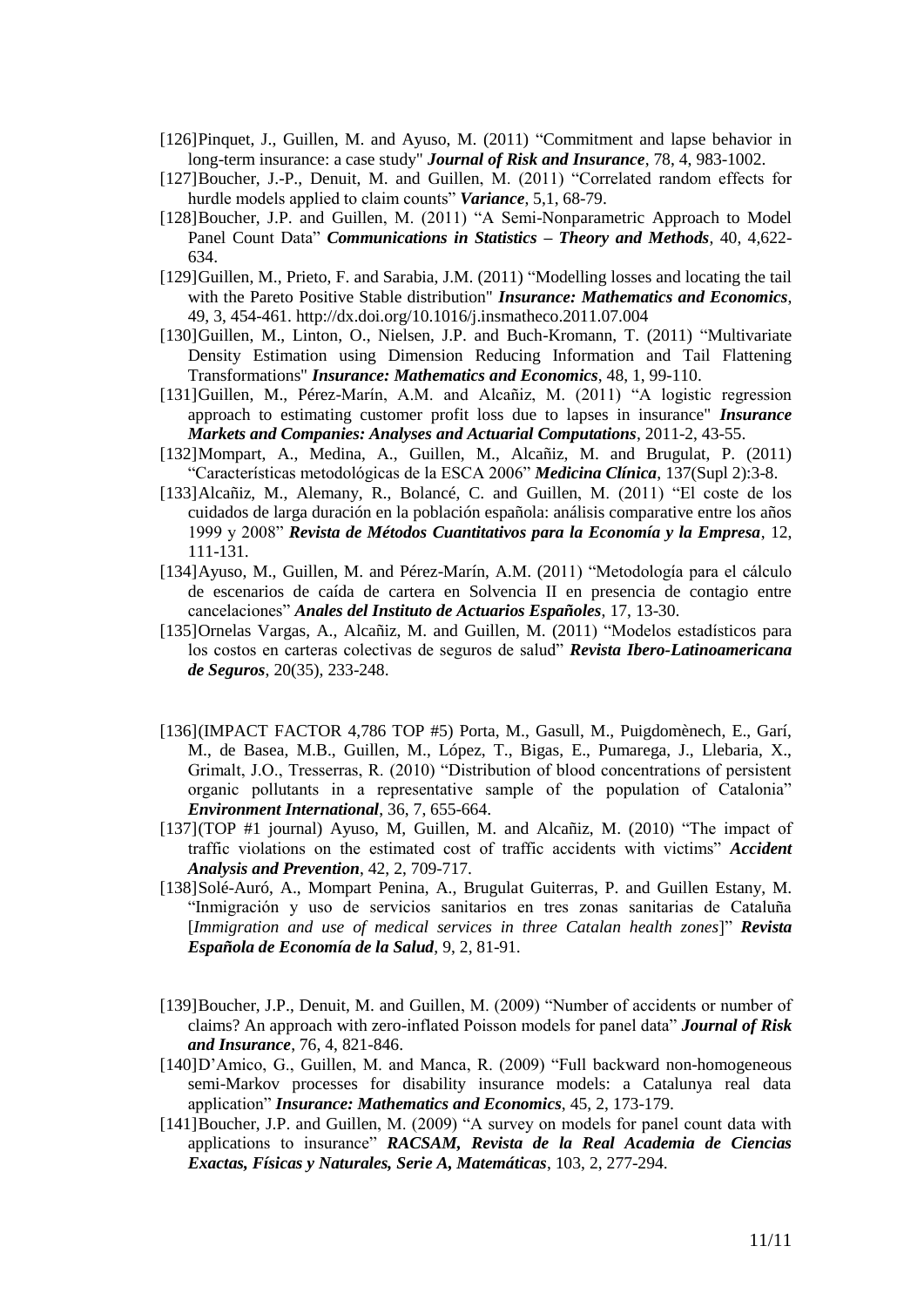- [142]Bolancé, C., Guillen M. and Nielsen, J.P. (2009) "Transformation Kernel Estimation of Insurance Claim Cost Distributions" in Corazza, M. and Pizzi, C (Eds.) *Mathematical and Statistical Methods for Actuarial Sciences and Finance***,** Springer, 223-231.
- [143]Bermúdez, L., Guillen, M. and Solé, A. (2009) "Escenarios del impacto de la inmigración en la longevidad y dependencia de los mayores en la población española" *Revista Española de Geriatría y Gerontología*, 44, 1, 19–24.
- [144]Guillen, M., Nielsen, J.P. and Pérez-Marín (2008) "Cross-buying behaviour and customer loyalty in the insurance sector" *ESIC Market*, 132, 77-136.
- [145]Guillen, M., Pérez-Marín, A.M. and Nielsen, J.P. (2008) "Froot and Stein revisited once again" *Annals of Actuarial Science*, 3, 1-2, 121-126.
- [146]Ayuso, M. and Guillen, M. (2008) "Fraud in insurance" *Encyclopedia of Quantitative Risk Assessment and Analysis*, Melnick, E. and .Everitt, B. (eds.) John Wiley & Sons Ltd, Chichester, UK, pp 723-727.
- [147]Bolancé, C. Guillen, M. and Nielsen, J.P. (2008) "Inverse Beta transformation in kernel density estimation" *Statistics & Probability Letters*, 78, 1757-1764.
- [148]Bolancé, C., Guillen, M., Pelican, E. and Vernic, R. (2008) "Skewed bivariate models and nonparametric estimation for the CTE risk measure" *Insurance: Mathematics and Economics*, 43, 3, 386-393.
- [149]Bolancé, C., Guillen, M. and Pinquet, J. (2008) "On the link between credibility and frequency premium" *Insurance: Mathematics and Economics*, 43, 2, 209-213.
- [150]Boucher, J.P., Denuit, M. and Guillen, M. (2008) "Models of insurance claim counts with time dependence based on generalisation of Poisson and negative binomial distributions" *Variance*, 2, 1, 135-162.
- [151]Brockett, P. L., Golden, L., Guillen, M., Nielsen, J.P., Parner, J. and Pérez-Marín, A.M. (2008) "Household multiple policy retention effects of first policy cancellation: How much time do you have to stop total customer defection?" *Journal of Risk and Insurance*, 75, 3, 713-737.
- [152]Englund, M., Guillen, M., Gustafsson, J., Nielsen, L.H. and Nielsen, J.P. (2008) "Multivariate latent risk: a credibility approach" *Astin Bulletin*, 38. 1, 137-146.
- [153]Guillen, M., Gustafsson, J. and Nielsen, J.P. (2008) "Combining underreported internal and external data for operational risk measurement" *Journal of Operational Risk*, 3, 4, 1-22.
- [154]Guillen, M., Nielsen, J.P. and Pérez-Marín, A.M. (2008) "The need to monitor customer loyalty & business risk in the European insurance industry" *Geneva Papers on Risk and Insurance-Issues and Practice*, 33, 2, 207–218.
- [155]Guillen, M. and Pinquet, J. (2008) "Long-term care: risk description of a Spanish portfolio and economic analysis of the timing of insurance purchase" *Geneva Papers on Risk and Insurance-Issues and Practice*, 33, 659–672.
- [156]Sarabia, J.M. and Guillen, M. (2008) "Joint modelling of the total amount and the number of claims by conditionals" *Insurance: Mathematics and Economics*, 43, 2, 466-473.
- [157]Bermúdez, L., Blay, D. and Guillen, M. (2008) "Análisis de la aparición de discapacidades en personas mayores de Cataluña" *Revista de Métodos Cuantitativos para la Economía y la Empresa*, 5, 3-16.
- [158]Bermúdez, L., Bolancé, C., Mustafa-Gondolbeu, K. and Guillen, M. (2008) "Tipologías sociodemográficas de individuos con dependencia en España y su supervivencia en estado de salud" *Revista Española de Geriatría y Gerontología*, 43, 1, 19-31.
- [159]Escuder, J., Escuder, R., Pavía, J.M. and Guillen, M. (2008) "Determinación de los tantos brutos de mortalidad" *Anales del Instituto de Actuarios Españoles*, 14, 109-134.
- [160]Boucher, J.P., Denuit, M. and Guillen, M. (2008) "Modelling of insurance claim count with hurdle distribution for panel data" in *Advances in Mathematical and Statistical*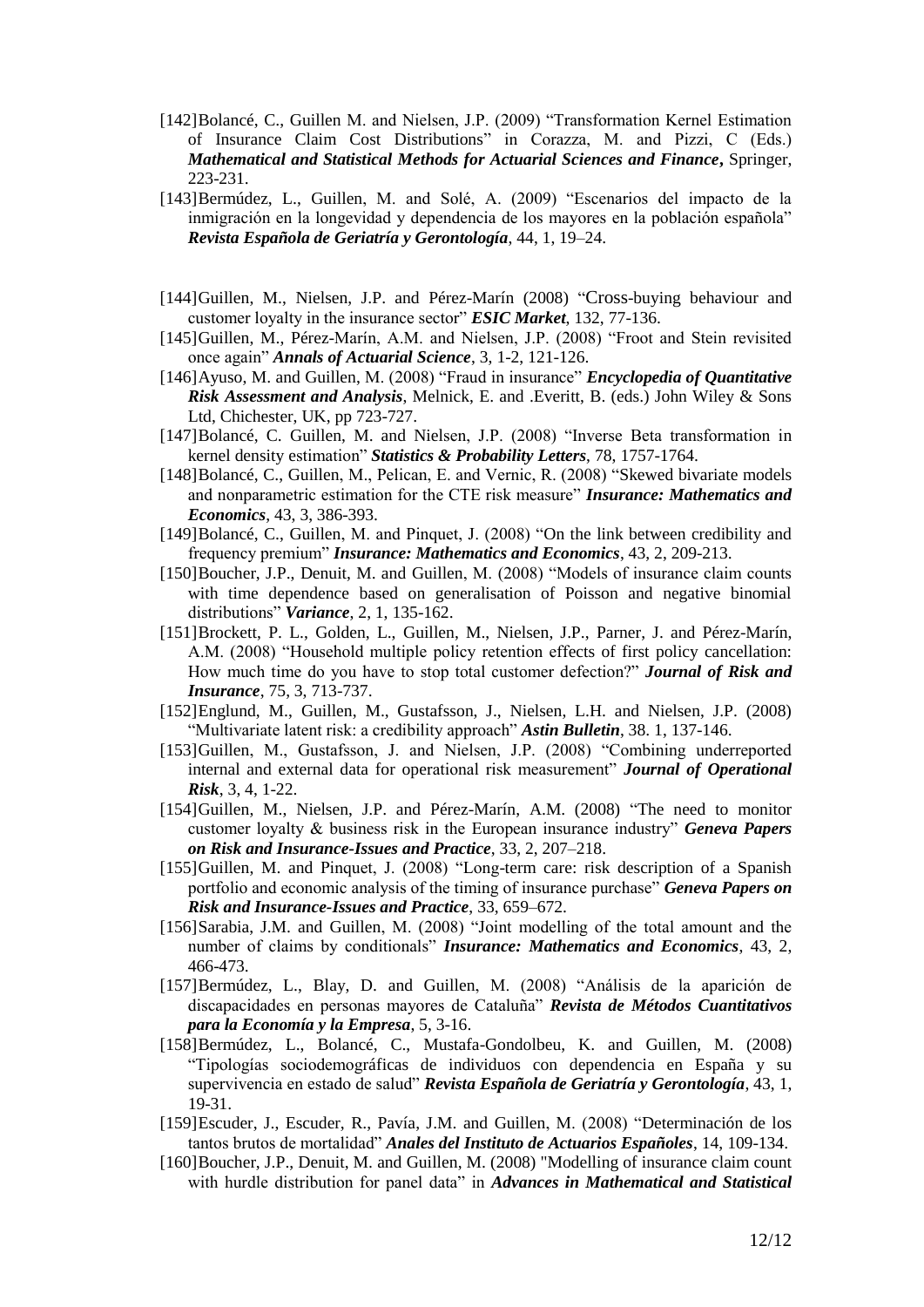*Modeling* Sarabia, J.M. et al. (Eds). Series on Statistics for Industry and Technology (SIT), Birkhäuser Boston, Inc, Boston. pp 45-59.

- [161]Artís, M., Ayuso, M., Guillen, M. and Monteverde, M. (2007) "Una estimación actuarial del coste individual de la dependencia en la población de mayor edad en España" *Estadística Española*, 49, 165, 373-402.
- [162]Bolance, C., Denuit, M., Guillen, M. and Lambert, Ph. (2007) "Greatest accuracy credibility with dynamic heterogeneity: the Harvey-Fernandes model" *Belgian Actuarial Bulletin,* 7, 1, 14-18..
- [163]Boucher, J.P., Denuit, M. and Guillen, M. (2007) "Risk classification for claim counts: a comparative analysis of various zero-inflated mixed Poisson and hurdle models" *North American Actuarial Journal,* 11, 4, 110-131.
- [164]Guillen, M, Rodríguez, N. and Strassberg, B.A. (2007) "The new responsibilities of social sciences in aging societies. The case of Spain" *International Journal of Interdisciplinary Social Sciences*, 2, 213-228.
- [165]Guillen, M., Nielsen, J.P. and Pérez-Marín, A. (2007) "Improving the efficiency of the Nelson-Aalen estimator: the naive local constant estimator" *Scandinavian Journal of Statistics,* 34, 419-431.
- [166]Pinquet, J., Ayuso, M. and Guillen, M. (2007) "Selection bias and auditing policies for insurance claims" *Journal of Risk and Insurance*, 74, 2, 425-440.
- [167]Guillen, M., Gustafsson, J., Nielsen, J.P. and Pritchard, P. (2007) "Using external data in operational risk" *Geneva Papers of Risk and Insurance - Issues and Practice*, 32, 2, 178-189.
- [168]Delwarde, A., Denuit, M., Guillen, M. and Vidiella-i-Anguera, A. (2007) "Application of the Poisson log-bilinear projection model to the G5 mortality experience" *Belgian Actuarial Bulletin*, 6, 1, 54-68.
- [169]Viaene, S., Ayuso, A., Guillen, M. and VanGheel, D. (2007) "Strategies to detect and prevent fraudulent claims in the automobile insurance industry" *European Journal of Operational Research*, 176, 1, 565-583.
- [170]Carrillo, M., Bermúdez, Ll. and Guillen, M. (2007) "Solidaridad entre asegurados, ¿existen alternativas a los sistemas bonus-malus en uso?" *Anales del Instituto de Actuarios Españoles,* 10, 55-90.
- [171]Ayuso, M., Guillen, M. and Santolino, M. (2007) "El pricing en el seguro del automóvil" *Cuadernos Actuariales*, 11, 1-12.
- [172]Guillen, M., Ayuso, M. and Pinquet, J. (2007) "Economic and statistical models on insurance fraud" *Pravartak*, 123-127, July-Sep.
- [173]Guillen, M., Nielsen, J.P. and Pérez-Marín, A. (2006) "La gestión aseguradora bajo el enfoque del multicontrato" *Revista Española de Seguros*, 127, 529-539.
- [174]Guillen, M., Nielsen, J.P. and Pérez-Marín, A. (2006) "La duración de distintos contratos de seguros en los hogares. Un enfoque integrado" *Gerencia de Riesgos y Seguros*, 96, 4, 23-32.
- [175]Guillen, M., Nielsen, J.P. and Pérez-Marín, A.M. (2006) "Multiplicative hazard models for studying the evolution of mortality" *The Annals of Actuarial Science*, 1, 1, 165-177.
- [176]Guillen, M., Jorgensen, P.L. and Nielsen, J.P. (2006) "Return smoothing mechanisms in life and pension insurance: Path-dependent contingent claims" *Insurance, Mathematics and Economics*, 38, 2, 229-252.
- [177]Guillen, M. and Blay, D. (2006) "Coste de atención a la dependencia en España y comparación con los sistemas francés y alemán" *Revista Española de Seguros*, 125, 145-160.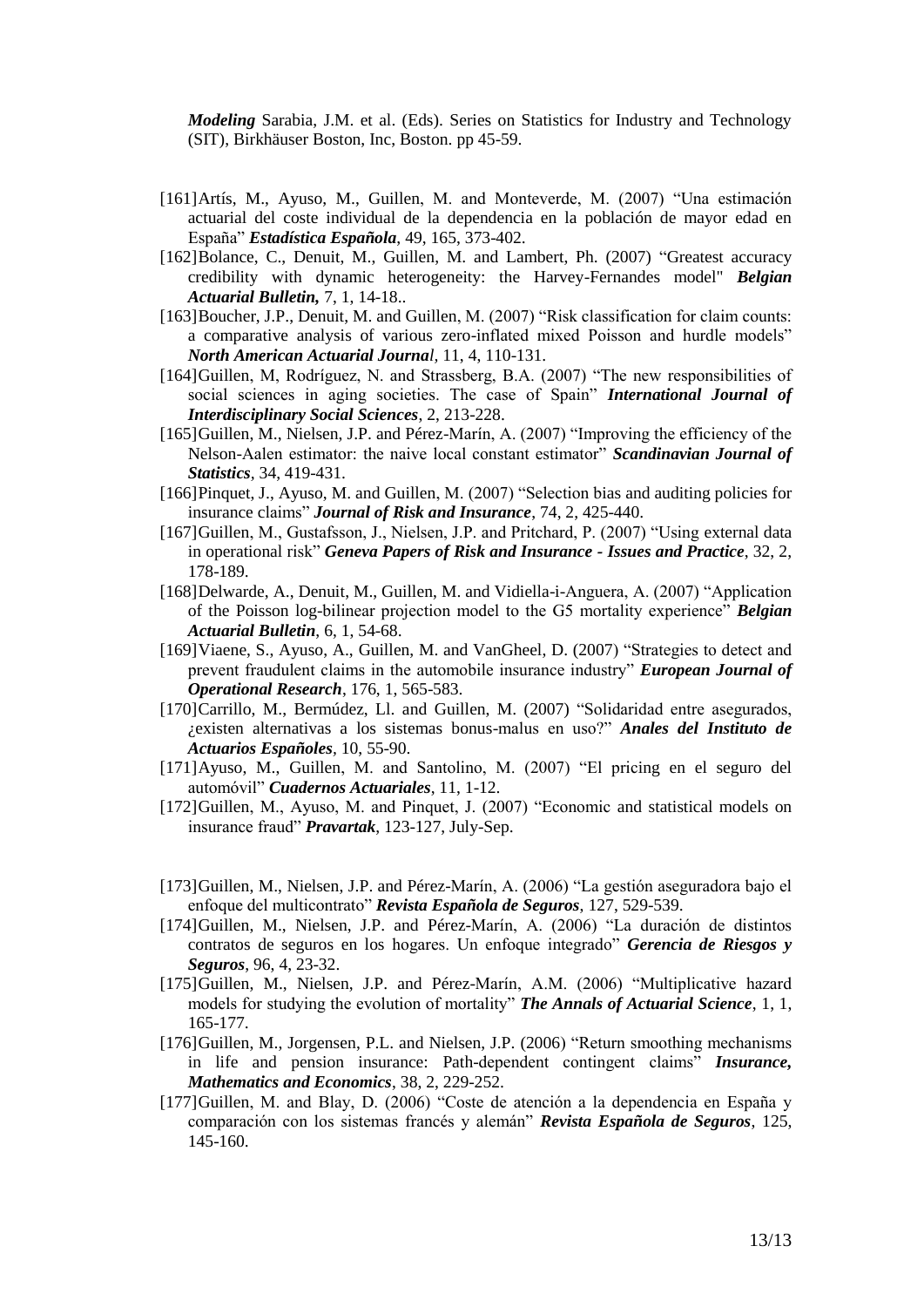- [178]Bolance, C., Buch-Larsen, T., Guillen, M. and Nielsen, J.P. (2005) "Kernel density estimation for heavy-tailed distributions using the Champernowne transformation" *Statistics*, 39, 6, 503-518.
- [179]Vidiella-i.Anguera, A. and Guillen, M. (2005) "Forecasting Spanish natural life expectancy" *Risk Analysis*, 25, 5, 1161-1170.
- [180]Caudill, S., Ayuso, M. and Guillen, M. (2005) "Fraud detection using a multinomial logit model with missing information" *Journal of Risk and Insurance*, 72, 4, 539-550.
- [181]Albarran, I., Ayuso, M., Guillen, M. and Monteverde, M. (2005) "A multiple state model for disability using the decomposition of death probabilities and cross-sectional data" *Communications in Statistics: Theory and Methods*, 24, 9, 2063-2076.
- [182]Alegre, A., Ayuso, M., Guillen, M., Monteverde, M. and Pociello, E. (2005) "Medición de la tasa de prevalencia de la dependencia en España y criterios de valoración de la severidad" *Revista Española de Salud Pública*, 79, 3, 351-364.
- [183]Ayuso, M., Guillen, M., Pérez-Torres, J.L. and Albarrán, I. (2005) "Los mercados aseguradores del Arco Mediterráneo: cooperación para su desarrollo" *Gerencia de Riesgos y Seguros*, 22, 90, 41-49.
- [184]Purcaru, O., Guillen, M., and Denuit, M. (2004) "Linear credibility models based on time series for claim counts" *Belgian Actuarial Bulletin*, 4, 62-74.
- [185]Viaene S., Van Gheel, D., Ayuso, M. and Guillen, M. (2004) "Cost sensitive design of claim fraud screens" *Lecture Notes in Artificial Intelligence*, 3275, 78-87.
- [186]Guillen, M. (2004) "Fraud in insurance" *Encyclopedia of Actuarial Science*, J. L. Teugels and B. Sundt, eds. Chichester: John Wiley & Sons, vol. 2, 729-739.
- [187]Guillen, M. and Ayuso, M. (2004) "La importancia del efecto del diseño" *Medicina Clínica*, 122, 1, 35-38.
- [188]Fledelius, P., Guillen, M., Nielsen, J.P. and Vogelius, M. (2004) "Two-dimensional hazard estimation for longevity Analysis" *Scandinavian Actuarial Journal*, 2,133-156.
- [189]Fledelius, P., Guillen, M., Nielsen, J.P. and Petersen, K.S. (2004) "A comparative study of parametric and non-parametric estimators of old-age mortality in Sweden" *Journal of Actuarial Practice*, 11, 101-126.
- [190]Alegre, A., Ayuso, M., Guillen, M., Monteverde, M. and Pociello, E. (2004) "Avance de la tasa de prevalencia de la dependencia en España y criterios de valoración de la severidad" *Actuarios*, 22, 27-29.
- [191]Brouhns, N., Denuit, M., Guillen, M. and Pinquet J. (2003) "Bonus-malus scales in segmented tariffs with stochastic migration between segments" *Journal of Risk and Insurance*, 70, 577-599.
- [192] Bolance, C., Guillen, M. and Pinquet, J. (2003) "Time-varying credibility for frequency risk models" *Insurance: Mathematics and Economics,* 33, 272-282.
- [193]Artís, M., Ayuso, M. and Guillen, M. (2003) "Approximated perfect values in logistic regression for prediction and outlier detection" *Communications in Statistics-Theory and Methods*, 32, 4, 841-850.
- [194]Bolance, C., Guillen, M. and Nielsen, J.P. (2003) "Kernel density estimation of actuarial loss functions" *Insurance: Mathematics and Economics*, 32, 1, 19-36.
- [195]Guillen, M., Parner, J., Densgsoe, C. and Pérez-Marín, A. M. (2003) "Using logistic regression models to predict and understand why customer leave an insurance company" 465-490, chapter 13 in *Intelligent Techniques in The Insurance Industry: Theory and Applications***,** edited by Lakhmi Jain and Arnold Shapiro, World Scientific.
- [196]Juncà, S., Guillen, M., Aragay, J.M., Brugulat, P., Castell, C., Séculi, E., Medina, A. and Tresserras, R. (2003) "Aspectos metodológicos de la evaluación de los objetivos de salud y disminución de riesgo del Plan de Salud de Cataluña para el año 2000" *Medicina Clínica*, 121, 4-9.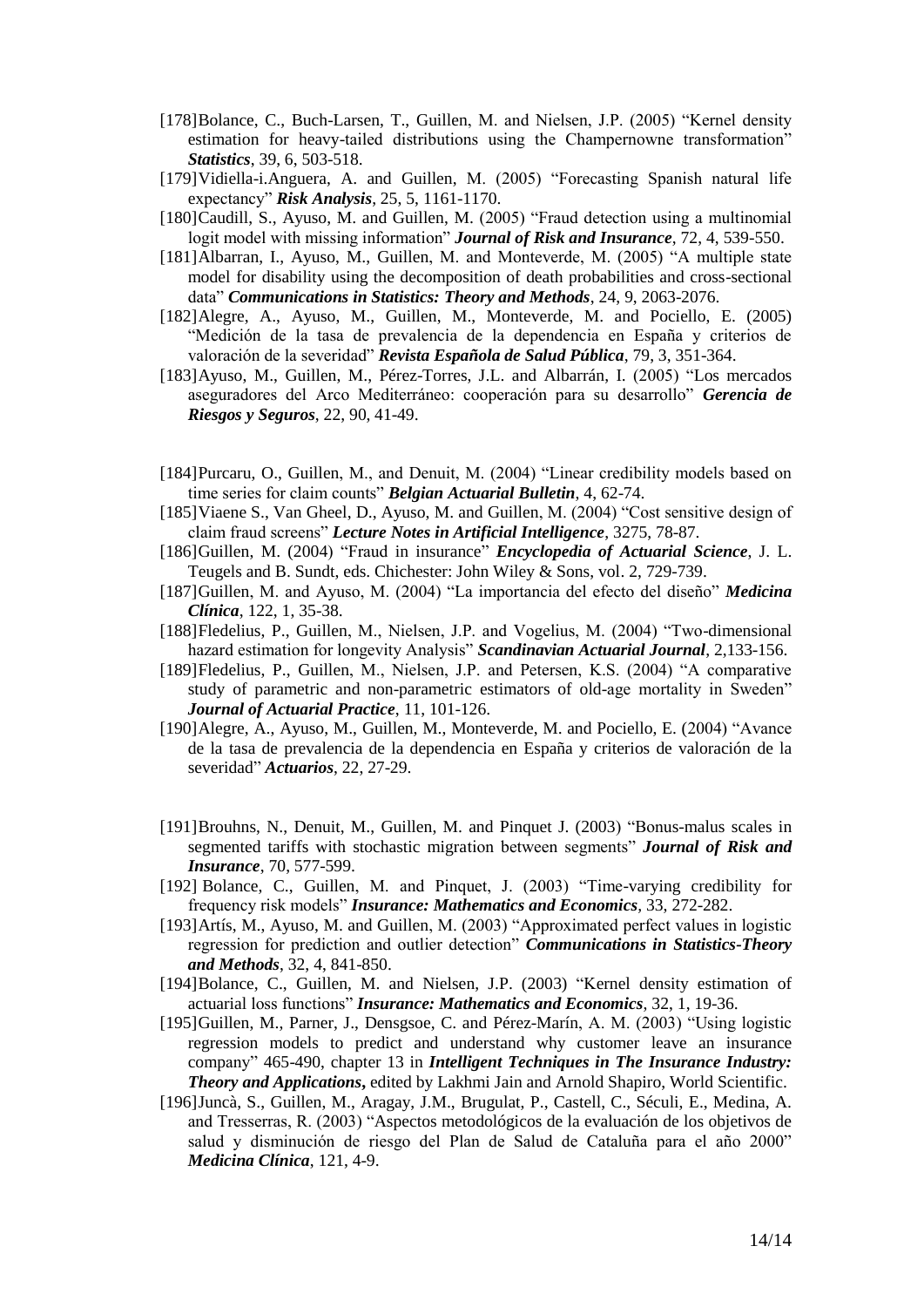- [197]Felipe, M. Guillen, M. and Pérez-Marín, M. (2002) "Recent mortality trends in the Spanish population" *British Actuarial Journal,* 8, 4, 757-786.
- [198]Artís, M., Ayuso, M. and Guillen, M. (2002) "Detection of automobile insurance fraud with discrete choice models and misclassified claims" *Journal of Risk and Insurance*, 69, 3, 325-340.
- [199]Albarrán, I., Ayuso, M., Guillen, M. and Monteverde, M. (2002) "Envejecimiento y discapacidad de la población española" *Actuarios*, 20, 41-42.
- [200]Pinquet, J., Guillen, M. and Bolance, C. (2001) "Long-range contagion in automobile insurance data: estimation and implications for experience rating" *Astin Bulletin*, 31, 2, 337-348.
- [201]Felipe, A., Guillen, M. and Nielsen, J. P. (2001) "Longevity studies based on kernel hazard estimation" *Insurance: Mathematics and Economics*, 28,191-204.
- [202]Séculi, E., Fusté J., Brugulat, P., Junca, S., Rue. M. and Guillen, M. (2001) "Percepción del estado de salud en varones y mujeres en las últimas etapas de la vida" *Gaceta Sanitaria*, 15, 3, 217-223.
- [203]Albarran, I., Ayuso, M., Guillen, M. and Monteverde, M. (2001) "Medición del envejecimiento y discapacidad de la población en España: a partir de la esperanza de vida residual" *Anales del Instituto de Actuarios Españoles*, 7, 107-134.
- [204]Guillen, M., Junca, S., Rue, M. and Aragay, J. M. (2000) "Efecto del diseño muestral en el analisis de encuestas de diseño complejo. Aplicación a la Encuesta de Salud de Cataluña" *Gaceta Sanitaria*, 14, 5, 399-402.
- [205]Artís, M., Suriñach, J., Grau, C., Guillen, M., Llorente, F., Monreal, A. and Ramos, R. (2000) "Enquesta sobre el grau d'introduccio de l'euro a les empreses ubicades a Catalunya, 1999" *Nota d'Economia*, 66, 3-18.
- [206]Borras, J. M., Guillen, M., Sanchez, V., Junca, S. and Vicente, R. (1999) "Educational level, voluntary private health insurance and oppportunistic cancer screening among women in Catalonia (Spain)" *European Journal of Cancer Prevention*, 8, 427-434.
- [207]Ayuso, M., Guillen, M, and Artís, M. (1999) "Técnicas cuantitativas para la detección del fraude en el seguro del automóvil" *Anales del Instituto de Actuarios Españoles*, 5, 51-83.
- [208]Salsas, P., Guillen, M. and Alemany, R. (1999) "Perfect value and outlier detection in logistic binary choice models" *Communications in Statistics: Theory and Methods*, 28, 6, 1447-1460.
- [209]Artís, M., Ayuso, M. and Guillen, M. (1999) "Modelling different types of automobile insurance fraud behaviour in the Spanish market" *Insurance: Mathematics and Economics*, 24, 1-2, 67-81.
- [210]Ayuso, M. and Guillen, M. (1999) "Modelos de detección de fraude en el seguro de automóvil" *Cuadernos Actuariales*, 8, 135-149.
- [211]Lin, T. and Guillen, M. (1998) "The rising hazards of party incumbency: a discrete renewal analysis" *Political Analysis*, 7, 31-59.
- [212]Betzuen, A., Felipe, A. and Guillen, M. (1997) "Modelos de tablas de mortalidad en España y situación actual" *Anales del Instituto de Actuarios Españoles*, 3, 79-104.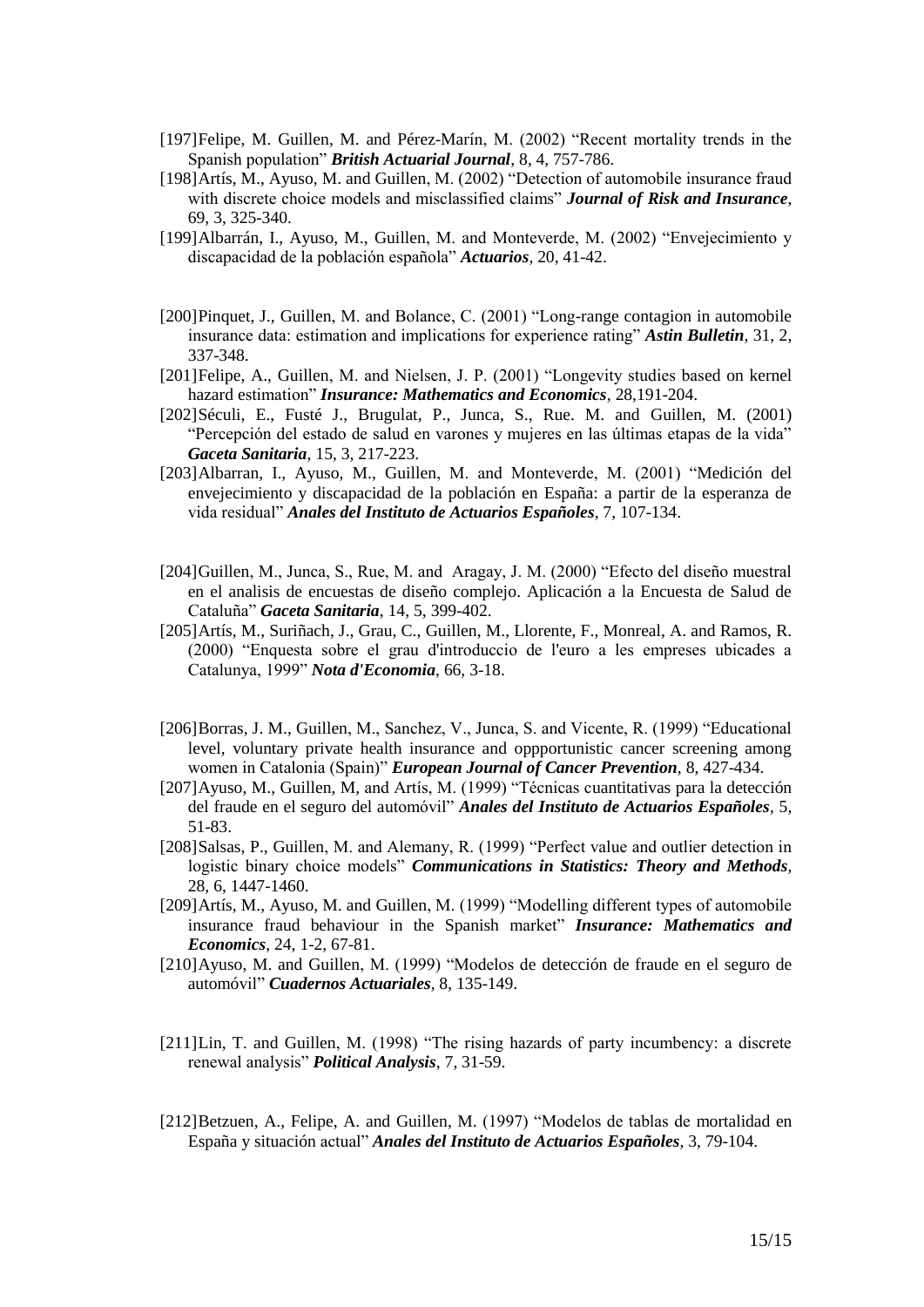- [213]Guillen, M. and Soldevilla, C. (1996) "On the performance of backpropagation networks in econometric analysis" *INFORMATICA, An International Journal of Computing and Informatics*, 20, 4, 435-441.
- [214]Guillen, M. and Martin, X. (1996) "Estimació de la variancia mostral a l'enquesta de població activa" *Qüestiió (now SORT)*, 20, 2, 259-272.
- [215]Dionne, G., Artís, M. and Guillen, M. (1996) "Count data models for a credit scoring system" *Journal of Empirical Finance*, 3, 3, 303-325.
- [216]Upton, G. and Guillen, M. (1995) "Perfect cells, direct models and contingency table outliers" *Communications in Statistics: Theory and Methods*, 24, 7, 1843-1862.
- [217]Artís, M., Guillen, M. and Martínez, J. M. (1994) "A model for credit scoring: an aplication of discriminant analysis" *Qüestiió (now SORT)*, 18, 3, 385-395.
- [218]Murillo, C. and Guillen, M. (1989) "Estimación de las varianzas de las variables de la encuesta de salud de Barcelona" *Gaceta Sanitaria*, 12, 409-419.

#### **Books and book chapters[Some in Spanish or Catalan]**

- [1] Ayuso, M., Guillen, M., Valero, D. (2020) "The role of complementary pensions" in Economic Challenges of Pension Systems: A Sustainability and International Management Perspective. Springer International Publishing. London. ISBN 978- 303037912-4;978-303037911-7 pp. 359-375.
- [2] Alaminos, E., Ayuso, M., Guillen, M. (2020) "Demographic and social challenges in the design of public pension schemes". Economic Challenges of Pension Systems: A Sustainability and International Management Perspective. Springer International Publishing. London. ISBN 978-303037912-4;978-303037911-7 pp. 33-55.
- [3] Sarabia, J.M.; Guillen, M.; Prieto, F. (2020) "Modeling the dynamics of the international migration shock" in Real Academia de Ciencias Económicas y Financieras. XIV Acto Académico de la Real Academia de Ciencias Económicas y Financieras 14-15/11/2019. Barcelona, ISBN 978-84-09-18254-1-pp.272-281.
- [4] Guillen, M. (2019) "Uncertainty advantage: the insurance industry faces technological innovations" in Real Academia de Ciencias Económicas y Financieras. Acto Académico de la Real Academia de Ciencias Económicas y Financieras en la Universidad de Tel-Aviv. Barcelona, ISBN 978-84-09-08132-5.pp. 105-112
- [5] Valero, D. (dir), Ayuso M., Guillen, M., Alemany, R., Bolancé, C., Alcañiz, M., Pérez-Marín, A. M., Santolino, M., Chuliá, H. (2018) Gestión eficiente del ahorro tras la jubilación. Fundación Instituto Edad &Vida, Barcelona. ISBN 978-84-09-04826-7, D.L: M-31239-2018.
- [6] Guillen, M. and Uribe, J.M. (2018) "Financial Consumer Protection in Spain." An International Comparison of Financial Consumer Protection. Springer, Singapore, 2018. 333-344.
- [7] Guillen M and Pérez-Marín, A.M. (2018) "The Contribution of Usage-based Data Analytics to benchmark Semi-autonomous Vehicle Insurance" in M. Corazza, M. Durbán, A. Grané, C. Perna, M. Sibillo (Eds.) Mathematical and Statistical Methods for Actuarial Sciences and Finance, ISBN 978-3-319-89824-7. Springer.
- [8] Sarabia, J.M., Prieto, F. and Guillen, M (2018) Contributions to Risk Analysis: RISK 2018. Cuadernos de la Fundación, 223. Fundación Mapfre, Madrid. Online: https://www.fundacionmapfre.org/documentacion/publico/i18n/catalogo\_imagenes/grup o.cmd?path=1096344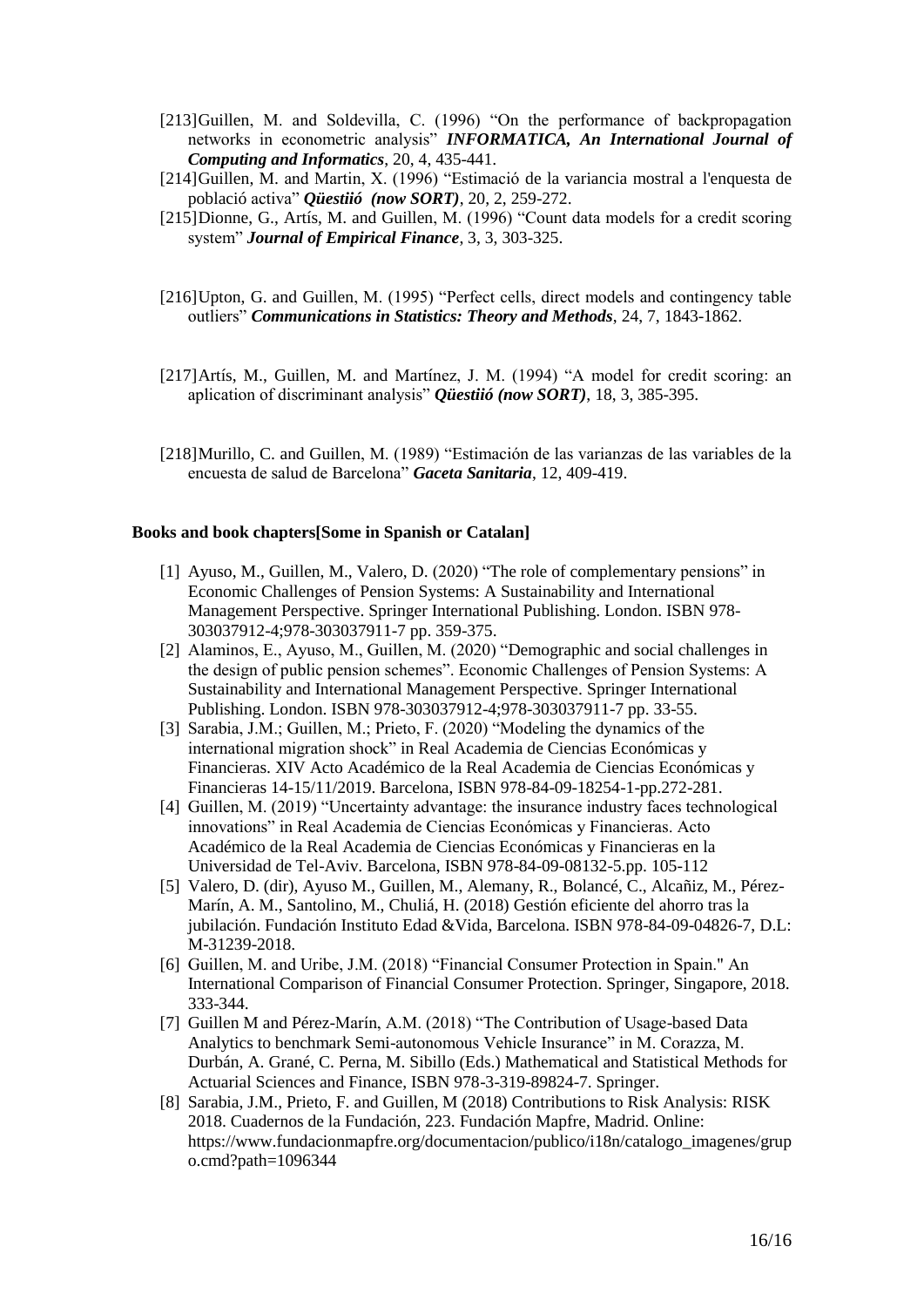- [9] Alaminos, E., Ayuso, M. and Guillen, M. (2017) Demographic and social challenges in the design of public pension schemes, en Public pension systems: the greatest economic challenge of the 21st century, Springer (in press).
- [10] Ayuso, M., Guillén, M., Valero, D. (2017) The role of complementary plans, en Public pension systems: the greatest economic challenge of the 21st century, Springer (in press).
- [11] Ayuso, M., Guillén, M., Valero, D. (2017) Productos para la etapa de retiro, alternativas y costes. En Carranza, Melguizo y Tuesta (Eds.) Ideas para una Reforma de Pensiones (in press)
- [12] Donnelly, C., Guillen, M., Nielsen, J.P. (2016) "Fundamentals of Cost and Risk that Matter to Pension Savers and Life Annuitants" In *Retirement System Risk Management. Implications of the New Regulatory Order* (Mitchel, O.S, Maurer, R, Orszag, J.M.) pp. 171-185. Oxford University Press ISBN: 978-0-19-878737-2.
- [13] Guillen, M. (2015) Riesgo y seguro en economía. Discurso de ingreso. Real Academia de Ciencias Económicas y Financieras. Barcelona. 15 de octubre de 2015. ISBN: 978- 84-608-2361-2
- [14] Golden, L. L., Brockett, P. L., Betak, J. F., Alpert, M. I., Guillen, M., Derrig, R. (2016). "Pridit Is a Useful Technique for Detecting Consumer Fraud When No Training Sample Is Available". In *Marketing Challenges in a Turbulent Business Environment* (pp. 305-305). Springer International Publishing.
- [15] Chuliá, H., Guillen, M., Santolino, M. (2016). "The economic and financial crisis: origins and consequences" in: *Socio-Spatial Impacts of the Economic crisis in Southern European Cities*, J. Knieling and F. Othengrafen (eds.) ed. Routledge, Taylor & Francis. Chapter 2. 13-26.
- [16] Gómez-Deniz, E., Guillen Estany, M., Vázquez Polo, F.J. (Eds) (2013*) Investigaciones en Seguros y Gestión del Riesgo: RIESGO 2013*. Cuadernos de la Fundación 194. Fundación Mapfre, Madrid.
- [17] Ornelas, A., Guillen, M. (2013) "Aplicación del modelo Brass type a la mortalidad de la población asegurada mexicana" en *Investigaciones en Seguros y Gestión del Riesgo: RIESGO 2013*, Gómez-Deniz, E., Guillen Estany, M. , Vázquez Polo, F.J. (Eds), 101- 112.
- [18] Guillen, M. (2013) *La quantificació del risc: avantatges i limitacions de les assegurances*. Reial Acadèmia de Doctors. Publicacions de la RAD, 89. Barcelona.
- [19] Blanco-Morales Limones, P., Guillen Estany, M. (Eds) (2013) *El Sector Asegurador ante las Transformaciones del Estado del Bienestar*. Fundación de Estudios Financieros. Madrid.
- [20] Guillen, M., Ornelas, A., Romero, M.J. (2013) "La igualdad, una exigencia para el seguro: problemas derivados de las tablas unisex" en Blanco-Morales Limones, P., Guillen Estany, M. (Eds) *El Sector Asegurador ante las Transformaciones del Estado del Bienestar*. Fundación de Estudios Financieros. Madrid.
- [21] Ayuso, M. (Dir.), Albarrán, I., Alcañiz, M., Alemany, R., Alonso, P., Bécue, M., Bolancé, C., Dionne, G., Guillen, M., Melgar, M.C., Ordaz, J.A., Pagès, J., Pinquet, J., Santolino, M. (2011) *Métodos Cuantitativos en Economía del Seguro del Automóvil*. UB Barcelona.
- [22] Feria, J.M, Jiménez, E., Guillen, M. (Eds) (2011) *Investigaciones en Seguros y Gestión del Riesgo: Riesgo 2011*. Fundación Mapfre, Madrid.
- [23] Guillen, M., Bolancé, C. and Alemany, R. (2011) "The Spanish long-term care system-a case study" in Karsten Krüger & Eric de Gier (Eds), *Long-Term Care Services in 4 European Countries. Labour Markets and Other Aspects* (14-28). Barcelona, Nijmegen.
- [24] Ayuso, M. and Guillen, M. (2011) "El coste de la los cuidados de larga duración en España bajo criterios actuariales: es sostenible su financiación?", en *El Estado del Bienestar en la encrucijada: Nuevos retos ante la crisis global*, Colección Ekonomi Gerizan, Federación de Cajas de Ahorro Vasco-Navarrasm Vitoria-Gasteiz, 213-228.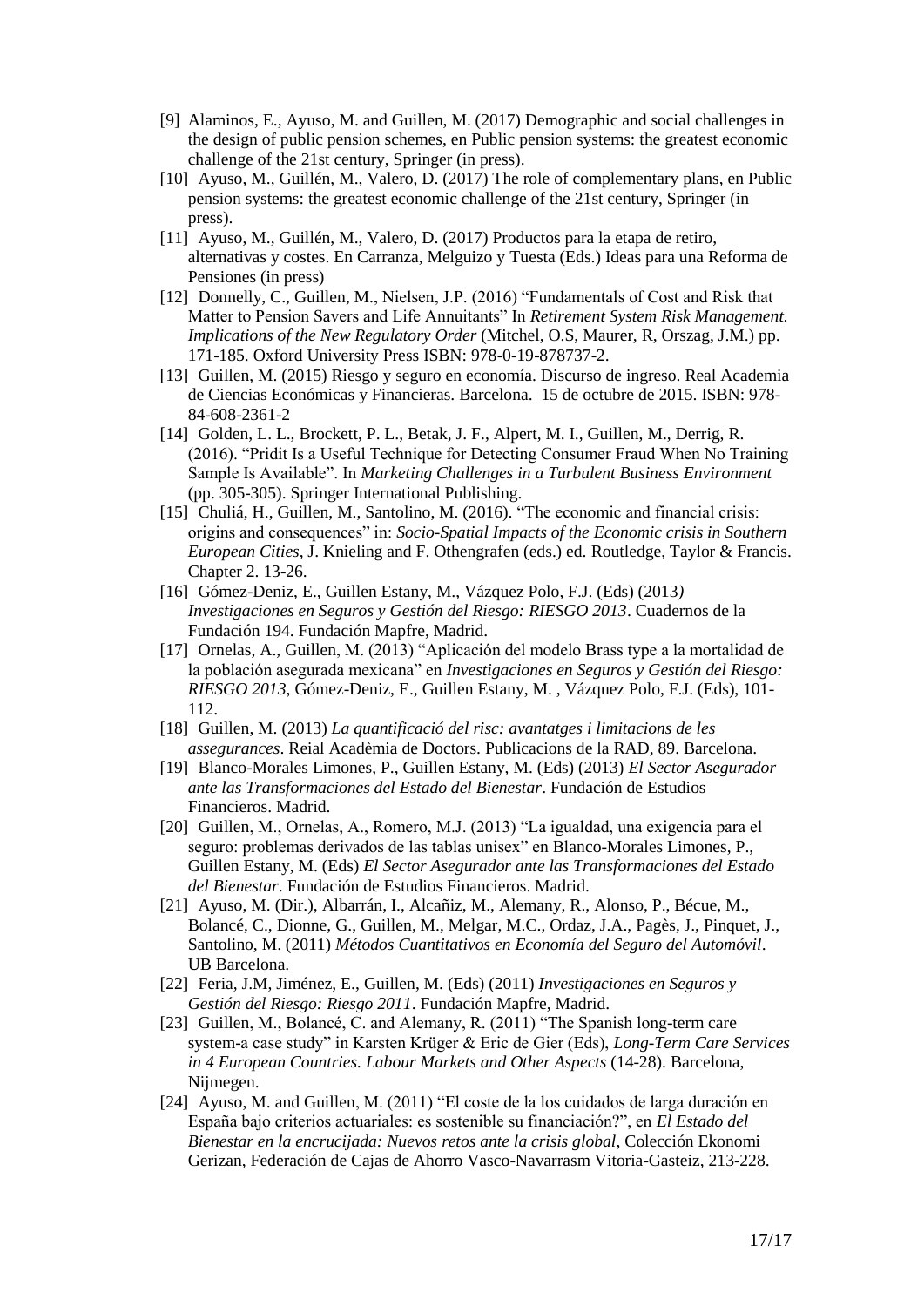- [25] Ayuso, M. and Guillen, M. (2011) "La mediación dentro de la pirámide de litigiosidad para Cataluña: análisis de costes", in *Libro Blanco de la Mediación en Cataluña*, Departament de Justícia, Generalitat de Catalunya, Barcelona, 895-942.
- [26] Ayuso, M., Pérez-Marín, A.M. and Guillen, M. (2011) "Calculation of scenarios for portfolio lapse, when considering contagion between cancelations in non-life insurance" " in Feria, J.M, Jiménez, E., Guillen, M. (Eds), *Investigaciones en Seguros y Gestión del Riesgo: Riesgo 2011* (109-122). Madrid: Fundación Mapfre.
- [27] Blanco-Morales, P. and Guillen Estany, M. (Dir.) *Estudio sobre el Sector Asegurador en España (2010): los aspectos cualitativos de Solvencia II*, Fundación de Estudios Financieros, Madrid.
- [28] Ayuso, M., Guillen, M. and Moya, M. (2010) "La función actuarial", en *Estudio sobre el Sector Asegurador en España (2010): los aspectos cualitativos de Solvencia II*, Fundación de Estudios Financieros, 38, 159-168, Madrid.
- [29] Ayuso, M.; Guillen, M. (2011) "La mediación dentro de la pirámide de litigiosidad para Cataluña: análisis de costes", en *Libro Blanco de la Mediación en Cataluña*, Departament de Justícia, Generalitat de Catalunya, Barcelona, 895-942.
- [30] Ayuso, M. and Guillen, M. (2010) "La mediació dins la pirámide de litigiositat per a Catalunya: Anàlisi de costos", *Llibre Blanc de la Mediació a Catalunya*, 825-872.
- [31] Guillen, M. and Ayuso, M. (2010) "La estructura de los mercados" in *Estudio sobre el sector asegurador en España,* colección Papeles de la Fundación, número 35, 91-116. Madrid. http://www.fef.es/sec.php?id=64
- [32] Guillen, M. and Domínguez, I. (2010) "Aspecto económicos " in *Estudio sobre el sector asegurador en España,* colección Papeles de la Fundación, número 35. 267-278. Madrid. http://www.fef.es/sec.php?id=64
- [33] Guillen, M. and Pérez-Marín, A. M. (2009) *Riesgo de negocio ante asegurados con múltiples contratos*. Fundación Mapfre, Madrid.
- [34] Guillen, M., Heras, A. and Vilar, J.L. (eds.) (2009) *Investigación en seguros y gestión de riesgos: RIESGO 2009*. Fundación Mapfre, Madrid.
- [35] Guillen, M. and Sarabia, J.M. (eds.) (2007) *Investigación en seguros y gestión de riesgos*. Universidad de Cantabria, Santander.
- [36] Guillen, M. (dir) (2006) *Longevidad y dependencia en España. Consecuencias sociales y económicas*. Fundación BBVA. Madrid.
- [37] Guillen, M.; Ayuso, M.; Bolance, C.; Bermúdez, L.; Morillo, I.; Albarrán, I. (2005) *El seguro de automóviles: estado actual y perspectiva de la técnica actuarial*. Fundación MAPFRE Estudios. Madrid.

### **Lecture notes**

- Guillen, M.; Bécue, M.; Alcañiz, M. (2011) *Guia de pràctiques de mostreig estadístic*. Col·lecció OMADO. Universitat de Barcelona. ISBN: 978-84-615-0779-5. http://hdl.handle.net/2445/20467.
- Ayuso, M.; Corrales, H.; Guillen, M.; Pérez-Marín, A.M.; Rojo, J.L. (2011) *Estadística actuarial vida*. Edicions UB, 345 pp.. ISBN: 84-8338-293-8. Dipòsit legal: B-38.862- 01. 3 ed.
- Alcañiz, M. (coord.) (2011) *Textos sobre innovación docente en el ámbito del Análisis de Datos en Economía y Empresa*. Edició a càrrec del Grup Consolidat d'Innovació Docent d'Anàlisi de Dades en Economia i Empresa. Universitat de Barcelona, ISBN: 978- 84-615-3084-7. Authors: M. Alcañiz, M. Ayuso, C. Bolancé, M. Guillen, A.M. Pérez-Marín et al.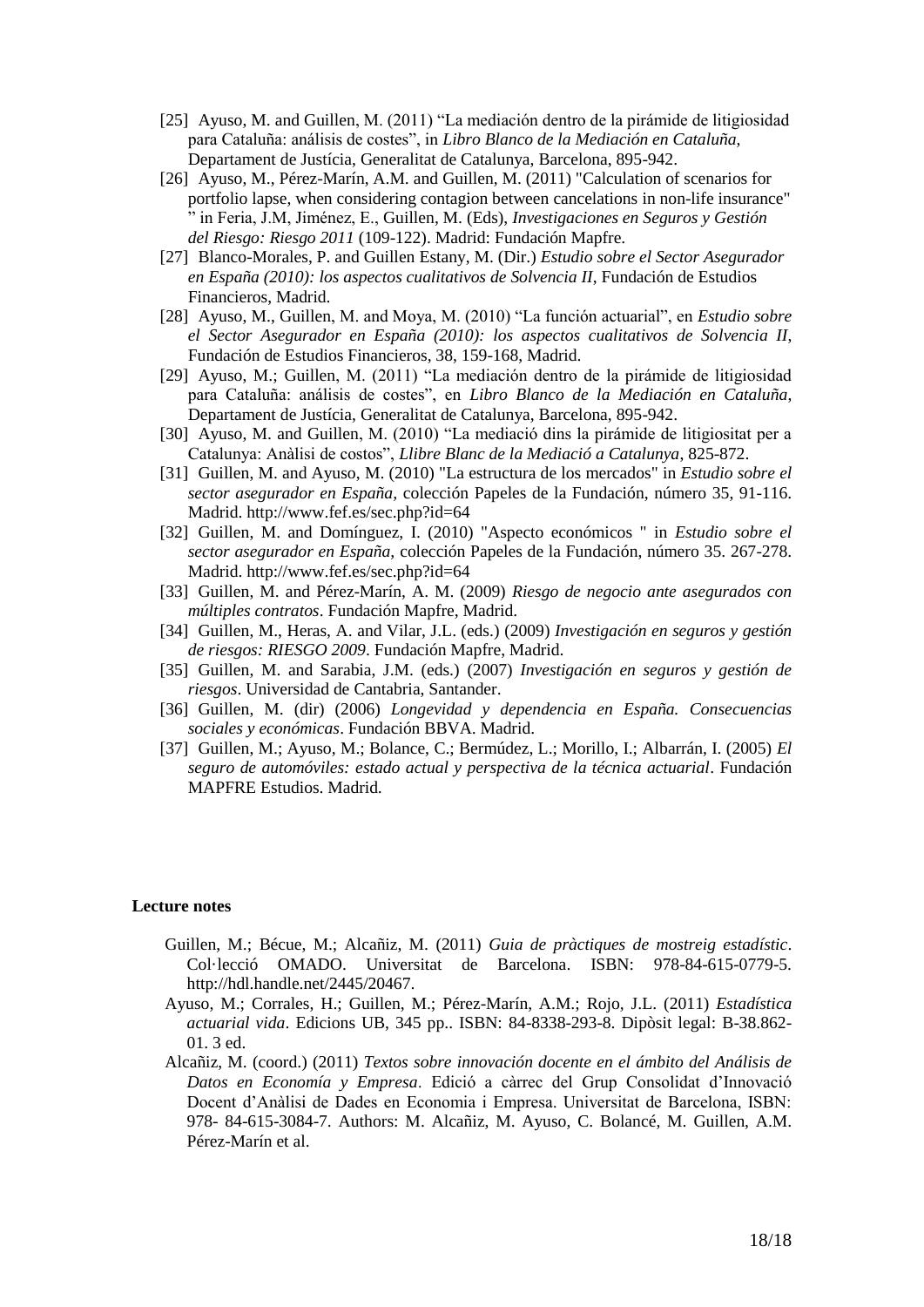- Alcañiz., M.; Bécue, M.; Bolancé, C.; Guillen, M.; Planas, D. (2011) *Mostreig estadístic: problemes i pràctiques*. Col—lecció OMADO. Universitat de Barcelona, ISBN: 978- 84-615-0150-2. http://hdl.handle.net/2445/19662.
- Alcañiz., M.; Guillen, M. (2010). *Exercicis de Mostreig Estadístic*. Publicacions docents, Universitat de Barcelona.
- Albarrán, I.; Guillen, M.; Ayuso, M. (2003) "Modelo de regresión lineal múltiple y modelos de elección discreta (logit, probit, multinomiales y censurada)" 277-236, in *Análisis Multivariable para las Ciencias Sociales*, edited by Lévy, J.P., Prentice Hall. Madrid.
- Ayuso, M.; Corrales, H.; Guillen, M.; Pérez-Marín, A.M.; Rojo, J.L. (2001) *Estadística Actuarial Vida.* Ediciones UB. Barcelona.
- Alea, V.; Guillen, M.; Muñoz, C.; Torrelles, E.; Viladomiu, N. (2001) *Estadística con SPSS v10.0*. Edicions UB. Barcelona.
- Artis, M.; Clar, M.; Barrio, T.; Guillen, M.; Suriñach, J. (2000) *Tòpics d'econometria*. Col·lecció manuals, 27 EDIUOC. Barcelona.
- Alea, V.; Guillen, M.; Muñoz, C.; Torrelles, E.; Viladomiu, N. (1999) *Estadística aplicada a les ciències econòmiques i socials*. Editorial Mc Graw-Hill / Edicions UB. Barcelona.
- Artís, M; Suriñach, J.; Clar, M.; Barrio, T.; Guillen, M. (1999) *Introducció a l'Econometria.* Edicions UB / EDIUOC. Barcelona.
- Guillen, M.; Ayuso, M.; Carrillo, M. (1996) *Econometria actuarial: material docent i casos pràctics*. Col·lecció Textos Docents, 57. Edicions UB. Barcelona.
- Alea, V.; Guillen, M.; Muñoz, C.; Torrelles, E.; Viladomiu, N. (1996) *Estadística I y II: Aplicaciones prácticas*. Col·lecció Textos Docents 59 / Edicions UB. Barcelona.

### **Other publications**

#### **a) Monographs**

- Bolancé, C. (coord) (2008) *Indicadores Bivariantes de Dependencia para Personas Discapacitadas.* IMSERSO. Madrid.
- Guillen, M. (coord) (2007) *Indicadores de dependencia y calidad de vida*. IMSERSO. Madrid.
- Bolancé, C. (coord) (2007) *Alternativas de cofinanciación de los costes de la dependencia en España.* IMSERSO. Madrid.
- Guillen, M. (coord), (2005) *Causas, evolución y análisis comparativo de la dependencia en la población española de mayor edad*. Portal Mayores IMSERSO. Madrid.
- Albarrán, I.; Ayuso, M.; Guillen, M.; Pérez-Torres, J.L. (2005) *Mercados aseguradores en e Área Mediterránea y cooperación para si desarrollo* Fundación MAPFRE Estudios. Madrid.
- Ayuso; M.; Guillen, M. (2003) *El frau a l'assegurança d'automòbil*. Societat Catalana d'Economia. Barcelona.
- Guillen, M.; Bolance, C. (2001) *Sistemas Bonus-Malus generalizados con inclusión de los costes de los siniestros.* Fundación MAPFRE Estudios. Madrid.
- Felipe, A.; Guillen, M. (1998) *Evolución y predicción de las tablas de mortalidad dinámicas para la población española*. Cuaderno de la Fundación MAPFRE Estudios, 46. Madrid.
- Artis, M.; Suriñach, J.; Grau, C.; Guillen, M.; Llorente, F.; Monreal, A.; Ramos, R. (2000) *Enquesta sobre el grau d'introducció de l'euro a les empreses ubicades a Catalunya*. Col.lecció Estudis i Informes 6. Departament d'economia i finances. Generalitat de Catalunya.

#### **b) Proceedings and articles published by invitation**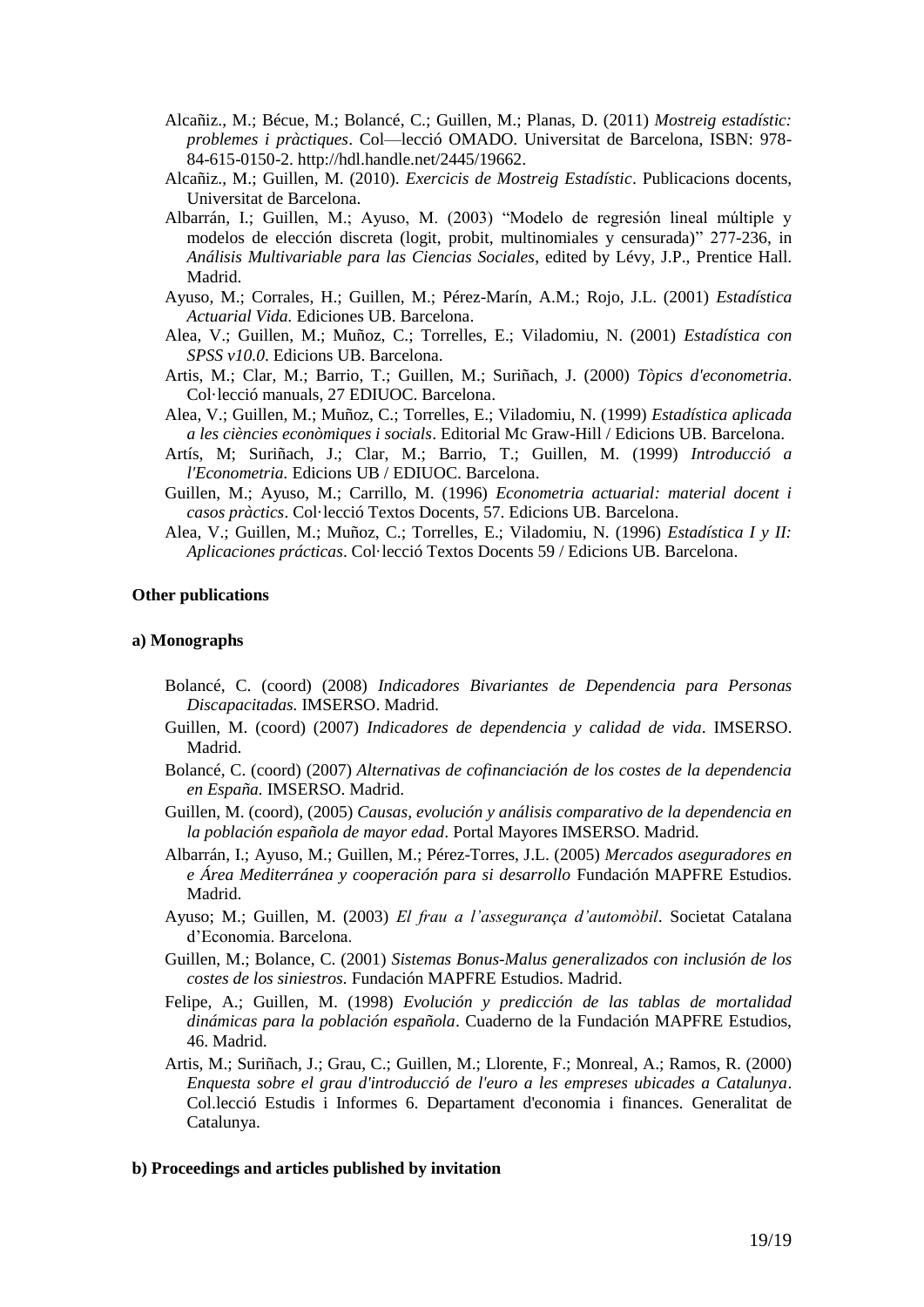- Guillen, M. (2019) "Tontines i pensions de l'era digital" Actuaris, AdC, 21, <http://actuaris.org/adc21-2019-2-ca/>
- Guillen, M. (2019) "Té solució el problema de les pensions?" Revista econòmica de Catalunya, 79, 10-13.
- Guillen, M. (2018) "Pensions privades i el retorn a les tontines, un invent de fa 300 anys" Butletí de la Societat Catalana de Matemàtiques, 44, 37-40. [https://scm.iec.cat/wp](https://scm.iec.cat/wp-content/uploads/2019/01/N44b.pdf)[content/uploads/2019/01/N44b.pdf](https://scm.iec.cat/wp-content/uploads/2019/01/N44b.pdf) ISSN: 1696-8247, D.L.: B.9480-2003
- Guillen, M. (2013) "Will we ever get a pension? [Cobrarem una pensió?]" Blog de l'any internacional de l'estadística. https://e2013.wordpress.com/2013/05/13/cobrarem-unapensio/
- Pinquet, J., Guillen, M. and Ayuso, M. (2010) "Long-Term Insurance: A Case Study" *Pravartak- Journal of Insurance and Risk Management*, accepted.
- Guillen, M. (2009) "La ley de dependencia en la comunidad de Madrid" Boletín ARMTE.
- Bermúdez, Ll. and Guillen, M. (2008) "Algunas implicaciones sociales y económicas de la longevidad y la dependencia" *Zerbitzuan*, 44, 1-10.
- Bermúdez, Ll. and Guillen, M. (2008) "La despesa social davant l'evolució demogràfica de l'envelliment; el paper de les polítiques públiques" *Quaderns d'Acció Social i Ciutadania*, 4, 81-83.
- Guillen, M. (2008) "Longevitat i dependència. Implicacions socials i econòmiques" *Barcelona Societat*, 14, 45-58.
- Pérez-Marín, A.M.; Guillen, M.; Nielsen, J.P. (2005) "The naive local constant modified Nelson-Aalen estimator to the analysis of customer retention" *Actas del International Seminar on Nonparametric Inference*, 1, 102-105.
- Bolancé, C.; Buch-Larsen, T.; Guillen, M.; Nielsen, J.P (2005) "Kernel density estimation for heavy-tailed distributions using the Champernowne distribution" *Actas del International Seminar on Nonparametric Inference*, 1, 90-93.
- Beltrán, M.; Bolancé, C.; Costa, A.; Guillen, M. (2005) "Data mining en economía: Una aplicación práctica al comercio exterior" *Actas del 9º Congreso de Economía de Castilla y León*, 1, 1, 398.
- Purcaru, O.; Guillen, M.; Denuit, M. (2004) "Linear credibility models based on time series for claim counts" Discussion Paper 0422. Institut de Statistique (Université Catholique de Louvain).
- Guillen, M. (2004) "L'assegurança de cotxe, cara però eficaç" *El Periódico*, 17-10-04, 10.
- Alemany, R.; Bolancé, C; Guillen, M. (2003) "Métodos estadístico-econométricos para la tarificación en seguros" in *Información económica y técnicas de análisis en el siglo XXI*, edited by J.M. Casas y A. Pulido. INE. Madrid.
- Ayuso, M.; Guillen, M. (2001) "Seminarios en Colombia y México sobre fraude en el seguro del automóvil" *Cadastro nacional*, 9, 10-11.
- Ayuso, M.; Guillen, M. (2000) "Tipología de fraude en el seguro del automóvil y principales indicadores de alerta" *Cadastro nacional*, 8, 10-13.
- Guillen, M.; Soldevilla, C. (1999) "Xarxes neuronals artificials: una forma intel·ligent de prendre decisions" *L'assessor d'empreses*, 9, 18-22.
- Ayuso, M.; Guillen, M. (1999) "El fraude: en el punto de mira del grupo europeo de economistas del riesgo y del seguro" *Cadastro nacional*, 7, 10-12.
- Ayuso, M.; Guillen, M. (1999) "Fraude: Uma mudança de attitude" *Cadastro nacional*, 6- 10-11.
- Ayuso, M.; Guillen, M.; Salsas, P. (1999) "A binary choice model with omission errors for the detection of insurance fraud" *Actas del MS'99 International Conference on Modelling and Simulation*, 33-42. Santiago de Compostela.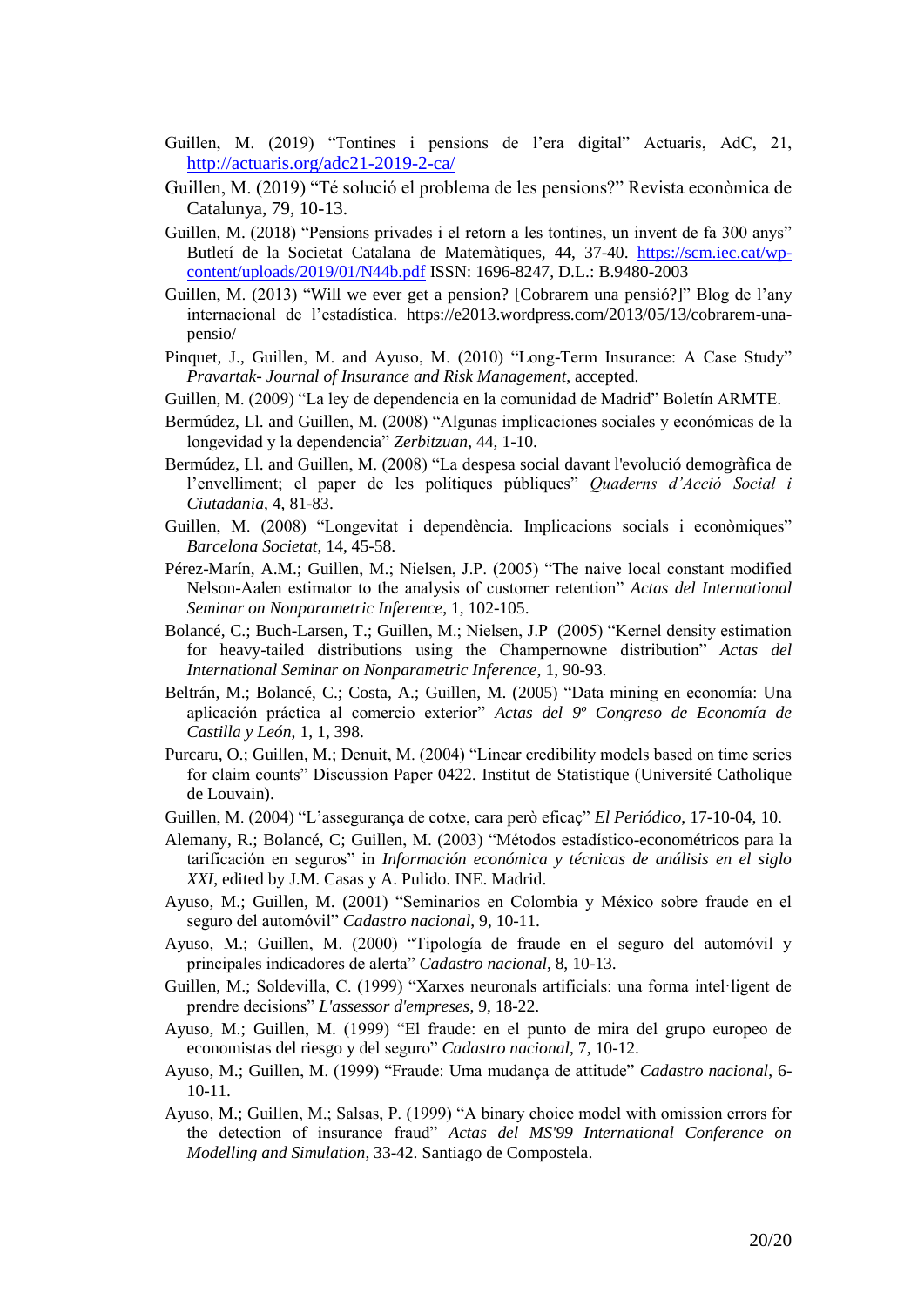- Alcañiz, M.; Guillen, M. (1999) "El uso del vehículo privado como medio de desplazamiento al trabajo" *Cyclops. Revista de Salud Laboral*, 33, 9-15.
- Felipe, A.; Guillen, M.; Artís, M. (1998) "Recent mortality patterns in the Spanish population" *Transactions of the 26th International Congress of Actuaries*, 9, 55-74. Birmingham, Reino Unido. [Plenary session]
- Alcañiz, M.; Guillen, M. (1998) "La siniestralidad en una población del Area Metropolitana de Barcelona: características de los accidentes de tráfico de L'Hospitalet de Llobregat" in *El transporte en el siglo XXI*. López Pita, A. y Robusté, F. (ed.). CIMNE, 579-586.
- Soldevilla, C.; Guillen, M. (1997) "Consumer credit scoring using artificial neural networks" in *Intelligent Technologies in Accounting and Finance*. Ed. Boson E., 117- 128.

#### **c) Working papers**

- Toro, F., Serrano, M. and Guillen, M. (2019) "Who pollutes more? Gender differences in consumptions patterns" IREA-Working paper series IR19/06. [http://www.ub.edu/irea/working\\_papers/2019/201906.pdf](http://www.ub.edu/irea/working_papers/2019/201906.pdf)
- Guillen, M. and Pérez Marín, A. M. (2018) "The transition towards semi-autonomoues vehicle insurance: the contribution ofusage-based data" UB Economics–Working Papers, 2018, IR18/11.
- Guillen, M., Nielsen, J. P., Ayuso, M. and Pérez Marín, A. M. (2018) "Exposure to risk increases the excess of zero accident claims frequency in automobile insurance" UB Economics–Working Papers, 2018, IR18/10.
- Ayuso, M., Guillén, M. and Nielsen, J. P. (2016) "Improving automobile insurance ratemaking using telematics: incorporating mileage and driver behaviour data" (No. XREAP2016-08).
- Guelman, L., Guillen, M. and Pérez-Marin, A.M. (2014) "Optimal personalized treatment rules for marketing interventions: A review of methods, a new proposal, and an insurance case study", UB Riskcenter Working Papers Series 2014-06.
- Alemany, R., Bolancé, C. and Guillen, M. (2014) "Accounting for severity of risk when pricing insurance products", UB Riskcenter Working Papers Series 2014-05.
- Bolancé, C., Guillen, M. and Pitt, D. (2014) ["Non-parametric models for univariate claim](http://www.ub.edu/riskcenter/research/BGP_march2014.pdf)  severity distributions - [an approach using R",](http://www.ub.edu/riskcenter/research/BGP_march2014.pdf) UB Riskcenter Working Papers Series 2014-01.
- Belles-Sampera, J.; Guillen, M.; Merigó, J.M.; Santolino, M. (2013) "Indicators for the characterization of discrete Choquet integrals" Working paper 2013/11, Research Institute of Applied Economics.
- Alcañiz, M.; Guillen, M.; Sánchez-Moscona, D.; Santolino, M.; Llatje, O.; Ramon, Ll. (2013) "Prevalence of alcohol-impaired drivers based on random breath tests in a roadside survey" Working paper 2013/13, Research Institute of Applied Economics.
- Belles-Sampera, J.; Guillen, M. and Santolino, M. (2013) "The use of flexible quantilebased measures in risk assessment" Working paper 2013/23, Research Institute of Applied Economics.
- Belles-Sampera, J.; Guillen, M.; Santolino, M. (2013) "Beyond Value-at-Risk: GlueVaR Distortion Risk Measures" Working paper 2013/02, Research Institute of Applied Economics.
- Alemany, R.; Bolancé, C.; Guillen., M. (2012) "Nonparametric estimation of Value-at-Risk" XREAP2012-19.
- D'Amico, G.; Guillen, M.; Manca, R. (2012) "Discrete time Non-homogeneous Semi-Markov Processes applied to Models for Disability Insurance" XREAP2012-05.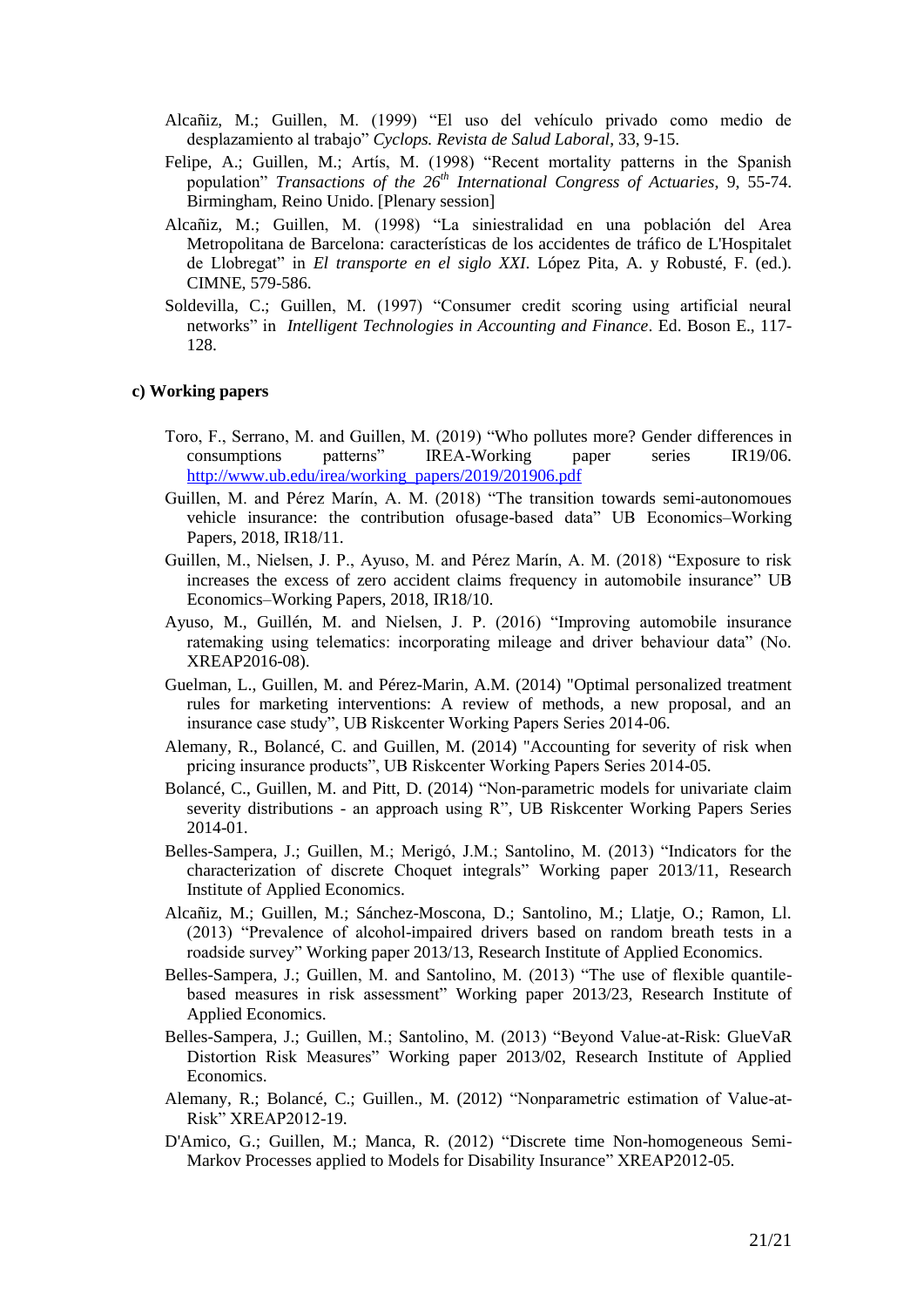- Ferri, A.; Bermúdez, Ll.; Guillen, M. (2012) "How to use the standard model with own data?" XREAP2012-03.
- Ferri, A.; Guillen, M.; Bermúdez, Ll. (2012) "Solvency Capital estimation and Risk Measures" XREAP2012-02.
- Belles-Sampera, J., Merigó, J.M., Guillen, M. and Santolino, M. (2012) "The connection between distortion risk measures and ordered weighted averaging operators" 31 pag. ISSN 2014-1254 Working paper 2012/01, Research Institute of Applied Economics.
- Guillen, M., Pérez-Marín, A.M. and Alcañiz, M. (2011) "A logistic regression approach to estimating customer profit loss due to lapses in insurance" Documents de treball de la Xarxa de Referència en Economia Aplicada, XREAP 2011-10.
- Ayuso, M., Guillen, M. and Bolancé, C. (2011) "Loss risk through fraud in car insurance" Documents de treball de la Xarxa de Referència en Economia Aplicada, XREAP 2011- 08.
- Bermúdez, L., Ferri, A. and Guillen, M. (2011) "A correlation sensitivity analysis of nonlife underwriting risk in solvency capital requirement estimation" Documents de treball de la Xarxa de Referència en Economia Aplicada, XREAP 2011-12 and Working paper 2011/13, Research Institute of Applied Economics.
- Guillen, M. and Comas-Herrera, A. (2011) "How much risk is mitigated by LTC Insurance? A case study of the public system in Spain" Documents de treball de la Xarxa de Referència en Economia Aplicada, XREAP 2011-07.
- Pitt, D., Guillen, M. and Bolancé, C. (2011) "Estimation of Parametric and Nonparametric Models for Univariate Claim Severity Distributions - an approach using R" Documents de treball de la Xarxa de Referència en Economia Aplicada, XREAP 2011-06.
- Bolancé, C ; Alemany, R ; and Guillen M. (2010) "Prediction of the economic cost of individual long-term care in the Spanish population" Documents de treball de la Xarxa de Referència en Economia Aplicada, XREAP2010-8 i Documents de l'Institut de Recerca en Economia Aplicada IREA2010-11.
- Pitt, D.; Guillen, M. (2010) "An introduction to parametric and non-parametric models for bivariate positive insurance claim severity distributions" Documents de treball de la Xarxa de Referència en Economia Aplicada, XREAP 2010-8.
- Solé-Auró, A.; Guillen, M.; Crimmins, E.M. (2009) "Health care utilization among immigrants and native-born populations in 11 European countries. Results from the Survey of Health, Ageing and Retirement in Europe Documents de treball de la Xarxa de Referència en Economia Aplicada, XREAP 2009-10 i Documents de l'Institut de Recerca en Economia Aplicada IREA2009-20.
- Bermúdez, Ll.; Guillen, M.; Solé, A. (2007) "Impacto de la inmigración sobre la esperanza de vida en salud y en discapacidad de la pobalción española" Documents de treball de la Xarxa de Referència en Economia Aplicada, XREAP2007-13.
- Alcañiz, M; Costa, A., Guillen, M.; Luna, C.; Rovira, C. (2006) "Calculation of the variance in surveys of the economic climate" Documents de treball de la Xarxa de Referència en Economia Aplicada CREAP2006-06.
- Guillen, M., Nielsen, J. P., Scheike, T. and Pérez-Marín, A. M. (2006) "Time-varying effects when analysing customer lifetime duration: application to the insurance market", Documents de Treball de l'IREA, 2006/4.
- Bolance, C., Denuit, M., Guillen, M. and Lambert, Ph. (2004) "Bayesian experience rating with dynamic heterogeneity" Working Paper 04-10, Institut des Sciences Actuarielles, Université Catholique de Louvain, Louvain-la-Neuve, Belgium.
- Delwarde, A., Denuit, M., Guillen, M. and Vidiella, A. (2004) "Application of the Poisson log-bilinear projection model to the G5 mortality experience" Working Paper 04-11, Institut des Sciences Actuarielles, Université Catholique de Louvain, Louvain-la-Neuve, Belgium.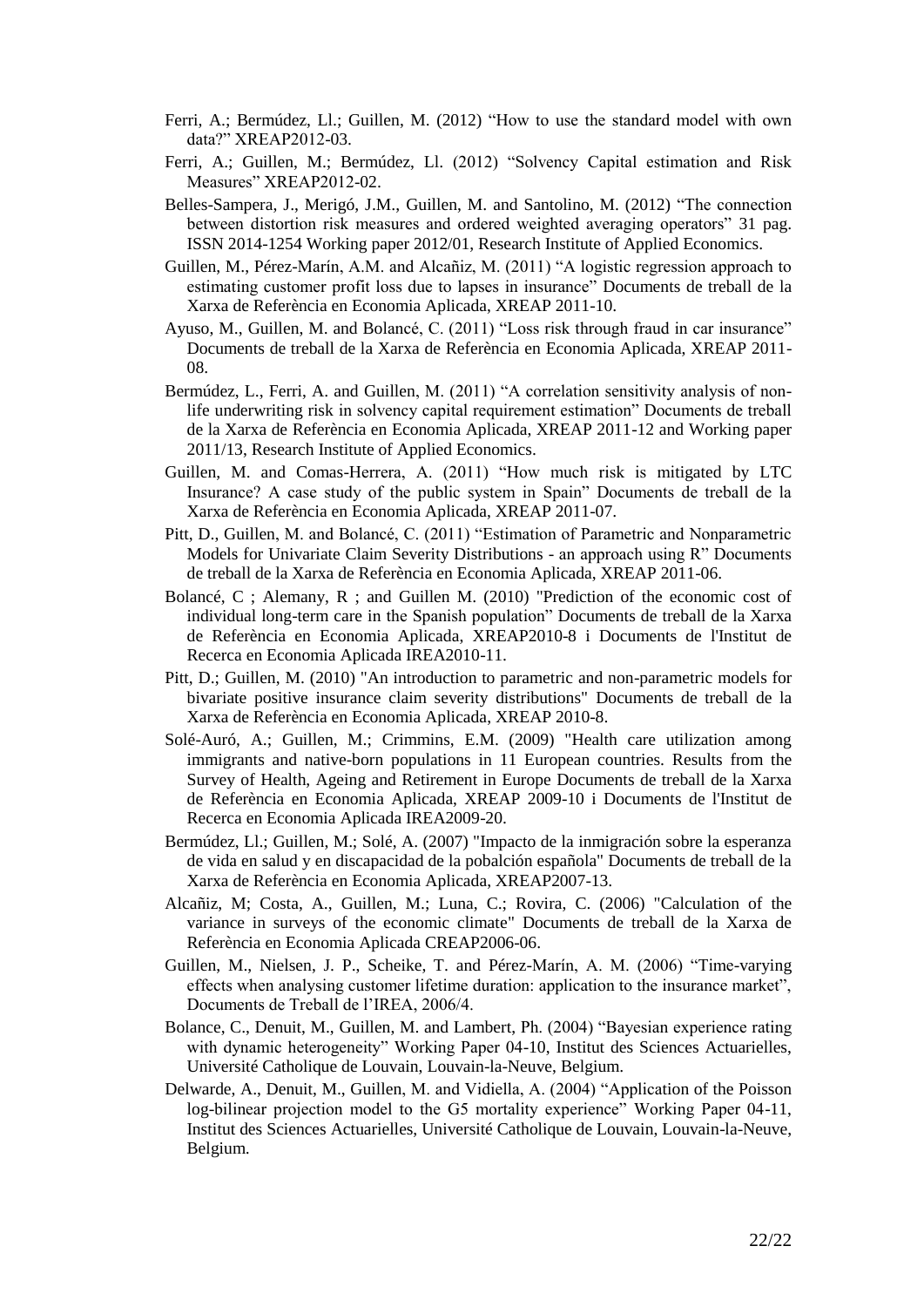### **PhD supervision**

Padilla-Barreto, A. (2019) *Cuantificación del riesgo global del asegurado para mejorar la tarificación*, Universitat Politècnica de Catalunya. PhD in Statistics. Industrial PhD. Dir: C. Bolancé / Montserrat Guillen.

Uribe, J.M. (2018) *Essays on Risk and Uncertainty in Economics and Finance*. University of Barcelona, PhD in Economics. Dir: Helena Chulià / Montserrat Guillen.

Piulachs, X. (2017) *Joint Modeling of Longitudinal and Time-to-Event Data with Applications in Health Insurance*. University of Barcelona, PhD in Statistics. Dir: Montserrat Guillen / Ramon Alemany.

Belles-Sampera, J. (2015) Quantitative risk assessment, aggregation functions and capital allocation problems. University of Barcelona, PhD in Business. Dir: Montserrat Guillen / Miguel Santolino.

Ornelas, A. (2015) La Mortalidad y la longevidad en la Cuantificación del Riesgo Actuarial para la Población de México Dir: Catalina Bolancé / Montserrat Guillen

Guelman, L. (2015) *Optimal personalized treatment learning models with insurance applications,* University of Barcelona, PhD in Economics.

Ferri, A. (2012) *Estructuras de dependencia aplicadas a la gestión de riesgos en Solvencia II*. Universitat de Barcelona, PhD in Management. (co-supervisor: Lluís Bermúdez).

Solé-i-Auró, A. (2009) *The impact of immigration on health, longevity and dependency of the elderly in the Spanish and European population.* Universitat de Barcelona, PhD in Management. (co-supervisor: Elieen M. Crimmins).

Blay, D. (2009) *Sistemas de cuidados de larga duración para la cobertura y la financiación de las situaciones de dependencia: seguro privado e hipoteca inversa*. Universitat de Barcelona, PhD in Management. **Best thesis award UB**. Awarded by the Catalan Society of Economics with the Insurance Prize in 2011.

Carrillo, M. (2007) *Una metodología alternativa para la tarificación en el seguro de automóvil en España*. Universitat de Barcelona, PhD in Management.

Pérez-Marín, A.M. (2006) *Survival methods for the analysis of customer lifetime duration in insurance*, Universitat de Barcelona, PhD in Management (co-supervisor: Jens Perch Nielsen). **Best thesis award UB**.

Monteverde, M. (2004) *Discapacidades de las personas mayores en España: prevalencia, duraciones e impacto sobre los costes de cuidados de larga duración,* PhD in Economics, Universitat de Barcelona.

Pujol Jover, M. (2004) *El valor y la fidelidad de los asegurados en el ramo del automóvil*, PhD in Management, Universitat de Barcelona.

Salsas Forn, P. (1999) *Anàlisi microeconomètrica de la insolvència empresarial en la presència de dades atípiques*, PhD in Economics, Universitat de Barcelona.

Bolancé Losilla, C. (1999) *Estimación nucleo tranformada en el análisis del coste de reclamaciones en el seguro del automóvil*, PhD in Management, Universitat de Barcelona.

Ayuso Gutiérrez, M. (1998) Modelos económetricos de detección del fraude en el seguro del automóvil, PhD in Economics, Universitat de Barcelona. Best thesis award UB.

Alcañiz Zanón, M. (1996) Modelos de Poisson generalizados con una variable de exposición al riesgo, PhD in Economics, Universitat de Barcelona.

### **External/Third party PhD advisor**

Buch-Kromann, T. (2009) [Industrial PhD programme Denmark] *Large loss models for general insurance.* University of Copenhagen.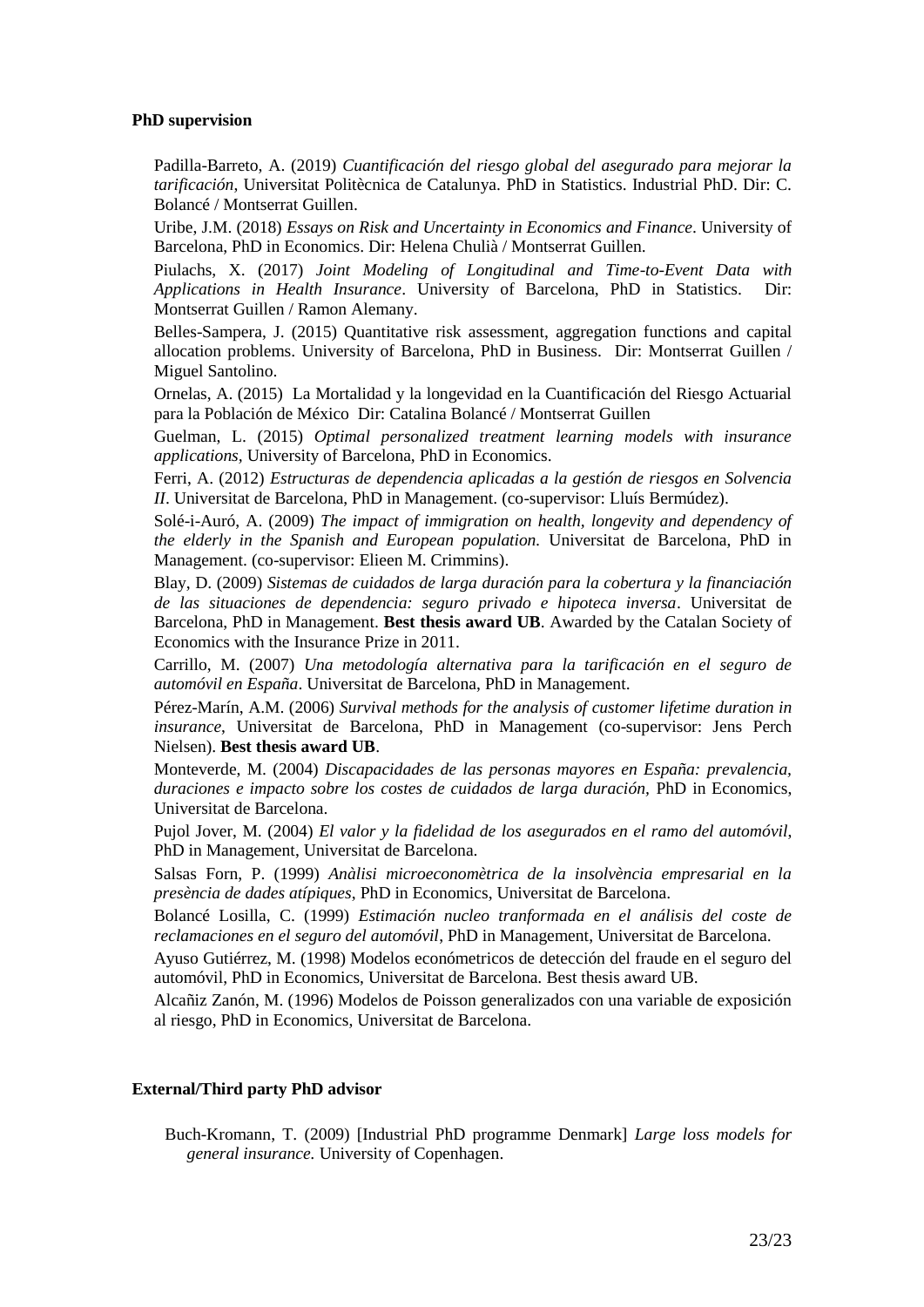Thuring, F. (2012) [Industrial PhD programme Denmark] *Profitable customer retention in insurance companies.* Cass Business School, City University, London.

### **Master thesis advisor (since 2010)**

- Pitarque Méndez, A. (2019) "La regressió quantílica per a les mesures de risc". Master in Statistics and Operations Research, UPC-UB.
- Fors Soler, A. (2019) "Modelizacion de la probabilidad de superar análisis bioquímicos de calidad (en la industria farmacéutica)". Master in Statistics and Operations Research, UPC-UB.
- Pérez Torre, V. (2018) Analysis of PD-LGD correlation effects on the minimum capital requirement. Master in Actuarial Science and Finance, UB.
- Toro, F. (2018) Who pollutes more? Gender differences in consumptions paterns. Master in Economics, UB (co-supervisor: Monica Serrano)
- Cartanya, A. (2017) Esdeveniments recurrents, predicció i cost-benefici de la publicitat a televisió. Master in Statistics and Operations Research, UPC-UB.
- Vicente, Z. (2014) Efectos del diseño muestral en la Encuesta de Salud de Cataluña. Master in Statistics and Operations Research, UPC-UB.
- Schulze Darup, A. (2014) Consumer Preferences for Electric Vehicles Evidence from Germany. Master in Economics, UB.
- Vicente, Z. (2014) Efectos del diseño muestral en la Encuesta de Salud de Cataluña. Master in Statistics and Operations Research, UPC-UB.
- Urbina, J. A. (2013) Quantifying Optimal Capital Allocation Principles based on Risk Measures. Master in Statistics and Operations Research, UPC-UB.
- Casanovas, J. (2012) [Measuring Solvency in underwritting risk for credit insurance]La medición de la solvencia del riesgo de suscripción en el ramo de crédito. Master in Business, Finance and Insurance, UB.
- Catot, N. (2011) [Comparison and implementation of different quantitative approaches to credit risk] Comparación e implementación de diferentes aproximaciones cuantitativas al riesgo de crédito. Master in Business, Finance and Insurance, UB. Best thesis award by VidaCaixa.
- Ornelas, A. (2011) [Analysis and pricing of group insurance] Análisis y Tarificación en Seguros de Salud Grupo. Master in Statistics and Operations Research, UB/UPC.
- Malo, N. (2010) [A praticl applicatio of methods to quantify operational risk] Aplicación práctica de metodologías para la cuantificación del Riesgo Operacional. Master in Statistics and Operations Research, UB/UPC.

#### **Detail of grants received (only refereed R+D projects):**

- 2020-2023 Ministerio de Ciencia e Innovación. Agencia Estatal de Investigación. Programas estatales de generación de conocimiento y fortalecimiento científico y tecnológico del sistema de I+D+I "Modelos Predictivos para el riesgo en Seguros y Finanzas" PID2019-105986GB-C21. Director: Montserrat Guillen Estany (16 members).
- 2019-2021 Fundación BBVA. Ayudas a la investigación en Big Data 2018. "Risk Analytics: turning extremes into core knowledge" Director: Montserrat Guillen Estany (5 members).
- 2017-2019 Ministerio de Economía y Competitividad. Programa Estatal de Investigación Científica y Técnica de Excelencia, Subprograma Estatal de Generación de Conocimiento, modalidad 1, Proyectos de I+D. "Cuantificación y análisis de riesgos" ECO2016-76203-C2-2-P Director: Montserrat Guillen Estany (10 members).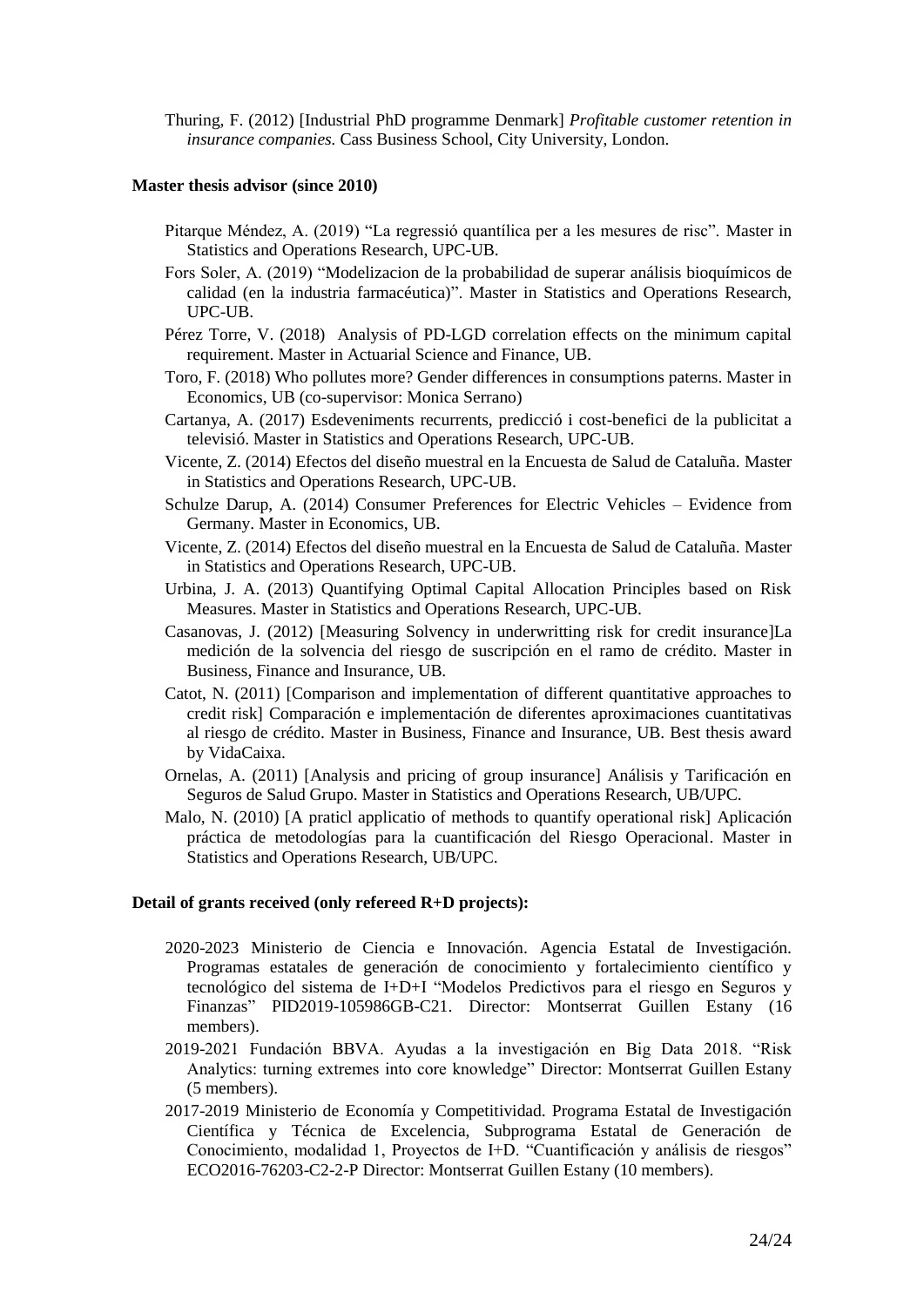- 2015 European Commission "Network on quality and cost effectiveness in long-term care and dependencyprevention" VS/2015/0276 coordinated by The London School of Economics and Polictical Science. UB team P.I.: Montserrat Guillen Estany total cost Eur: 1200571.32 (grant 950457.15), UB 29.210 FBG code: 401465 (10 members).
- 2014 Ministerio de Economía y Competitividad. Programa Estatal de Investigación Científica y Técnica de Excelencia, Subprograma Estatal de Generación de Conocimiento, modalidad 1, Proyectos de I+D. "Riesgos dependientes y aplicaciones" ECO2013-48326-C2-1-P Director: Montserrat Guillen Estany (8 members).
- 2013 Recercaixa "Analysis Cost-Benefit of Functional Home Adaptation in Elderly People" Director: Montserrat Guillen Estany (5 members)
- 2011 Ministerio de Ciencia e Innovación Proyecto de investigación. Acción Complementaria ECO2011-14583-E "European Financial Management Annual Meeting" Director: Marta Gómez Puig (5 members)
- 2010-13 Ministerio de Ciencia e Innovación, Dirección General de Investigación, Proyecto de Investigación ECO2010-21787 "Gestión del riesgo de longevidad y de dependencia" Director: Montserrat Guillen Estany (7 members)
- 2010-2012 AXA Research Fund project "How can private long-term care insurance supplement state systems? The UK as a case study" coordinated by Raphael Wittenberg, PSSRU, London School of Economics.
- 2010-2011 Ministerio de Trabajo e Inmigración, Proyecto de Investigación FIPROS 2009/15. "Hacia la solvencia del sistema de pensiones tras los nuevos retos: envejecimiento y desempleo. Líneas de actuación y calendario de aplicación" Director: Montserrat Guillen Estany (3 members)
- 2007-10 Ministerio de Educación y Ciencia, Dirección General de Investigación, Proyecto de Investigación SEJ 2007-63298/ECON "Riesgos actuariales y financieros en seguros para la vejez" Director: Montserrat Guillen Estany (9 members)
- 2007-2008 Fundación Mapfre. Proyectos de investigación. "Riesgo de negocio ante asegurados con múltiples contratos" (2 members)
- 2008-09 Ministerio de Trabajo y Asuntos Sociales. Instituto de Mayores y Servicios Sociales. Proyectos de Investigación Científica, Desarrollo e Innovación Tecnológica "99/07 Indicadores bivariantes de Dependencia para personas discapacitadas" Director: Catalina Bolancé Losilla (9 members)
- 2006 AGAUR "Geneva Association meeting of the EGRIE" 2006/ARCS1/00025
- 2006 Ministerio de Educación."European Group of Insurance Economists" SEJ2005- 024029-E/ECON Director: Montserrat Guillen Estany
- 2004-07 Ministerio de Ciencia y Tecnología Programa Nacional sobre Estudios Sociales y Económicos "Seguros para la vejez ante cambios demográficos: localización y prestaciones" SEJ2004-05052/ECON Director: Montserrat Guillen Estany (8 members)
- 2005-06 Ministerio de Trabajo y Asuntos Sociales. Instituto de Mayores y Servicios Sociales. Proyectos de Investigación Científica, Desarrollo e Innovación Tecnológica "Alternativas de cofinanciación de los costes de la dependencia en España" Director: Catalina Bolancé Losilla (11 members)
- 2005-06 Ministerio de Trabajo y Asuntos Sociales. Instituto de Mayores y Servicios Sociales. Proyectos de Investigación Científica, Desarrollo e Innovación Tecnológica "Indicadores de dependencia y de calidad de vida" Director: Montserrat Guillen Estany (11 members)
- 2003-05 Comissió Interdepartamental de Recerca i Innovació Tecnològica de la Generalitat de Catalunya (CIRIT) ; Generalitat de Catalunya ; Xarxes temàtiques "Enquestes i Qualitat de la Informació Estadística" XT2003-00057. Coordinator: Montserrat Guillen Estany (9 research groups)
- 2002-04 "Longevidad y estado de salud: Medición de la esperanza de vida según grados de discapacidad" Fundación BBVA. Director: Montserrat Guillen Estany (11 members)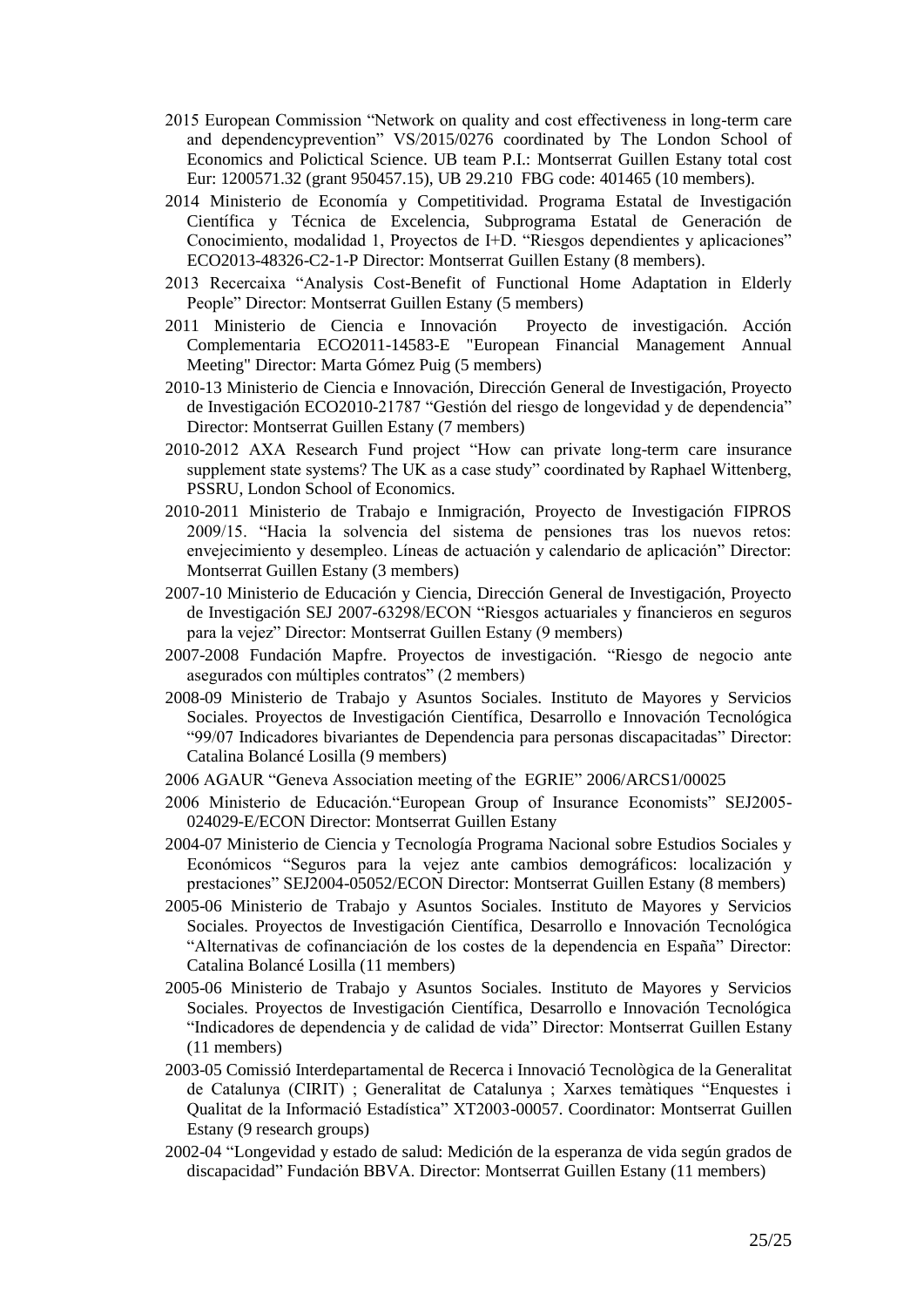- 2003 "Causas, evolución y análisis comparativo de la dependencia en la población española de mayor edad" Ministerio de Trabajo y Asuntos Sociales. Instituto de Migraciones y Servicios Sociales. Director: Montserrat Guillen Estany (9 members).
- 2002-04 Ministerio de Ciencia y Tecnología Programa Nacional sobre estudios Sociales y Económicos "El seguro de dependencia en España: longevidad y demanda de prestaciones" SEC2001-3672 Director: Montserrat Guillen Estany (8 members)
- 2001-03 Comissió Interdepartamental de Recerca i Innovació Tecnològica de la Generalitat de Catalunya (CIRIT) ; Generalitat de Catalunya ; Xarxes temàtiques "Enquestes i Qualitat de la Informació Estadística" XT2001-0005 and XTI99-005. Coordinator: Montserrat Guillen Estany (9 research groups)
- 2001-02 Departament d'Universitats, Recerca i Societat de la Informació; Generalitat de Catalunya ; Qualitat docent a les Universitats de Catalunya"Noves tecnologies en l'aprenentatge de l'Estadística: Elaboració de recursos i mesura del seu impacte" DOGC-3453-12719 Director: Ramon Alemany Leira (15 members)
- 2000-01 Comissió Interdepartamental de Recerca i Innovació Tecnològica de la Generalitat de Catalunya (CIRIT) ; Generalitat de Catalunya ; Xarxes temàtiques i Xarxes Temàtiques interregionals "Enquestes i Qualitat de la Informació Estadística" XT99- 0005 and XTI99-005. Coordinator: Montserrat Guillen Estany (11 research groups)
- 1999-2000 Comisión Interministerial de Ciencia y Tecnología (CICYT), Programa Nacional sobre estudios Sociales y Económicos "Causas y efectos del envejecimiento de la población" SEC1999-0693 Director: Montserrat Guillen Estany (7 members)
- 1998-99 Comissió Interdepartamental de Recerca i Innovació Tecnològica de la Generalitat de Catalunya (CIRIT) ; Generalitat de Catalunya ; Xarxes temàtiques "Enquestes i Qualitat de la Informació Estadística" XT97-0001. Coordinator: Montserrat Guillen Estany (9 research groups)
- 1995 Ministerio de Educación y Ciencia, Ayudas a la Investigación "Curso de Análisis de Datos Textuales y Cualitativos Aplicado a las Ciencias Sociales y Jurídicas" CO94- 0217 Director: Montserrat Guillen Estany
- 1993-95 Secretaría de Estado de Universidades e Investigación, Programa Nacional de Promoción General del Conocimiento "Modelos econométricos para la cuantificación, seguimiento y control del riesgo en entidades de depósito y aseguradoras" PB92-0545 Director: Montserrat Guillen Estany (4 members)
- 1990-92 Secretaría de Estado de Universidades e Investigación, Programa Nacional de Promoción General del Conocimiento "Modelos de ecuaciones estructurales con datos no-normales y poblaciones heterogéneas" PS89-0040. Director: Albert Satorra (3 members)

# **Participation in meetings**

### **a) Keynote speaker**

- Guillen, M. (2020) ""Conditional tail expectation regression models for vehicle excess speed in driving data"" OICA, Lyon-online [https://oica.univ-lyon1.fr/program/](https://oica.univ-lyon1.fr/mailster/1076/bc26f8accc5f319e1e3da977edc49085/aHR0cHM6Ly9vaWNhLnVuaXYtbHlvbjEuZnIvcHJvZ3JhbS8) (April 28)
- Guillen, M. (2020) "Can telematics Data Identify Risky Drivers?" Data Science Seminar XEuope. (September 6).
- Guillen, M. (2020) "Modelos predictivos del riesgo y aplicaciones a los seguros" Funcas, Madrid, on-line. (October 8) https://www.youtube.com/watch?v=PwbkUPe3hfo
- Guillen, M. (2019) "How will telematics and driving data change ratemaking in automobile insurance?" Ulm University. Mathematics and Actuarial science Seminar (December 5)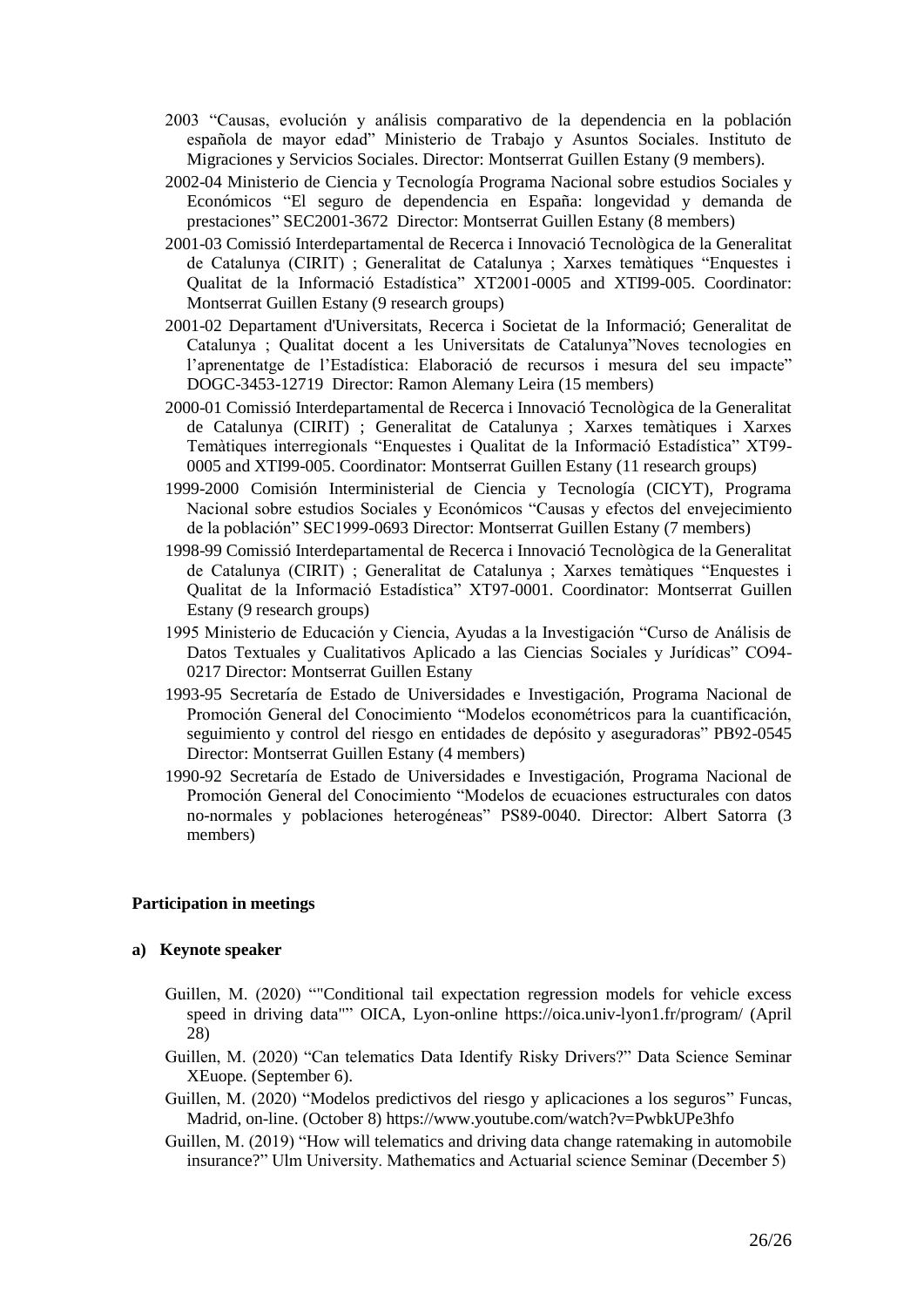- Guillen, M. (2019) "Driving data for automobile insurance: will telematics change ratemaking?" SAA Annual Meeting 2019. Lucerne (Switzerland) (August 30).
- Guillen, M. (2019) "Driving data for automobile insurance: will telematics change ratemaking?" EM-Lyon. Lyon (France) (March 7).
- Guillen, M. (2019) "Driving Data: telematics to improve insurance rates" SFRA 2019 Colloquium and International Workshop on Machine Learning for Risk and Insurance, Scottish Financial Risk Academy, International Centre for Mathematical Sciences, Edinburgh (United Kingdom) (February 4).
- Guillen, M. (2018) "Is motor insurance ratemaking going to change with telematics and semi-autonomous vehicles?" Consortium for Data Analytics in Risk, Center for Risk Management Research, University of California, Berkeley (USA) (August 28)
- Guillen, M. (2018) "Driving data: from Poisson to risk regression models" Workshop Data Science, Instituto de Matenáticas de la Universidad de Sevilla, Sevilla (September 13- 14).
- Guillen, M. (2018) "Data Science in Insurance", Graduate School of Global Insurance and Pension's, SKKU, Seoul (Korea) (October, 13).
- Guillen, M. (2018) "Uncertainty advantage: Insurers should face technological innovations" Modern applied statistics: A seminar in the honour of Erik Bølviken at his 70'th birthday. University of Oslo, Oslo (Norway) (June 8).
- Guillen, M. (2018) "Uncertainty advantage: the insurance industry faces technological innovation" University of Tel-Aviv (Israel) in the meeting of the Spanish Real Academia de Ciencias Económicas y Financieras, under the chair of Prof. Dr. Jean Askenasyj, Tel-Aviv (Israel) (May 16).
- Guillen, M. (2017) "Big mistakes of data analytics when applied to risk and insurance" Actuarial Science Seminar, National Bank of Belgium, Brussels (Belgium) [Plenary session] (Sept. 14)
- Guillen, M. (2017) "Per què les grans empreses necessiten un Chief Data & Analytics Officer?" Estadística i Data Science: l'evolució o l'extinció dels estadístics. Societat Catalana d'Estadística, Barcelona, (June 1).
- Guillen, M. (2016) "Fundamentals of risk measurement and aggregation for insurance applications" University of Andorra.  $13<sup>th</sup>$  International Conference on Modeling Decisions for Artificial Intelligence. (September, 19-21)- [Plenary session] (joint paper with C. Bolancé and M. Santolino).
- Guillen, M. (2016) "How much risk is too much?" Science and Society Lecture Series. University of Liverpool (March, 15)
- Guillen, M., Guelman, L.; Pérez-Marín, A.M. (2015) "Uplift predictive modeling in pricing, retention and cross selling of insurance policies" Actuarial and Financial Mathematics Conferences. Brussels (February, 5-6).[Plenary session].
- Guillen, M. (2015) "Pricing and marketing insurance in the digital era" Plenary session"The 19th International Congress on Insurance: Mathematics and Economics – IME 2015". University of Liverpool, United Kingdom, (June 24-26). [Plenary session].
- Guillen, M. and Guelman, L. (2014) "New trends in Predictive Modelling: the Success Story of Uplift Models" R in insurance conference. London. (July, 14).
- Guillen, M. (2010) "Envelliment, dependència i previsió de la despesa individual" *Jornada d'Atenció a la Dependència: qualitat dels serveis, un repte per a la sostenibilitat*, organized by La Unió at auditori de l'IDEC, Universitat Pompeu Fabra, Barcelona (May, 19).
- Guillen, M. (2010) "El cost de la dependència" Curs sobre el cost de la salut. "Els juliols" Universitat de Barcelona. (July, 16).
- Guillen, M. (2009) "Previsión del gasto individual en cuidados de larga duración" *II Congreso Internacional Dependencia y Calidad de Vida*, Pamplona (May, 11-13).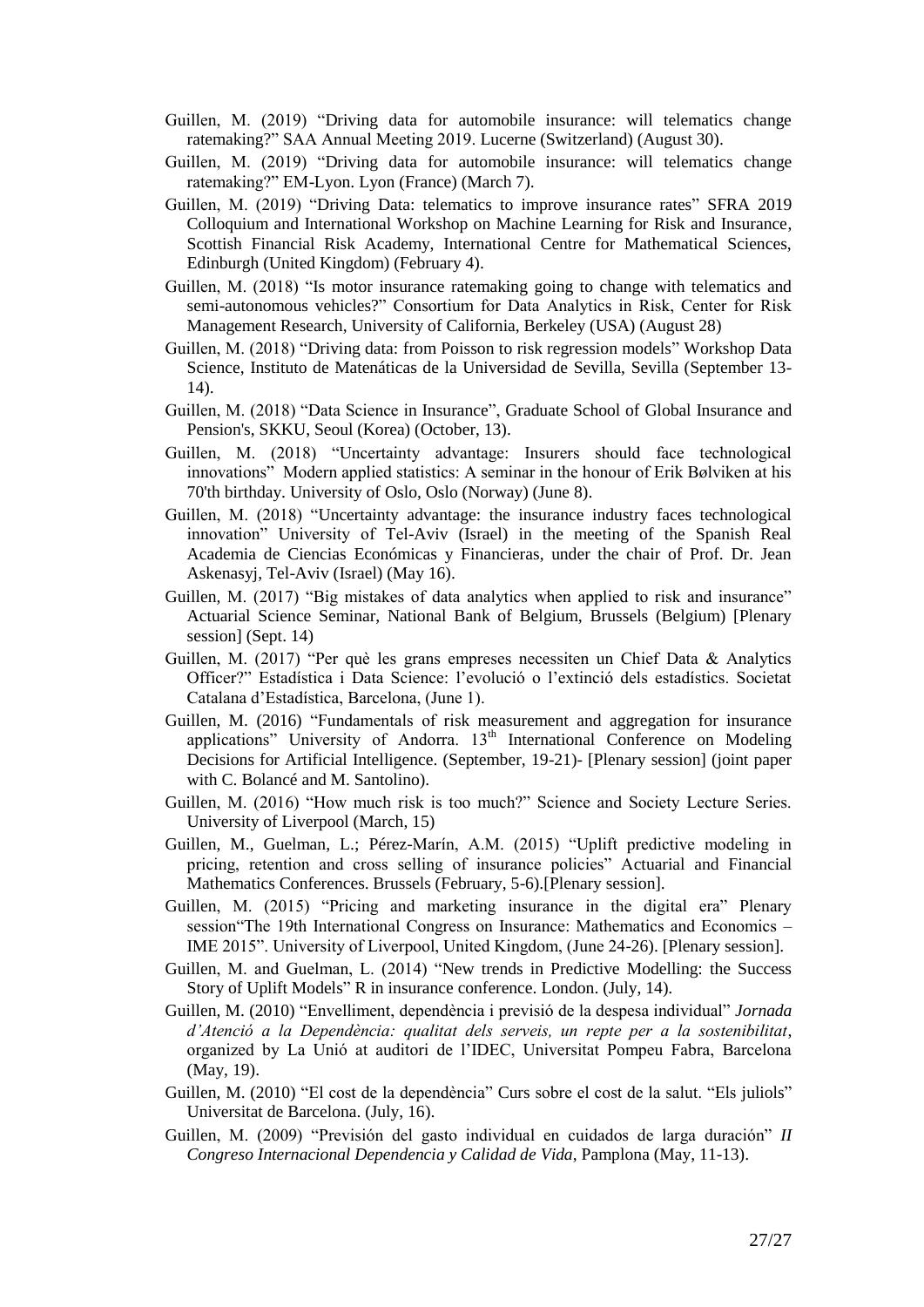- Guillen, M. (2008) "Transformation kernel density estimation of actuarial loss functions" *International conference MAF2008. Mathematical and Statistical Methods for Actuarial Science and Finance*. Venice (March, 26-28). Plenary session.
- Guillen, M.; Ayuso, M. (2007) "The use of statistics to detect fraud in insurance", *World meeting of the ISI*, Lisbon (August 22-30). Invited session.
- Guillen, M. (2004) "Fraud in insurance" *ASTIN 2004 invited lecture*. Bergen, Norway (June, 6-10).
- Guillen, M. (2002) "Methods to detect automobile insurance fraud" *Second Actuarial Congress of Actuarial Science and Finance at Samos*. Karlovassi, Greece. (September, 20-22). Invited session.

### **b) International Congresses and Symposia**

- Pesántez-Narváez, J., Alcañiz, M. and Guillén, M. (2019) "Is XGBoost better than logistic regression to predict claiming in motor insurance with telematics data?" XXVIII Congreso Nacional de Estadística e Investigación Operativa SEIO) y XII Jornadas de Estadística Pública. Alcoy, September 3-6.
- Pesantez-Narvaez, J. and Guillen, M. (2019) "Penalized logistic regression to improve predictive capacity in survey" V Conferencia de Matemáticos Ecuatorianos en Paris V-Conmate-P. Paris, April 18-19.
- Pesantez-Narvaez, J., Guillen., M. (2019) "Migration vs Cooperatives: Two paths towards economic security in Ecuador?" 34th National Conference for Labour Economics. Novara, September 12-13.
- Sarabia, J.M., Guillen, M., Gómez-Deniz, E., Prieto, F. and Jorda, V. (2019) "On three background risk models with semiheavy tailed marginals" 23rd International Congress on Insurance: Mathematics and Economics (IME), Munich, July 10-12.
- Denuit, M., Guillen, M., Truffin, J. (2019) "Multivariate credibility modeling for usagebased motor insurance pricing with behavioral data" 23rd International Congress on Insurance: Mathematics and Economics (IME), Munich, July 10-12.
- Guillen, M. (2018) "The transition towards semi-autonomous vehicle insurance: the contribution of usage-based data" International Congress of Actuaries, Berlin (Germany), June 4-8, 2018. (co-author A.M. Pérez-Marín) *Best paper award in Non-Life Section*.
- Pesantez, J. and Guillen, M. (2018) "Weighted logistic regression to improve predictive performance in insurance" MS'18 AMSE Girona, Girona, June 28-29, 2018.
- Bolancé, C., Guillen, M., Frees, E. and Valdez, E. (2018) "Modelización conjunta basada en cópula gaussiana para calcular el precio de varios ramos de seguros" Congreso Internacional de la SEIO, Oviedo, May 29-June 1, 2018.
- Guillen, M and Pérez-Marín, A.M. (2018) "The Contribution of Usage-based Data Analytics to benchmark Semi-autonomous Vehicle Insurance" MAF, eighth international conference on mathematical and statistical methods for actuarial sciences and finance. Madrid, April 4-6, 2018.
- Bolancé, C, Cao, R. and Guillen, M. (2018) "Estimación maximo-verosímil condicionada del modelo lineal generalizado con función de ligadura no paramétrica" RISK 2018, 7th Workshop on Risk Management and Insurance, Santander, April 25-27, 2018.
- Sarabia J.M., Guillen, M., Prieto, F. and Jorda, V. (2018) "Modelling dependent risks with heavy-tail marginals" RISK 2018, 7th Workshop on Risk Management and Insurance, Santander, April 25-27, 2018.
- Guillen, M. (2017) "Data Science and the Natural Evolution of Automobile Insurance" Big Data in Applied Economics, UAB, Bellaterra (Barcelona), October, 20, 2017.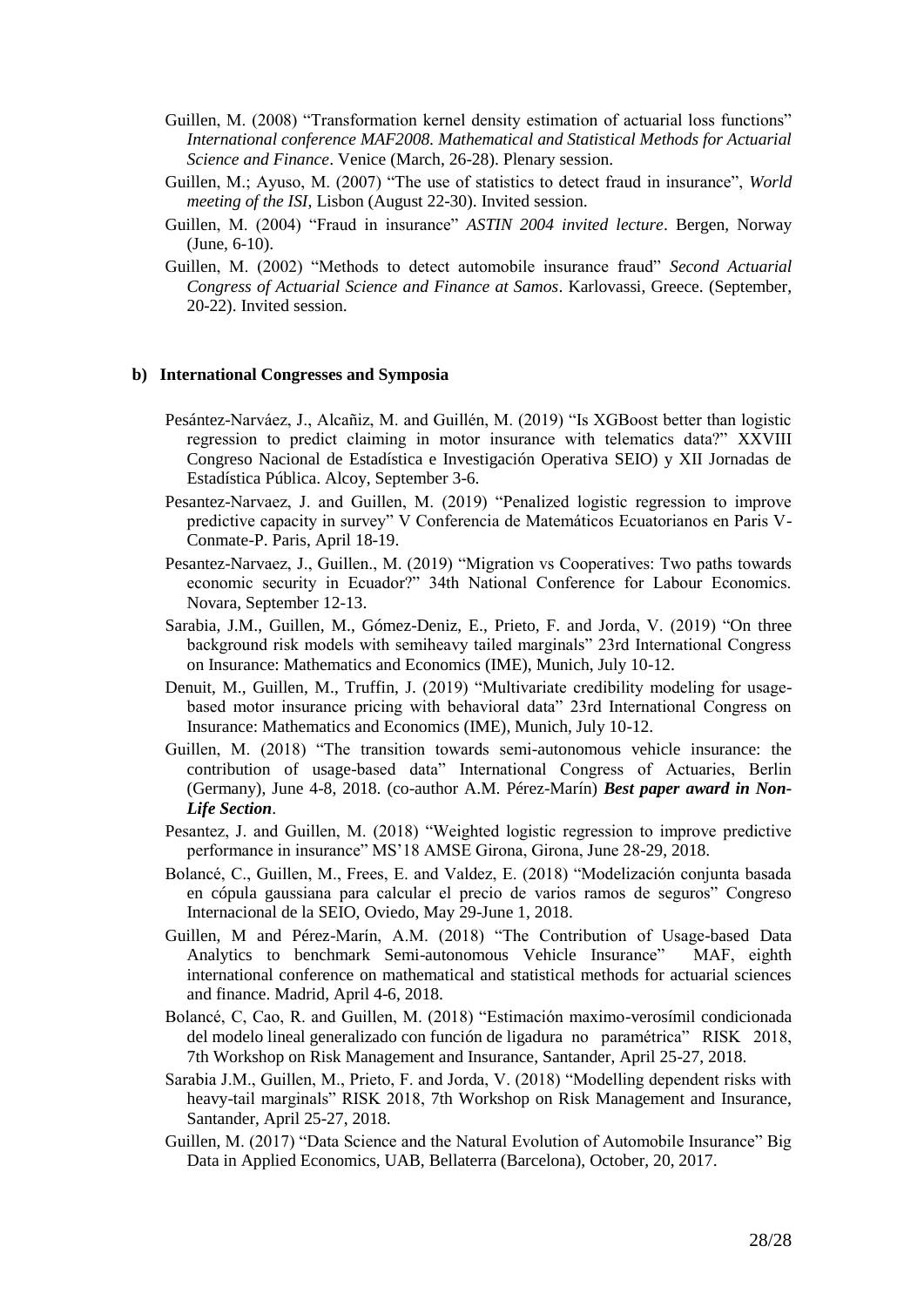- Guillen, M. (2017) "Solvency Requirement in a Unisex Stochastic Mortality Model" (joint with Elena Vigna and An Chen) International Actuarial Association Life Section Colloquium "Long-Term Saving in an Ageing World", Barcelona, October 22-24, 2017.
- Guillen, M. (2017) ( "A Non-Homogeneous Semi-Markov Approach for the Calculation of the Balance Sheet of a Health Fund"( joint with Guglielmo D'Amico, Fulvio Gismondi, Jacques Janssen, Raimondo Manca and Ernesto Volpe di Prignano) International Actuarial Association Life Section Colloquium "Long-Term Saving in an Ageing World", Barcelona, October 22-24, 2017.
- Arroyo-Cañada, F.J., Pesantez, J., Argila A.M., Solé, M . and Guillen, M. (2017) "Visualizing web-based evaluation of hotel reputation in Barcelona" 2nd On/Off International Conference in Marketing Decision Making. Barcelona, Octubre 5, 2017.
- Piulachs, X., Rizopoulos, D., Andrinopoulou, E.R. and Guillen M. (2017) "Simultaneous modeling of counts with excess zeroes and left-trincated survival data with time-varying effects " XVI Spanish Biometrics Conference – CEB2017, Sevilla, Septeber 14-16, 2017.
- Guillen , M. (2017) "Telematics and the natural evolution of pricing in motor insurance" Workshop on « Data science in Finance and Insurance » Louvain-la-Neuve (Belgium), September 15, 2017.
- Padilla-Barreto, A., Bolancé, M. and Guillen, M. (2017) "Joint modelling for customer lapses in the insurance sector"  $21<sup>st</sup>$  Annual APRIA conference, Poznan (Poland), July 31, August 2, 2017.
- Bermúdez, L., Guillen, M. and Karlis, D. (2017) "A bivariate INAR(1) regression model for insurance claim counts" 21st International Congress on Insurance: Mathematics and Economics – IME 2017 Vienna (Austria), July 3–5, 2017.
- Frees, E.W., Valdez, E., Bolancé, C. and Guillen, M. (2017) "Joint Modeling of Customer Loyalty and Risk in Personal Insurance" 21st International Congress on Insurance: Mathematics and Economics – IME 2017 Vienna (Austria), July 3–5, 2017.
- Alemany, R.; Ayuso, M.; Guillen, M. (2017) "Impact of road traffic injuries on disability rates and long-term care costs in Spain". IV Workshop on the evaluation of public policies for sustainability long-term care in Spain. Albacete (Spain), June 29-30.
- Ayuso, M.; Guillen, M.; Valero, D. (2017) "What can determine the decisions in the management of savings after retirement?". VI Congreso Internacional Dependencia y Calidad de Vida. Madrid (Spain), May 23-24.
- Bermúdez, L., Guillen, M. and Karlis, D. (2017) "A bivariate INAR(1) regression model for insurance claim counts" Recent Developments in Dependence Modelling with Applications in Finance and Insurance - Fourth Edition, Aegina (Greece), 22-23 May.
- Guillen, M. (2017) "Aggregating and desaggregating risks and the role of the tail" [Plenary session] (joint paper with C. Bolancé and M. Santolino). Recent Developments in Dependence Modelling with Applications in Finance and Insurance - Fourth Edition, Aegina (Greece), May, 21-23.
- Guillén, M., Nielsen, J.P., Perez-Marin, A.M. (2016) "A methodological overview for quantifying the risk of an accident in usage-based insurance" CFE CFStatistics Conference, Seville, December 9-11.
- Santolino, M., Bolance, C., Guillén, M. (2016) "Aggregating and disaggregating risks" CFE CFStatistics Conference, Seville, December 9-11.
- Alaminos, E.; Alemany, R., Ayuso, M.; Guillen, M. (2016) "Cost-benefit analysis of functional adaptation at home for reducing assistance needs and preventing falls: the case of Barcelona". 4th ILPN International Conference on Evidence-based Policy in Long-term Care. London (UK), September 4-7.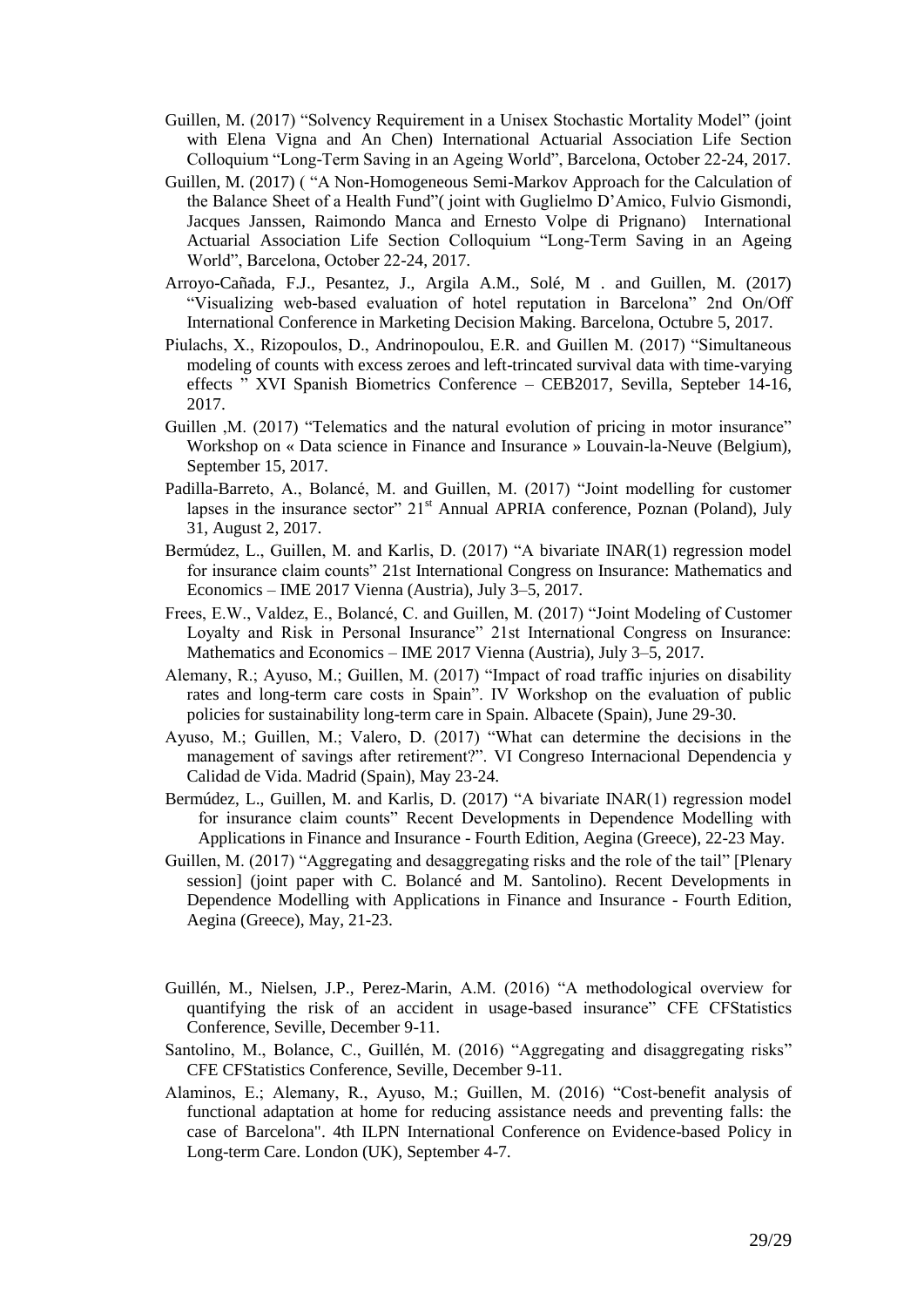- Alaminos, E.; Alemany, R., Ayuso, M.; Guillen, M. (2016) "Gender inequalities in the elderly Spanish population budgets: special incidence on pensions and long term care". II Workshop on Pensions and Insurance, Barcelona (Spain), July 14-15.
- Bolancé, C., Guillen, M., Padilla-Barreto, A.E. (2016) "Predicting probability of customer churn in insurance" International Conference, MS 2016, Teruel (Spain) (July 4-5).
- Alaminos, E., Ayuso, M. and Guillen, M. (2016) "An estimation of the individual illiquidity risk for the elderly Spanish population with long-term care needs" International Conference, MS 2016, Teruel (Spain) (July 4-5).
- Belles-Sampera, J., Guillen, M., Santolino, M. (2016) "Capital allocation principles and compositional data" AFMath, Brussels (Belgium), Feb 5-6 [Poster session].
- Alemany, R., Guillen, M., Piulachs, X. (2015) "Joint modelling approach for analyzing the effect of background health status on elderly insureds", Workshop on Flexible Models for Longitudinal and Survival Data with Applications in Biostatistics, Coventry (United Kingdom), July 27-29. ) [Poster session].
- Guillen, M., Chuliá, H., Uribe, J.M. (2015) "Modeling Longevity Risk with Generalized Dynamic Factor Models and Vine-Copulas" ICRA & Risk- Barcelona (Spain) (May 26- 29).
- Guillen, M., Chuliá, H., Uribe, J.M. (2015) "Measuring uncertainty in the stock market" AFFI-Cergy-Paris (France) (June 1-3).
- Guillen, M. ; Chuliá, H.; Uribe, J.M. (2015) "Measuring uncertainty in the stock market" EFMA- Breukelen-Amsterdam (The Netherlands) (June 24-27).
- Guillen, M. ; Chuliá, H.; Uribe, J.M. (2015) "Asymmetric Uncertainty in Longevity and Mortality of the Spanish Population" SIGEF- Girona (Spain) (July 6-8).
- Piulachs, X., Alemany, R., Guillen, M. and Serrat, C. (2015). Joint Modeling of Health Care Usage and Longevity Uncertainty for an Insurance Portfolio. SIGEF. Girona (July 6-8).
- Guillen, M., Guelman, L. and Pérez-Marín, A.M. (2015) "Decision Support Models for Optimal Personalized Marketing Interventions in Insurance" World Risk and Insurance Economics Congress, Munich (August 3-6).
- Guillen, M. (2014) "Uplift models for predictive modelling" Risk Management and Insurance Workshop. Barcelona. (July, 16).
- Ornelas, A.; Guillen, M. (2013) "Aplicación del modelo Brass type a la mortalidad de la población asegurada mexicana" RIESGO 2013/RISK 2013, Las Palmas de Gran Canaria (October 17-18).
- Guelman, L.; Guillen, M.; Pérez-Marín, A.M. (2013) "Enhancing customer loyalty in insurance with advanced uplift models" APRIA- New York (USA) (July 28-31).
- Belles-Sampera, J.; Guillen, M.; Santolino, M. (2013) "Generalizing Some Usual Risk Measures in Financial and Insurance Applications" MS 2013. International Conference on Modeling and Simulation in Engineering, Economics, and Management. Castellón (June 6-7).
- Merigó, J.M.; Guillen. M.; Sarabia, J.M. (2013) "A Generalization of the Variance by using the Ordered Weighted Average" MS 2013. International Conference on Modeling and Simulation in Engineering, Economics, and Management. Castellón (June 6-7).
- Ornelas, A.; Guillen. M.; Alcañiz; M. (2013) "Implications of unisex assumptions in the analysis of longevity for insurance portfolios" MS 2013. International Conference on Modeling and Simulation in Engineering, Economics, and Management. Castellón (June 6-7).
- Alemany, R.; Bolancé, M.; Guillen, M. (2013) "Can we use kernel smoothing to estimate Value-at-Risk ant Tail-Value-at-Risk?" 2013 Astin Colloquium, The Hague (The Netherlands) (May, 21-24).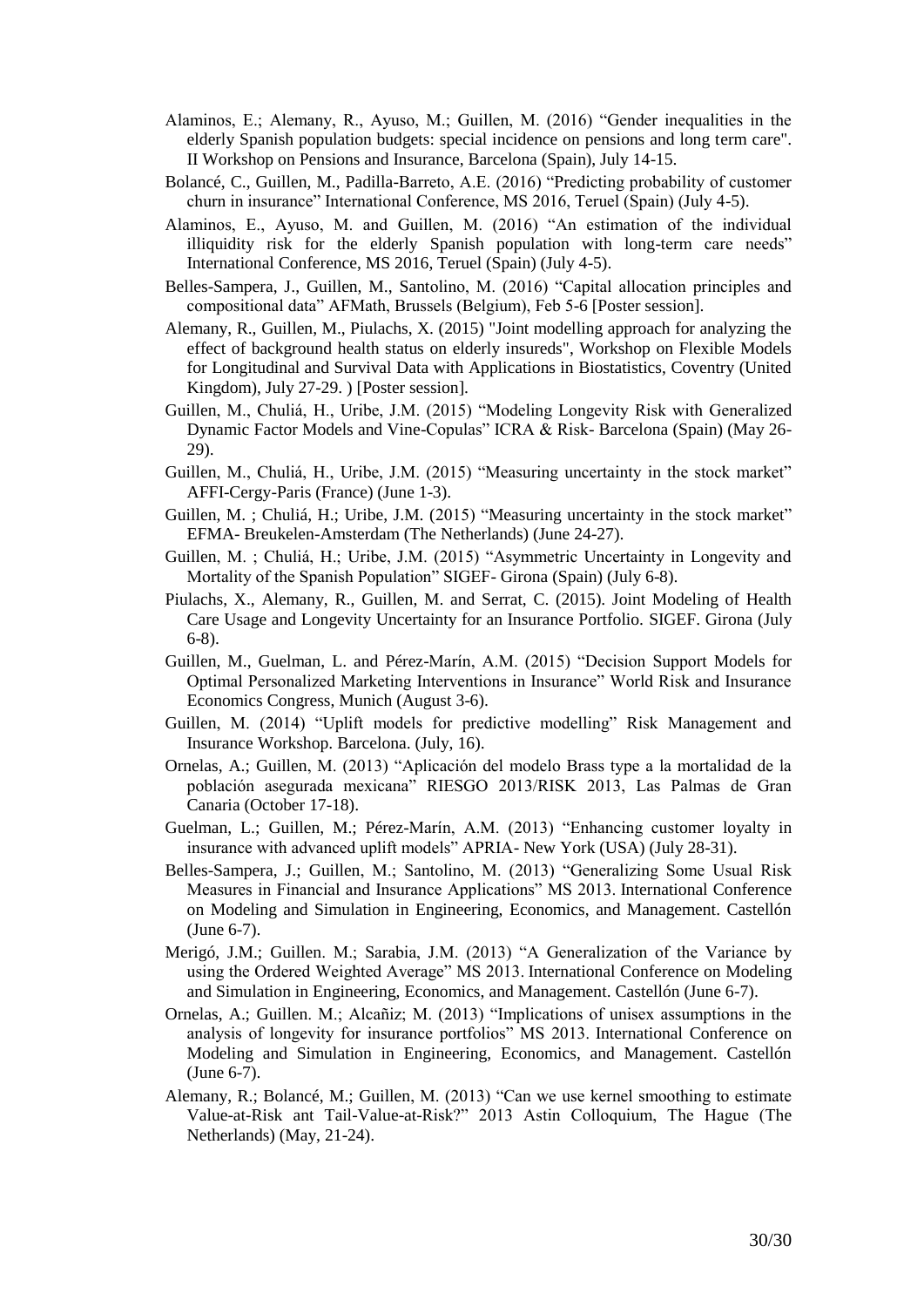- Guillen, M.; Guelman, L.; Pérez-Marín, A.M. (2013) "Customer retention and price elasticity. Are motor insurance policies homogeneous with respect to loyalty?" 2013 Astin Colloquium, The Hague (The Netherlands) (May, 21-24). Invited session.
- Thuring, F.; Nielsen, J.P.; Guillen, M.; Bolancé, C. (2013) "Segmenting and selecting cross-sale prospects using dynamic pricing" International Conference on Operations Research and Enterprise Systems (ICORES), Barcelona (Spain) (February, 16-18).
- Belles-Sampera, J.; Guillen, M.; Santolino, M. (2013) "A generalization of some quantilebased measures commonly used in financial and insurance applications". ASMDA, Mataró (Spain) (June 25-28).
- Ornelas, A.; Guillen, M. (2013) "Male-female compositional balance in the analysis of longevity for an insurance portfolio:the case of Mexican life tables". ASMDA, Mataró (Spain) (June 25-28).
- Alemany, R.; Ayuso M.; Guillen (2012) "Technical support and home adaptation for the elderly needing care in Barcelona" 2nd International Conference on Evidence-based Policy in Long-term Care, London (United Kingdom) (September, 5-8).
- Guillen, M.; Comas-Herrera, A. (2012) "How much risk is mitigated by LTC protection schemes? A methodological note and a case study of the public LTC system in Spain" EGRIE Meeting european Group of risk and Insurance Economists, Palma de Mallorca (September, 17-19).
- Alcañiz, M.; Guillen, M.; Pérez-Marín, A.M. (2012) "A logistic regression approach to estimating customer profit loss due to lapses in insurance" XXV EURO conference, Vilnius (Lithuania) (July, 8-11).
- Bellles-Sampere, J.; Guillen, M.; Santolino, M.; Merigó, J.M. (2012) "The connection between distortion risk measures and ordered weighted averaging operators" The European Financial Management Association EFMA 2012 Annual Meeting. Barcelona, Spain. (June 27-30).
- Bermúdez, Ll.; Ferri, T.; Guillen, M. (2012) "Underestimation of the solvency capital and risk measurements" The European Financial Management Association EFMA 2012 Annual Meeting. Barcelona, Spain. (June 27-30).
- Alemany, R.; Alcañiz, M.; Guillen, M. (2012) "The statistical accuracy of surveys on business and economic perspectives: a case study" XXVI Annual Conference of the Academy European Academy of Management and Business Ecnomics. Barcelona, Spain (June 5-7).
- Bermúdez, Ll.; Ferri, T.; Guillen, M. (2012) "Underestimation of the solvency capital and risk measurements" MS' 2012 NewYork, USA (May 30-June 1).
- Guelman, L.; Guillen, M.; Pérez-Marín, A.M. (2012) "Random forests for uplift modeling: an insurance customer retention case" MS' 2012 NewYork, USA (May 30-June 1).
- Ayuso, M.; Pérez-Marín, A.M.; Guillen, M. (2011) "Calculation of scenarios for portfolio lapse, when considering contagion between cancelations in non-life insurance" *4th Workshop on Risk Management and Insurance*, Seville, Spain (October, 20-21). **Awarded with Best paper in Insurance Prize.**
- Bolancé, C.; Ayuso, M.; Guillen M. (2011) "Non parametric approach to analyzing operational risk losses" 40th ASTIN Colloquium. International Actuarial Association,, Madrid, Spain (June 19-22).
- Bermúdez, L.; Ferri, A.; Guillen, M. (2011) "A correlation analysis for non life underwriting module SCR" 40th ASTIN Colloquium. International Actuarial Association,, Madrid, Spain (June 19-22).
- Alcañiz, M.; Bolancé, C.; Guillen, M.; Pérez-Marín, A.M.; Planas, D. (2011) "Una experiencia fuera del aula: reflexiones del estudiante sobre su aprendizaje" III Congreso Internacional UNIVEST 2011, La autogestión del aprendizaje, Girona, (Spain), June, 16-17.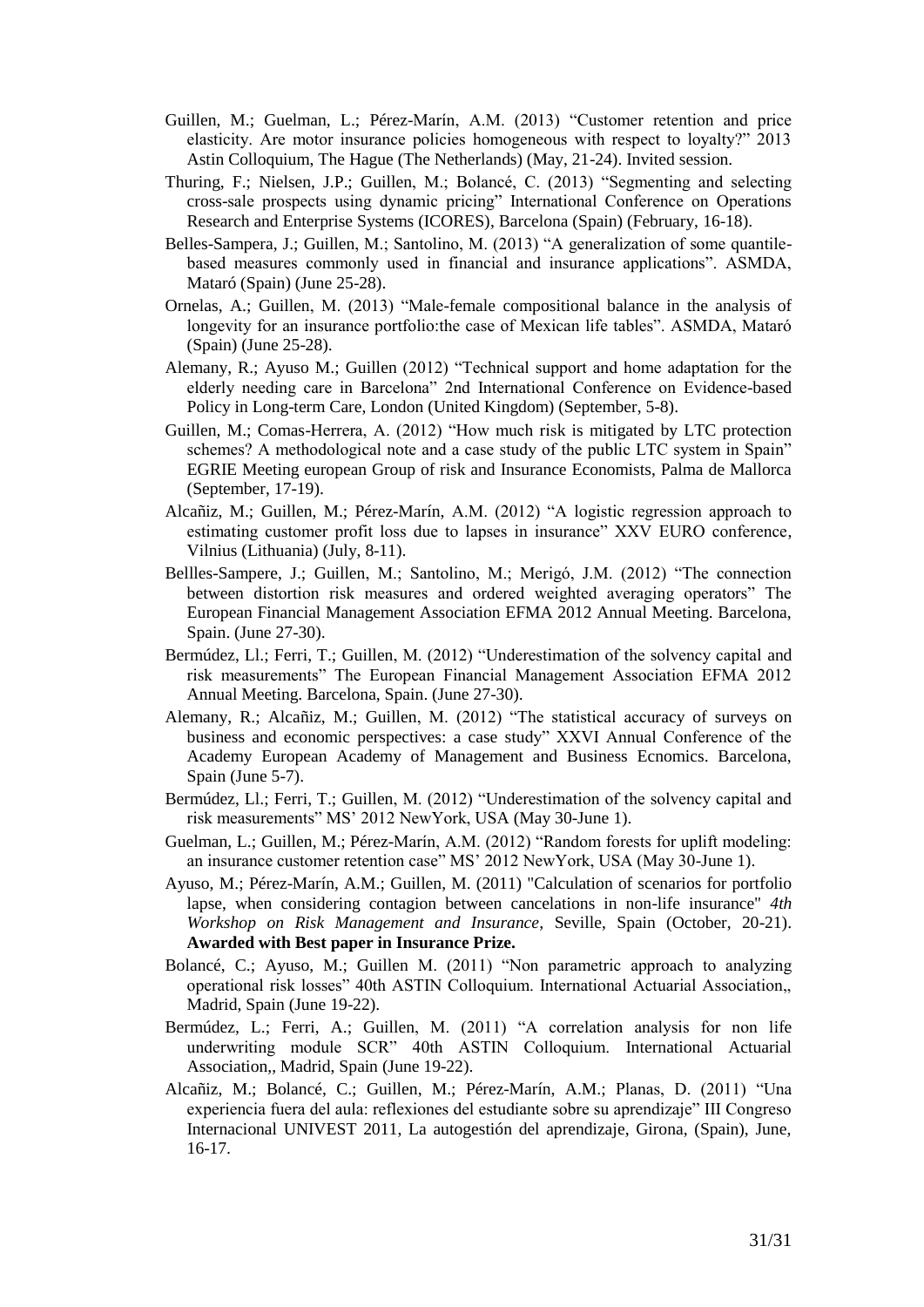- Pinquet, J.; Guillen, M.; Ayuso, M. (2010) "Commitment and Lapse Behavior in Long-Term Insurance: A Case Study" *World Risk and Insurance Economics Congress,*  Singapore (July, 25-29).
- Guillen, M. (2010) "The Spanish reform 3 years on" *International Conference on Evidence-Based Policy in Long-Term Care London School of Economics*, London, United Kingdom (September, 8-11).
- Solé-i-Auró, A.; Guillen, M.; Crimmins, E. (2010) "How does health care usage differ among immigrants and native-born elderly populations in eleven European countries? Results from the SHARE Study" *International Conference on Evidence-Based Policy in Long-Term Care London School of Economics*, London, United Kingdom (September, 8-11).
- Bolancé, C.; Alemany, R; Guillen, M. (2010) "Prediction of the economic cost of longterm care from an individual perspective in the Spanish general population" *International Conference on Evidence-Based Policy in Long-Term Care London School of Economics*, London, United Kingdom (September, 8-11).
- Boucher, J.P.; Guillen, M. (2010) "A Survey on Models for Panel Count Data with Applications to Insurance" *6th Conference in Actuarial Science & Finance on Samos*. Samos, Greece (June, 3-6).
- D'Amico, G.; Manca, R.; Guillen, M. (2010) "Initial and final backward non-homogeneous semi-Markov processes for disability insurance models" *International Symposium on Stochastic Models in Reliability Engineering, Life Science and Operations Management (SMRLO'10)*, Beer Sheva, Israel (February, 8-11).
- D'Amico, G.; Manca, R.; Guillen, M. (2009) "A Non-homogeneous semi-Markov disability insurance models" *ASMDA – 2009, XIII International Conference*, Vilnius Lithuania (June 30- July 3).
- Boucher, J.P.; Guillen, M. (2009) "Number of accidents or number of claims? An approach with zero-inflated Poisson models for panel data" *Astin Colloquium,* Helsinki, Finland (June, 1-4).
- Bolancé, C.; Guillen, M. (2008) "Transformation kernel estimation of insurance risk" *International Seminar of Nonaparametric Inference*, Vigo (November, 5-7).
- Guillen, M.; Pinquet, J. (2008) "Long-term care: risk description of a Spanish portfolio and economic analysis of the timing of insurance purchase" *Longevity Conference*, Amsterdam (Naarden) (September, 25).
- Guillen, M.; Pinquet, J. (2008) "Long-term care: risk description of a Spanish portfolio and economic analysis of the timing of insurance purchase" T*he 35th Seminar of the European Group of Risk and Insurance Economists (EGRIE)*, Toulouse (September, 15- 17).
- Ayuso, M.; Guillen, M.; Santolino, M. (2007) "Individual prediction of automobile bodily injury claims liabilities", *34th European Meeting of Risk and Insurance Economist*s, Cologne (September 17-19).
- Bolancé, C.; Guillen, M.; Pelican, E.; Vernic, R. (2007) "Skewed bivariate models and nonparametric estimation for capital allocation" *11th International Congress on Insurance Mathematics and Economics*, Piraeus (July 10-12).
- Guillen, M.; Nielsen, J.P.; Pérez-Marín, A.M. (2007) "Automatic and efficient pension saving schemes" *Workshop on Integrated Risk Management*, Tilburg, Holland (April, 11-13).
- Sarabia, J.M.; Guillen, M. (2006) "Joint modelling of the total amount and the number of claims by conditionals" *10th International Congress on Insurance: Mathematics and Economics*, Leuven, Belgium (July, 18-20).
- Guillen, M.; Nielsen, J.P.; Scheike, T; Pérez-Marín, A.M. (2006) "Time-varying effects when analysing customer lifetime duration in non-life insurance" *10th International Congress on Insurance: Mathematics and Economics*, Leuven, Belgium (July, 18-20).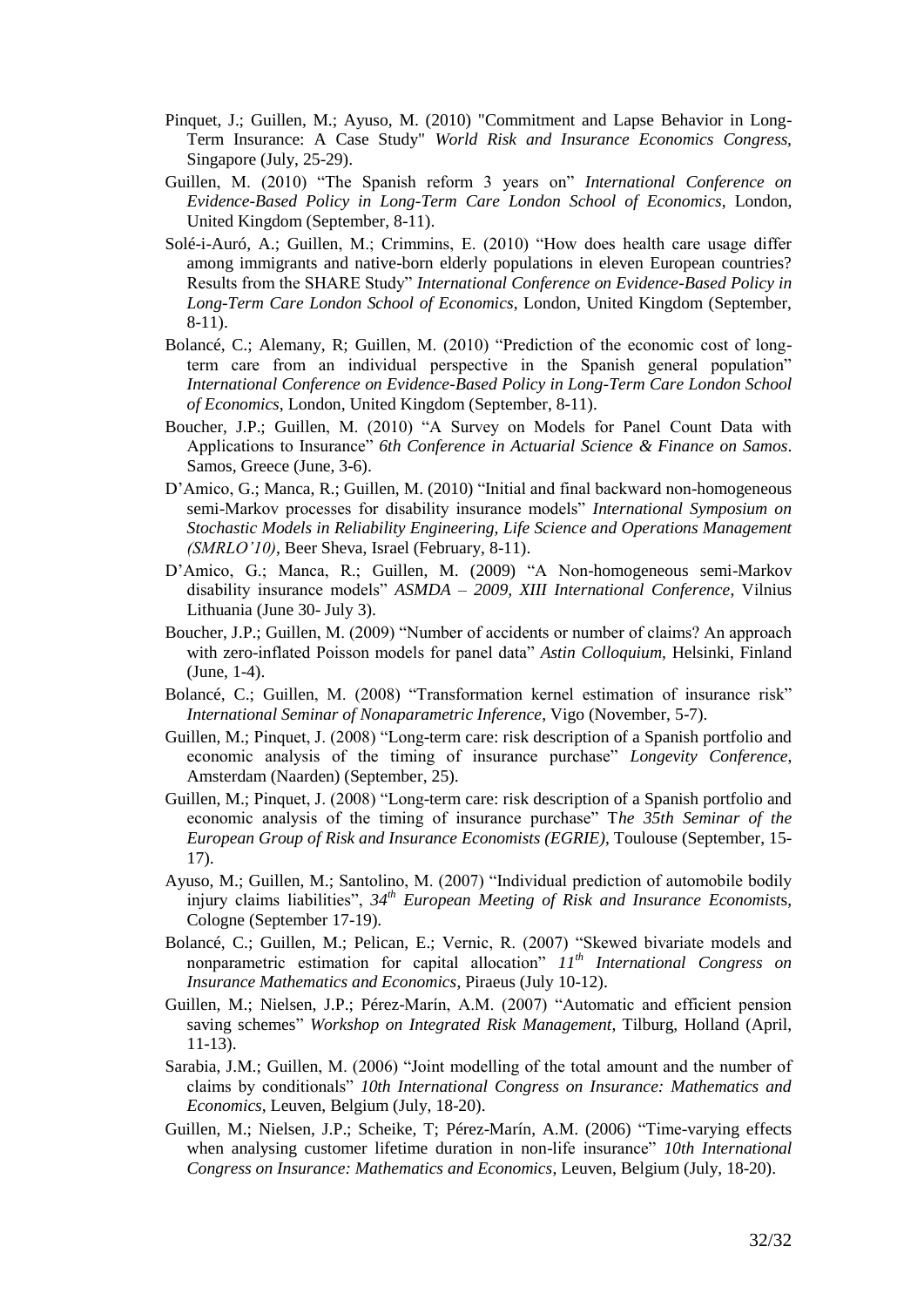- Pinquet, J.; Ayuso, M.; Guillen, M. (2006) "Selection bias and auditing policies on insurance claims" *10th International Congress on Insurance: Mathematics and Economics*, Leuven, Belgium (July, 18-20).
- Boucher, J.P.; Denuit, M.; Guillen, M. (2006) "Hurdle and zero-inflated models for panel data" *International Conference on Mathematical and Statistical Modeling in Honor of Enrique Castillo (ICMSM 2006)*, Ciudad Real (June 28-30).
- Pinquet, J.; Guillen, M.; Denuit, M.; Brouhns, N. (2005) "ARIA Bonus Malus" *Annual Meeting of the Casualty Actuarial Society*, Baltimore, USA (November 13,-16).
- Pinquet, J.; Ayuso, M.; Guillen, M. (2005) "Selection bias and auditing policies on insurance claims" *36th International ASTIN Colloquium*, Zurich, Switzerland (September, 5-7).
- Guillen, M.; Nielsen, J.; Pérez-Marín, A. (2005) "The naive local constant modified Nelson-Aalen estimator to the analysis of customer retention" *International Seminar on Nonparametric Inference*, A Coruña (July 13-15).
- Bolance, C.; Buch-Larsen, T.; Guillen, M.; Nielsen, J.P. (2005) "Kernel density estimation for heavy-tailed distributions using the Champernowne transformation" *International Seminar on Nonparametric Inference*, A Coruña (July 13-15).
- Palloni, A.; Guillen, M.; Monteverde, M.; Ayuso, M.; White, R. (2005) "A microsimulation model to estimate errors in cross sectional estimates of disabilityadjusted life expectancy" *Population Association of America Meeting*, Philadelphia, USA (March 31-April 2).
- Monteverde, M.; Guillen, M.; Ayuso, M. (2005) "El envejecimiento de la población y los costes de cuidados de larga duración en España" *XXV International Population Conference of the IUSSP*, Tours, France, (July 18-23).
- Palloni, A., Guillen, M., Monteverde, M.; Ayuso, M. (2005) "The returns of longitudinal information on the elderly: a microsimulation model to estimate errors in cross-sectional estimates of disability-adjusted life expectancy" *XXV International Population Conference of the IUSSP*, Tours, France (July 18-23).
- Delwarde, A.; Denuit. M.; Guillen, M.; Vidiella-i-Anguera, A. (2005) "Application of the Poisson log-bilinear projection model to the G5 mortality experience" *First World Risk and Insurance Economics Congress Inaugural Meeting*, Salt Lake City, Utah, USA (August, 7-11).
- Pinquet, J., Ayuso, M. and Guillen, M. (2005) "Selection bias and auditing policies on insurance claims" *First World Risk and Insurance Economics Congress Inaugural Meeting*, Salt Lake City, Utah, USA (August, 7-11).
- Monteverde, M.; Ayuso, M.; Guilen, M. (2004) "Esperanzas de vida con discapacidad y costes de cuidados de larga duración" *Congreso Hispano Luso de Derecho de Seguros*. Madrid (November 11-12).
- Jorgensen; P.L.; Nielsen, J.; Guilen, M. (2004) "Return smoothing mechanisms: in life and pension insurance: Path-dependent contingent claims",  $8^{th}$  *meeting on Insurance*, *Mathematics and Economics*, Roma, Italia (June, 14-16).
- Pérez-Marín, A.M.; Nielsen, J.; Guillen, M. (2004) "Multiplicative hazard models for studying the evolution of mortality" *8 th meeting on Insurance, Mathematics and Economics*, Roma, Italia (June, 14-16).
- Ayuso, M; Guillen, M.; Viaene, S.; Van Gheel, D. (2004) "Measuring the performance of some alternative insurance fraud fighting strategies" *31st Seminar of the European Group of Insurance Economists, Marseille*, France (September, 20-22).
- Vidiella-i-Anguera, A.; Guillen, M. (2003) "Forecasting Spanish natural life expectancy" *7 th meeting on Insurance, Mathematics and Economics*, Lyon, France (June 25-27, 2003).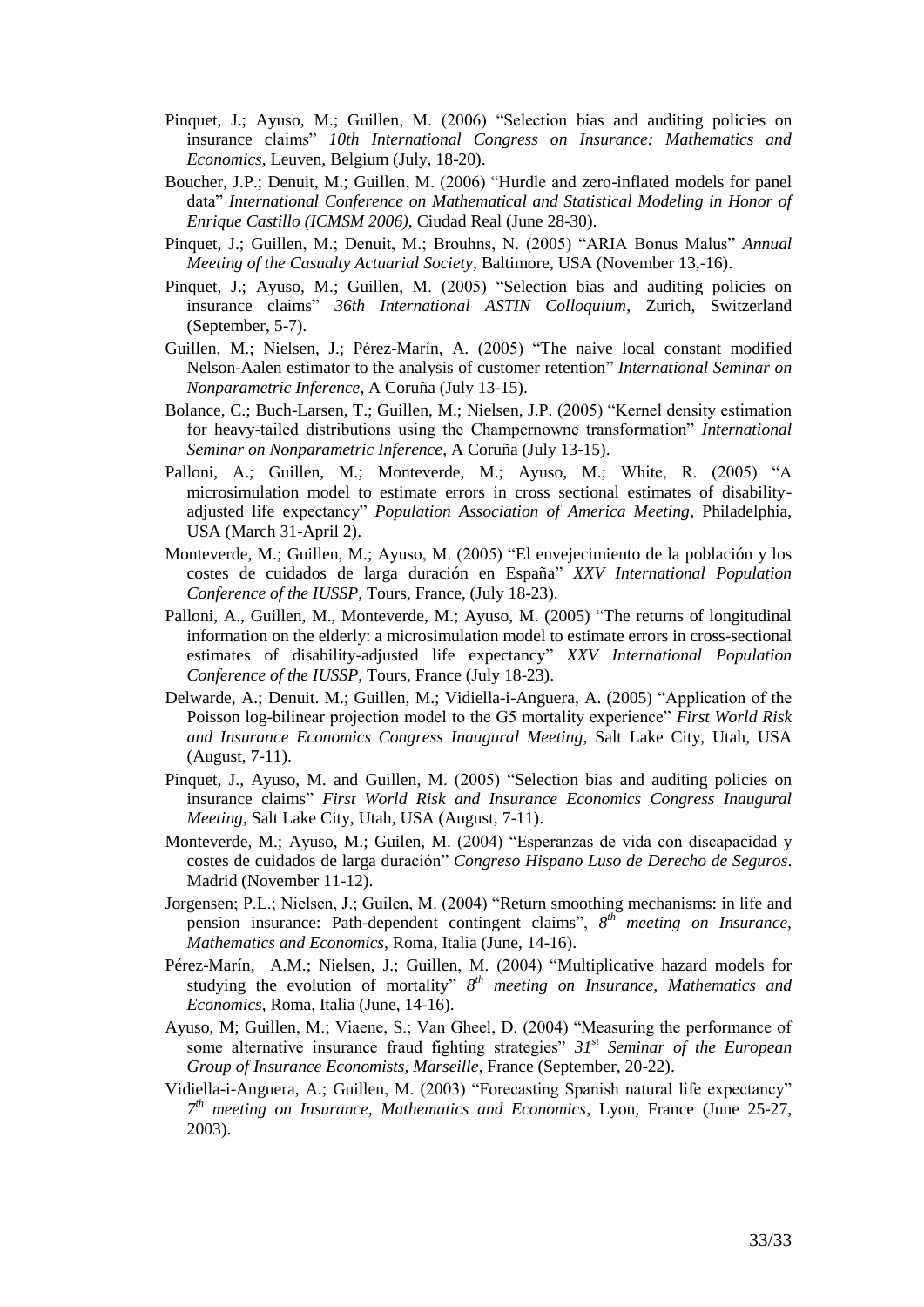- Guillen, M.; Nielsen, J.P.; Pérez-Marín, A.M.; Parner, J. (2003) "The analysis of customer survival time in the insurance company after a policy cancellation"  $7<sup>th</sup>$  *meeting on Insurance, Mathematics and Economics,*, Lyon, France (June 25-27, 2003).
- Guillen, M. (2002) "Discete choice models for automobile insurance" *Insurance Fraud Conference. Insurance Claim Fraud: Developing the models and mining the data*. Newport, Rhode Island, USA. (November, 7-8).
- Guillen, M.; Dengsoe, C.; Parner, J.; Pérez-Marín, A. M. (2002) "Customer loyalty in the insurance industry" *Second Actuarial Congress of Actuarial Science and Finance at Samos*. Karlovassi, Greece. (September, 20-22).
- Albarran, I.; Ayuso, M.; Guillen, M.; Monteverde, M. (2002) "Measuring longevity and disability in the Spanish population with residual life expectancy" *Sixth meeting of Insurance: Mathematics and Economicsk,* Lisboa, Portugal.(July, 15-17).
- Pinquet, J.; Bolancé, C.; Guillen, M. (2002) "Time-varying credibility for frequency risk models" *Sixth meeting of Insurance: Mathematics and Economicsk,* Lisboa, Portugal. (July, 15-17).
- Fledelius, P.; Guillen, M.; Nielsen, J.P.; Voguelius, M. (2002) "Two-dimensional hazard estimation for longevity analysis" *International Congress of Actuaries*, Cancun, Mexico. (March 17-22).
- Pinquet, J.; Guillen, M.; Bolance, M. (2001) "Long-range contagion for automobile insurance data. Estimation and implications for experience rating" *Fifth meeting of Insurance: Mathematics and Economics*, Penn State, USA.
- Artis, M.; Bolance, C.; Guillen, M. (2000) "A comparison of bonus-malus systems when using the cost of claims" *Fourth meeting of Insurance: Mathematics and Economics*, Barcelona.
- Artis, M.; Ayuso, M.; Guillen, M. (2000) "Detection of automobile insurance fraud with discrete choice models and misclassified claims" *Fourth meeting of Insurance: Mathematics and Economics*, Barcelona.
- Bolancé, C.; Guillen, M.; Nielsen, J.P. (2000) "Kernel density estimation of actuarial loss functions" *Fourth international meeting of Insurance: Mathematics and Economics*, Barcelona.
- Bolancé, C.; Guillen, M.; Nielsen, J.P. (2000) "Kernel density estimation of actuarial loss functions" *International Seminar on Nonparametric Statistics*, Santiago de Compostela.
- Bolancé, C.; Guillen, M.; Nielsen, J.P. (2000) "Estimation of actuarial loss function and thye tail index using transformation in kernel density estimation" *Sixth International Conference on Computing in Economics and Finance*, Barcelona.
- Ayuso, M.; Guillen, M.; Salsas, P. (1999) "A binary choice model with omission errors for the detection of insurance fraud" *MS'99 International Conference on Modelling and Simulation*, Santiago de Compostela.
- Ayuso, M.; Artís, M.; Guillen, M. (1999) "Discrete choice models for atuomobile insurance fraud and the problem of missclassification" *IAIFA International Association of Insurance Fraud Agencies Meeting*, Brussels, Belgium.
- Felipe, A.; Guillen, M.; Nielsen, J.P. (1999) "Comparison of Danish and Spanish Longevity Trends based on Kernel Hazard Stimation" *III International Meeting of Insurance: Mathematics and Economics*, London, England.
- Ayuso, M.; Guillen, M. (1999) "A discrete choice with misclassificaton for automobile insurance fraud detection" *26th Seminar of the European Group of Insurance Economists*, Madrid.
- Felipe, A.; Guillen, M.(1999) "Longevity convergence in the European Union" *26th Seminar of the European Group of Insurance Economists*, Madrid.
- Felipe, A.; Guillen, M.; Artís, M. (1998) "Recent mortality trends in the Spanish population" *26th International Congress of Actuaries*, Birmigham, England.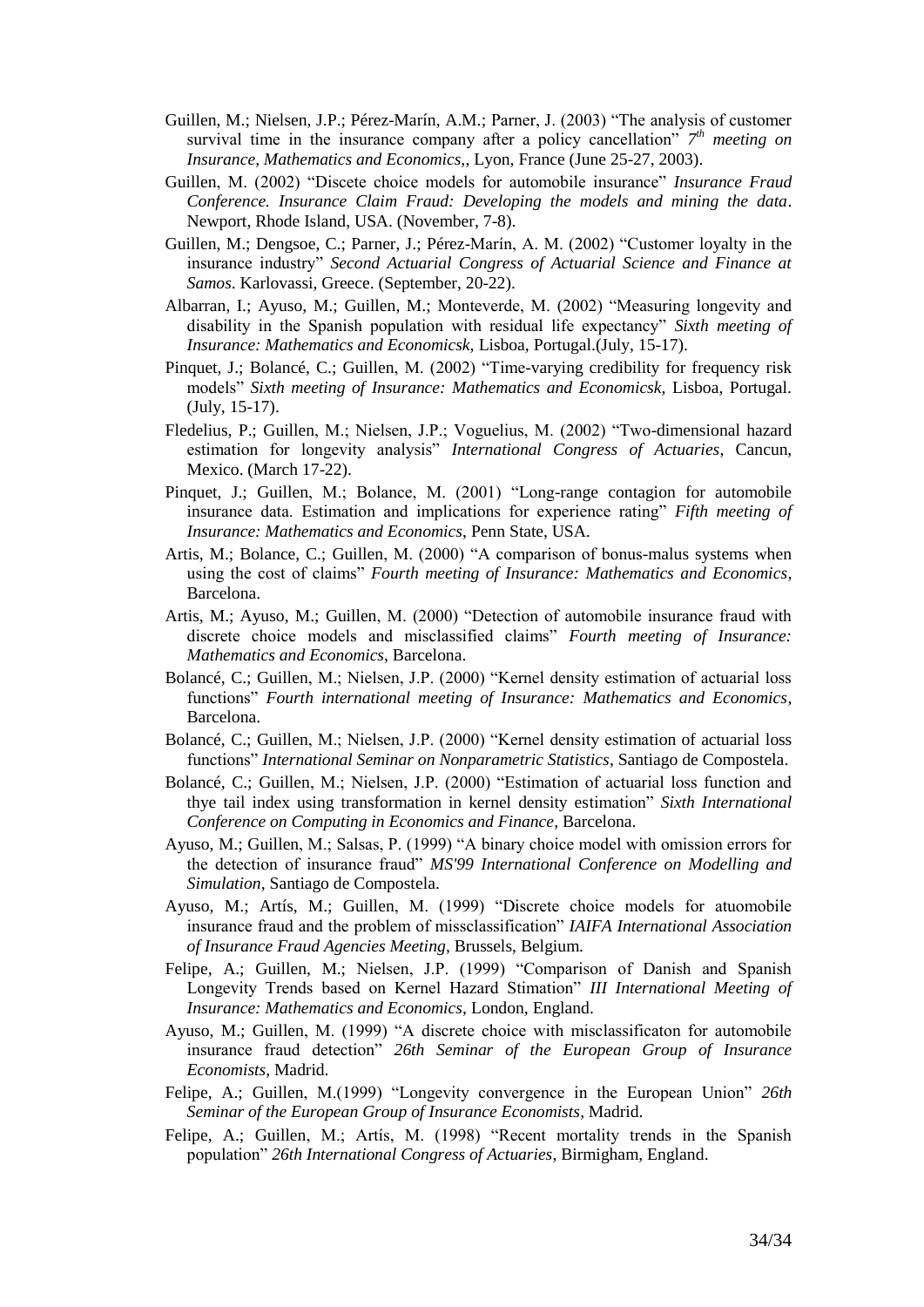- Borrás, J.M.; Guillen, M.; Sánchez, V.; Juncá, S.; Vicente, R. (1997) "Educational level, voluntary private insurance and opportunistic screening for cancer in Catalonia (Spain)" *EUPHA European Public Association 1997 Annual Meeting*, Pamplona.
- Soldevilla, C.; Guillen, M.(1997) "Consumer Credit Scoring Using Artificial Neural Netwoks" *III International Meeting of Artificial Intellegence in Accounting, Finance and Tax*, Huelva.
- Salsas, P.; Guillen, M.; Alemany, R. (1997) "Outliers, Perfect and Deleting Value in Logistic Binary Choice Models" *European Meeting of the Econometric Society*, Toulouse, France.
- Artís, M.; Felipe, A.; Guillen, M. (1997) "Time-dependent mortality patterns in the Spanish population: 1975-1993" *Seminar of Mortality,* Edimburgh, Scotland.
- Artís, M.; Ayuso, M.; Guillen, M. (1997) "Modelling different types of automobile fraud behaviour in the Spanish market" *First International Conference on Insurance: Mathematics and Economics Confererence*, Amsterdam, The Netherlands.
- Garven, J.; Guillen, M. (1995) "Ownership Structure and Distribution Systems in Property Liability Insurance: A bivariate Probit Approach" *22nd Seminar of the European Group of Risk and Insurance and Economists*, Geneva, Switzerland.
- Guillen, M.; Junca, S.; Aragay, J.M. (1995) "Modelling counts in a complex health survey design" *Meeting of the International Society for Clinical Biostatistics*, Barcelona.
- Guillen, M.; Junca, S. (1995) "Strategies for variance estimation in a complex health survey design" *Meeting of the International Society for Clinical Biostatistics*, Barcelona.
- Garven, J.; Guillen, M. (1995) "Ownership structure and distribution systems in propertyliability insurance" *American Risk and Insurance Association*, Seatle, USA.
- Upton, G.; Guillen, M. (1993) "Graphical models: Exploratory techniques" *1993 Meeting of the Psychometric Society*, Barcelona.
- Arcarons, J.; Alemany, R.; Guillen, M. (1993) "Information production about households economies" *29th Conference of the Applied Econometrics Association*, Luxembourg.
- Artís, M.; Guillen, M. (1993) "Models of event counts applied to credit scoring systems" *29th Conference of the Applied Econometrics Association*, Luxembourg.
- Artís, M.; Guillen, M. (1992) "Count Data Models for a Credit Scoring System" *Workshop on Econometrics of Duration, Count and Transition Models in the European Conference Series in Econometrics and Quantitative Economics*, Paris, France.
- Artís, M.; Guillen, M.; Martínez, J.M. (1991) "A model for credit scoring: an aplication of discriminant analysis" *19th. European Meeting of Statiscians de la Bernouilli Society for Mathematical Statistics and Probability*, Barcelona.
- Guillen, M.; Satorra, A.(1989) "Robustness properties of Normal Theory inference in Regression Models with Errors-in-Variables" *27th International Atlantic Economic Conference*, Barcelona.
- Guillen, M.; Satorra, A. (1988) "Regression Models with Errors in Variables: A Monte Carlo Evaluation of Alternative Estimation and Testing Methods" SMABS-88 *Society of Multivariate Analysis in the Behavioral Sciences Conference*, Groninggen, Holanda.

### **c) Local meetings**

De Armas, J., Guillen,M.; Ramalhinho H. (2020) "Distribución geográfica de la población mayor, servicios de atención e incidencia de casos en la COVID19: el caso de la ciudad de Barcelon" Jornadas de envejecimiento Seminario Académico 2020 sobre Envejecimiento y COVID19. Madrid-online, December 16. https://mapfre.vancastvideo.com/event/wM1L64TF/1615?lang=1335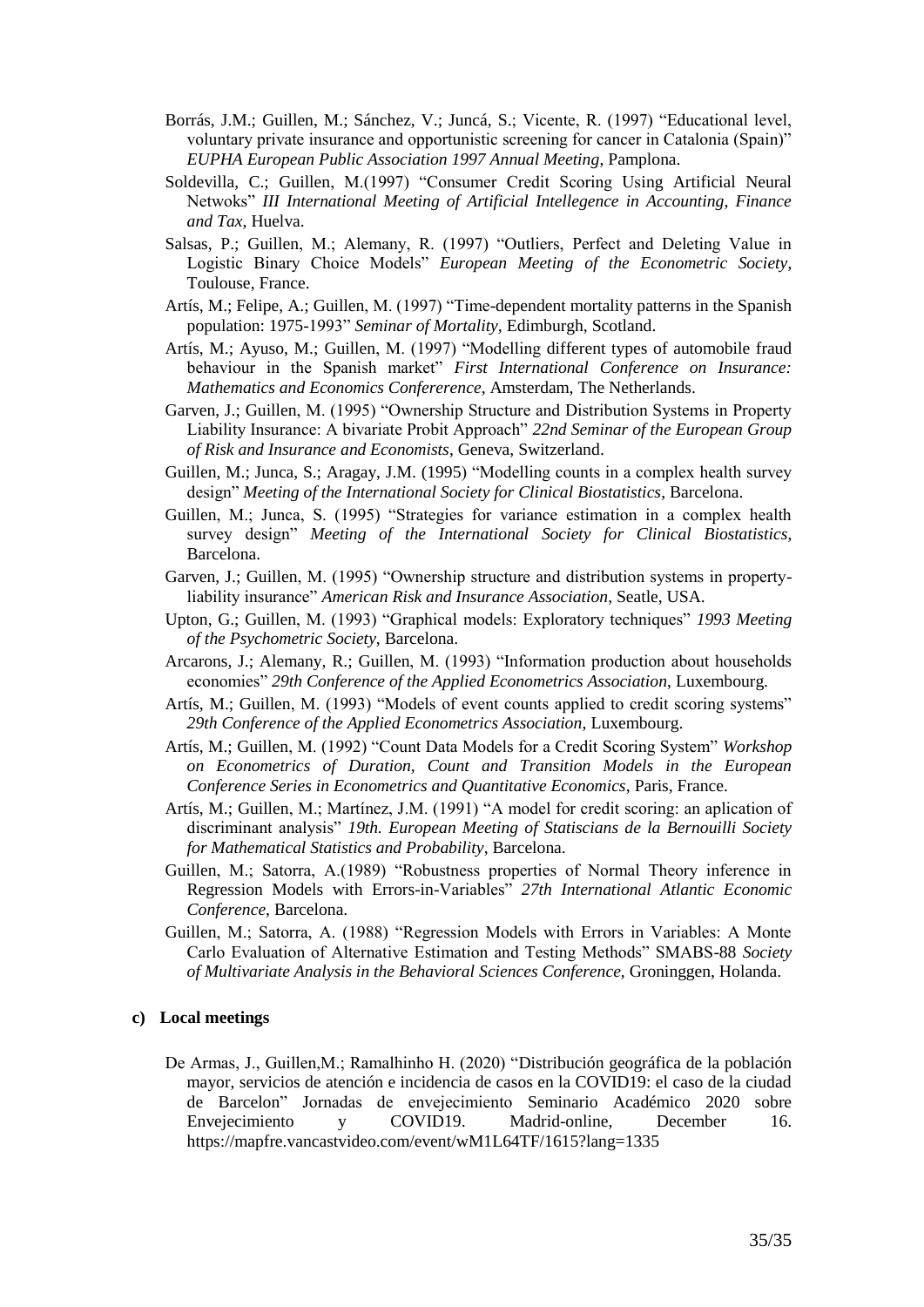- Guillen, M. (2019) "Pagar por kilómetro es el futuro de los seguros de automóviles". Simposio de Investigación de la Real Academia Europea de Doctores, Caldes de Malavella, Barcelona (Febrero 14).
- Guillen, M (2018) "Hem tingut SORT, 15 anys!", Societat Catalana d'Estadística, Institut d'Estudis Catalans, Barcelona (Octubre 6).
- Guillen, M. (2018) "Dependencia en la encrucijada" Col-legi d'Economistes de Catalunya. Foro de Foros, Barcelona (April, 18).
- Belles-Sampera, J.; Guillen, M.; Santolino, M. (2013) "GlueVar risk measures in insurance and financial applications" *IV Congreso Ibérico de Actuarios*, Barcelona (June 19-20).
- Ornelas, A.; Guillen, M.; Alcañiz, M. (2013) "Repercusiones del uso de tablas de mortalidad Unisex en el riesgo de longevidad" *IV Congreso Ibérico de Actuarios*, Barcelona (June 19-20).
- Alemany, R.; Bolancé, C.; Guillen, M. (2013) "Using kernel smoothing to estimate Value at Risk and Tail Value at Risk" *IV Congreso Ibérico de Actuarios*, Barcelona (June 19- 20).
- Guillen, M. (2012) Curso de GLM con aplicaciones al Pricing, a la fidelización y a la detección del fraude. Instituto de Actuarios Españoles. Madrid, Spain (June 1-2).
- Ayuso, M; Guillen. M.; Pérez-Marín, A.M. (2011) "Metodología para el cálculo de escenarios de caída de cartera en Solvencia II en presencia de contagio entre cancelaciones" *III Congreso Ibérico de Actuarios*, Madrid (June 16-18).
- Bolancé, C.; Guillen, M.; Pérez-Marín, A.M. (2010) "Estimación núcleo transformada para aproximaciones no-paramétricas de las medidas de riesgo" *XXXII Congreso Nacional de Estadística e Investigación Operativa y VI Jornadas de Estadística Pública*, La Coruña (September, 14-17).
- Guillen, M. (2010) Relator. Jornada de la dependencia. Fundación Caser, Madrid (May 26).
- Bolancé, C.; Guillen, M. (2009) "Estimación núcleo transformada para aproximar el riesgo de pérdida" *RIESGO, Tercera Reunión de Investigación en Seguros y Gestión de Riesgos*, Madrid (June, 18-19).
- Guillen, M.; Pérez-Marín, A. (2009) "Riesgo de negocio en asegurados con múltiples contratos" *RIESGO, Tercera Reunión de Investigación en Seguros y Gestión de Riesgos*, Madrid (June, 18-19).
- Ayuso, M.; Guillen, M.; Alcañiz, M. (2009) "The impact of traffic violations on the cost of traffic accidents with victims" *XII Encuentro de Economía Aplicada*, Madrid (June 4-6).
- Guillen, M.; Pinquet, J. (2008) "Long-term care: risk description of a Spanish portfolio and economic analysis of the timing of insurance purchase" *XI Encuentro de Economía Aplicada*, Salamanca (June, 5-7).
- Alcañiz, M.; Guillen, M.; Suriñach, J. (2008) "Construcción de índices de estacionamiento ilegal en Barcelona" *2º Congreso Internacional "Los Ciudadanos y la Gestión de la Movilidad"*, Madrid (Septiembre, 29-30).
- Guillen, M. (2007) "¿Cuánto gastamos, pública y privadamente, y cuánto gastaremos en dependencia? Proyecciones demográficas y de gasto estimado" *Jornada "Oportunidades de financiación para las personas mayores ante la nueva Ley de Dependencia: sostenibilidad del sistema"*, Fundación Edad & Vida, Madrid (November, 29).
- Bermúdez, Ll.; Guillen, M.; Solé, A. (2007) "El impacto del desconocimiento de la tasa de prevalencia de las discapacidades en la población inmigrante sobre la esperanza de vida en salud en España" *9º Congreso de la Sociedad Española de Geriatría y Gerontología*, Palma de Mallorca (June, 6-9).
- Guillen, M.; Nielsen, J.P.; Pérez-Marín, A.M. (2007) "Automatic and efficient pension saving schemes" *RIESGO, Segunda Reunión de Investigación en Seguros y Gestión de Riesgos* Castro Urdiales, Cantabria (April, 18-20).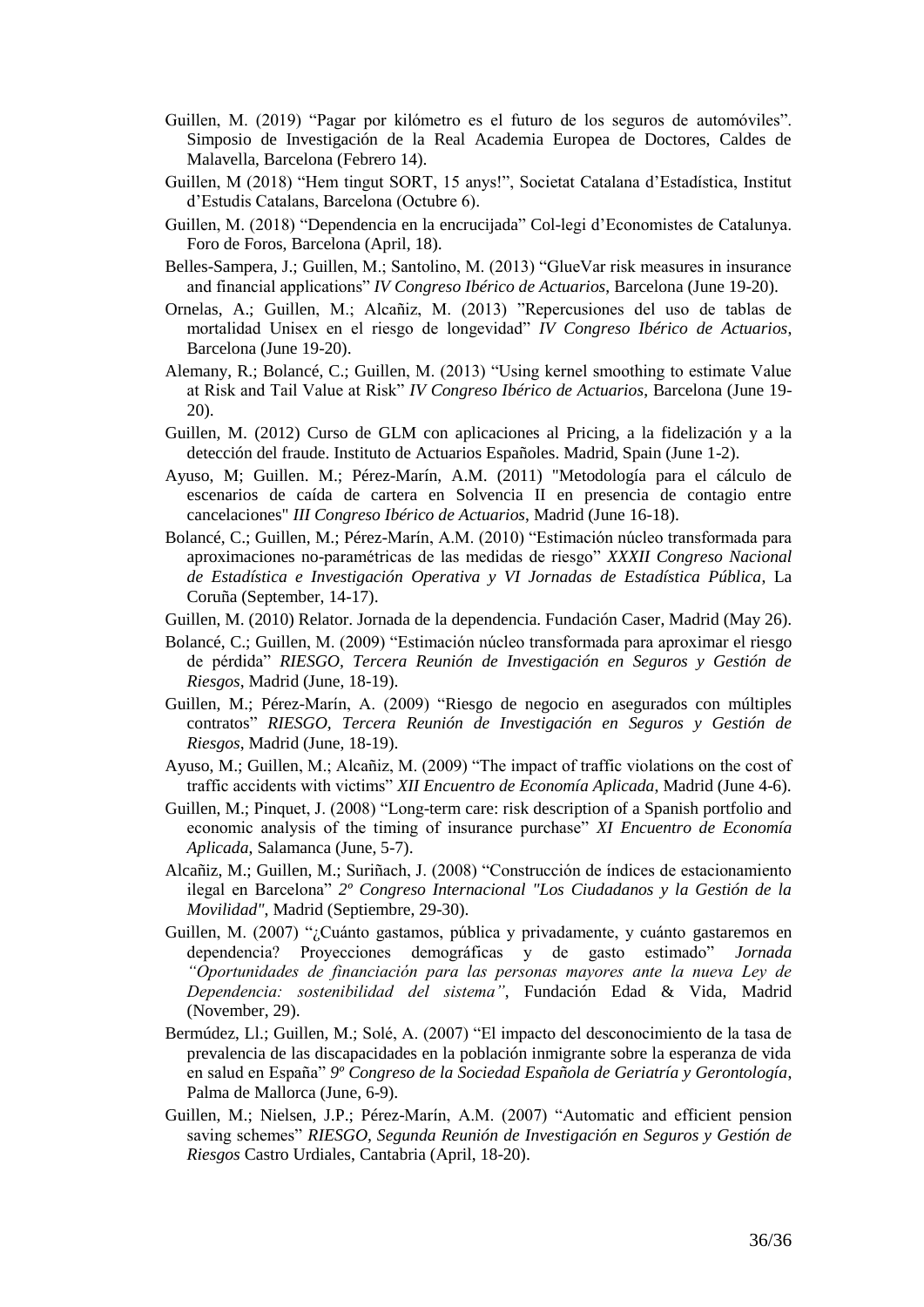- Alcaniz, M.; Guillen, M.; Luna, C.; Rovira, C. (2006) "Cálculo de varianzas en encuestas de clima económico" *XV JECAS Jornadas de Estadística de las Comunidades Autónomas*, Palma de Mallorca (October, 18-21).
- Bolancé, C.; Guillen, M. (2006) "Influencia de las Asignaturas de Estadística en las Probabilidades de Abandono de los Estudiantes en las Titulaciones en Administración y Dirección de Empresas y en Economía" *V Congrés Internacional de Docència Universitària i Innovació*, Barcelona (July, 5-7).
- Sans, M.; Ayuso, M.; Guillen, M. (2005) "Necesidades de formación cointinua para los miembros de la SCMFiC". *XXV Congreso de la Sociedad Española de Medicina Familiar y Comunitaria*, Santiago de Compostela (November 23-26).
- Pérez-Marín, A.; Guillen, M.; Nielsen, J. (2005) "Una alternativa al estimador de Nelson-Aalen para el análisis de la retención de clientes en el sector asegurador" *1ª Reunión de Investigación y Gestión de Riesgos (RIESGO 2005)*, Barcelona (October, 6-7).
- Beltran, M.; Bolancé, C., Costa, A. y Guillen, M. (2004) "Data mining en economía. Una aplicación al comercio exterior" *9º Congreso de Economía de Castilla y León*, Palencia (November, 25-27).
- Guillen, M.; Nielsen, J.P; Pérez-Marin, A.M. (2003) "Una alternativa al estimador Nelson-Aalen" *27º Congreso de la Sociedad Española de Estadística e Investigación Operativa.* Lérida.
- Costa, A., García, I; Guillen, M. (2003) "Modelos de comportamiento en el uso de las TIC de los internautas catalanes" *27º Congreso de la Sociedad Española de Estadística e Investigación Operativa.* Lérida.
- Ayuso, M.; Guillen, M. (2000) "Errores de respuesta en la clasificación de siniestros fraudulentos en el seguro del automóvil" *Jornada de modelización económica aplicada*, Madrid.
- Bolance, C.; Guillen, M. (2000) "Análisis de la distribución de salarios en España mediante procedimientos no-paramétricos" *III Encuentro de Economía Aplicada*, Valencia.
- Alcañiz, M.; Guillen, M. (1999) "La siniestralidad en una población del Área Metropolitana de Barcelona: características de los accidentes de tráfico de L'Hospitalet de Llobregat" *III Congreso de Ingeniería de los Transportes. El Transporte del Siglo XXI*, Barcelona.
- Bolancé, C.; Guillen, M. (1998) "Estimación de núcleo transformada para variables asimétricas: una aplicación a las rentas laborales en España" *XXIV Congreso Nacional de Estadística e Investigación Operativa*, Almería.
- Bolancé, C.; Guillen, M. (1998) "Transformation in kernel density estimation based on skewness: an application to labor earnings in Spain" *XXIII Simposio de Análisis Económico*, Barcelona.
- Guillen, M.; Soldevilla, C. (1996) "On the performance of bachpropagation networks in econometric analysis" *ITHURS '96*, Leon.
- Alcañíz, M.; Guillen, M. (1996) "Análisis del impacto de las Rondas de Barcelona sobre la siniestralidad" *II Syimposium de Ingeniería de los Transportes*, Madrid.
- Ayuso, M.; Guillen, M. (1995) "Modelos de Elección del Fraude en el Seguro de Automóvlles" *IX Reunión ASEPELT-ESPAÑA*, Santiago de Compostela.
- Alcañiz, M.; Guillen, M. (1995) "Estimación de modelos para el número de sucesos con una variable de exposición al riesgo" *XXII Congreso Nacional de Estadística e Investigación Operativa*, Sevilla.
- Guillen, M.; Artís, M. (1992) "La utilización de modelos alternativos para la elaboración de sistemas de concesión de créditos" *I Congreso Iberoamericano de Estadística e Investigación Operativa y XX Reunión Nacional de Estadística e Investigación Operativa*, Cáceres.
- Guillen, M.; Murillo, C. (1991) "Las alternativas de modelización para los datos de enumeración" *XIX Reunión Nacional de Estadística e Investigación Operativa*, Segovia.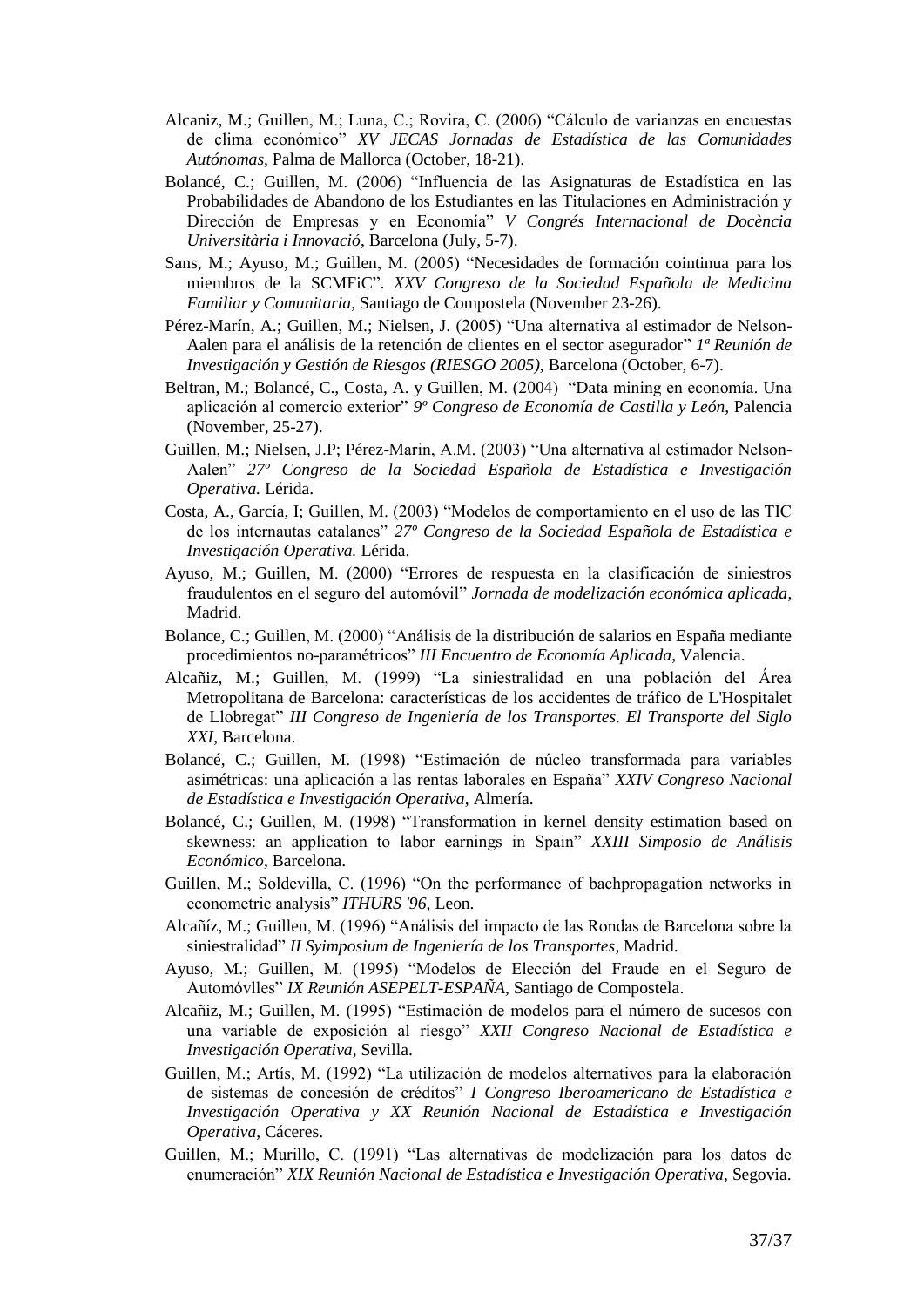- Artís, M.; Guillen, M.; Martínez, J.M. (1991) "Modelos de clasificación para la concesión de créditos" *V Reunión de la Asociación Científica Europea de Economía Aplicada ASEPELT-España*, Las Palmas de Gran Canaria.
- Guillen, M.; Murillo, C. (1990) "Análisis Empírico de la demanda sanitaria: comparación entre modelos Tobit y modelos de Poisson" *Modelos de Variable Dependiente Limitada: Aportaciones Econométricas en Investigación Aplicada*. Universidad de La Laguna, Santa Cruz de Tenerife.
- Guillen, M. (1990) "Revisión del software existente para modelos cualitativos" *Modelos de Variable Dependiente Limitada: Aportaciones Econométricas en Investigación Aplicada*. Universidad de La Laguna, Santa Cruz de Tenerife.
- Guillen, M.; Murillo, C. (1989) "Modelos 'count data' en la estimación del número de consultas médicas" *Tercera Reunión de la Asociación Científica Europea de Economía Aplicada ASEPELT-España*, Sevilla.

# **Participation in research contracts**

IKI Media, 2018, Emergent Systems, 2016. Grupo Catalana-Occidente, 2010-2011, 2014. Dirección General de Tráfico, 2006. Agrupació Mutua, 2007. CIDEM, Generalitat de Catalunya, 2005-2010. Novartis Farmacéutica, S.A., 2004. BSM, 2004-2006. Royal & Sun Alliance, EMEA Research, 2001-2005. Museu de la Ciencia, Fundació La Caixa 2001-2004. Catalana Occidente, 2000-2003. Institut Municipal de Salut i Qualitat de Vida, 2000. Entitat Autònoma de Jocs i Apostes de la Generalitat de Catalunya, 2000. Ajuntament de Barcelona, 1997-1999. Principal Internacional España, S.A., 1998. Mapfre, 1996-2002. Automobile Insurers Bureau of Massachusets, 1995. Servei Català de la Salut, 1994- 2003, 2006-2011. Diputació Provincial de Barcelona, 1992. Institut d'Estadística de Catalunya, 1991-2002, 2006, 2009-2010. VidaCaixa, 2011, GESOP, 2012. Actuarial Modelling, 2014.

#### **Recent Refereeing**

- African Journal of Business Management, American Journal of Epidemiology, Anales del Instituto de Actuarios Españoles, Annals of Actuarial Science, Applied Economics, Applied Financial Economics, Astin Bulletin, Australian and New Zealand Journal of Statistics, Cybernetics & Systems, Communications in Statistics, Cuadernos Actuariales, Decision Analytics Journal, Data Mining and Knowledge Discovery, European Actuarial Journal, European Journal of Political Economy, Gaceta Sanitaria, Hacienda Pública Española, Insurance: Mathematics and Economics, Insurance Markets and Companies, International Journal of Business Continuity and Risk Management, International Journal of Management Science, International Journal of Quality, Statistics, and Reliability, Journal of Actuarial Practice, Journal of AI and Data, Journal of Applied Statistics, Journal of Banking and Finance, Journal of Epidemiology and Community Health, Journal of Retailing and Consumer Services, Journal of Risk, Journal of Risk and Insurance, Management Science, Medicina Clinica, Moneda y Crédito, North American Actuarial Journal, OMEGA, Revista Economía Aplicada, Revista Internacional de Sociología, Scandinavian Actuarial Journal, Scandinavian Journal of Statistics, SORT Statistics and Operations Research Transactions, The Scientific World Journal, Theory and Decision, Investigaciones Regionales, Revista Economía Aplicada, The Geneva Papers on Risk and Insurance – Issues and Practice.
- Academic Press, The Geneva Association, EGRIE, Ernst Meyer Awards, John Wiley & Sons, Robert C. Witt Award American Risk and Insurance Association, Robert I. Mehr Award American Risk and Insurance Association, Springer.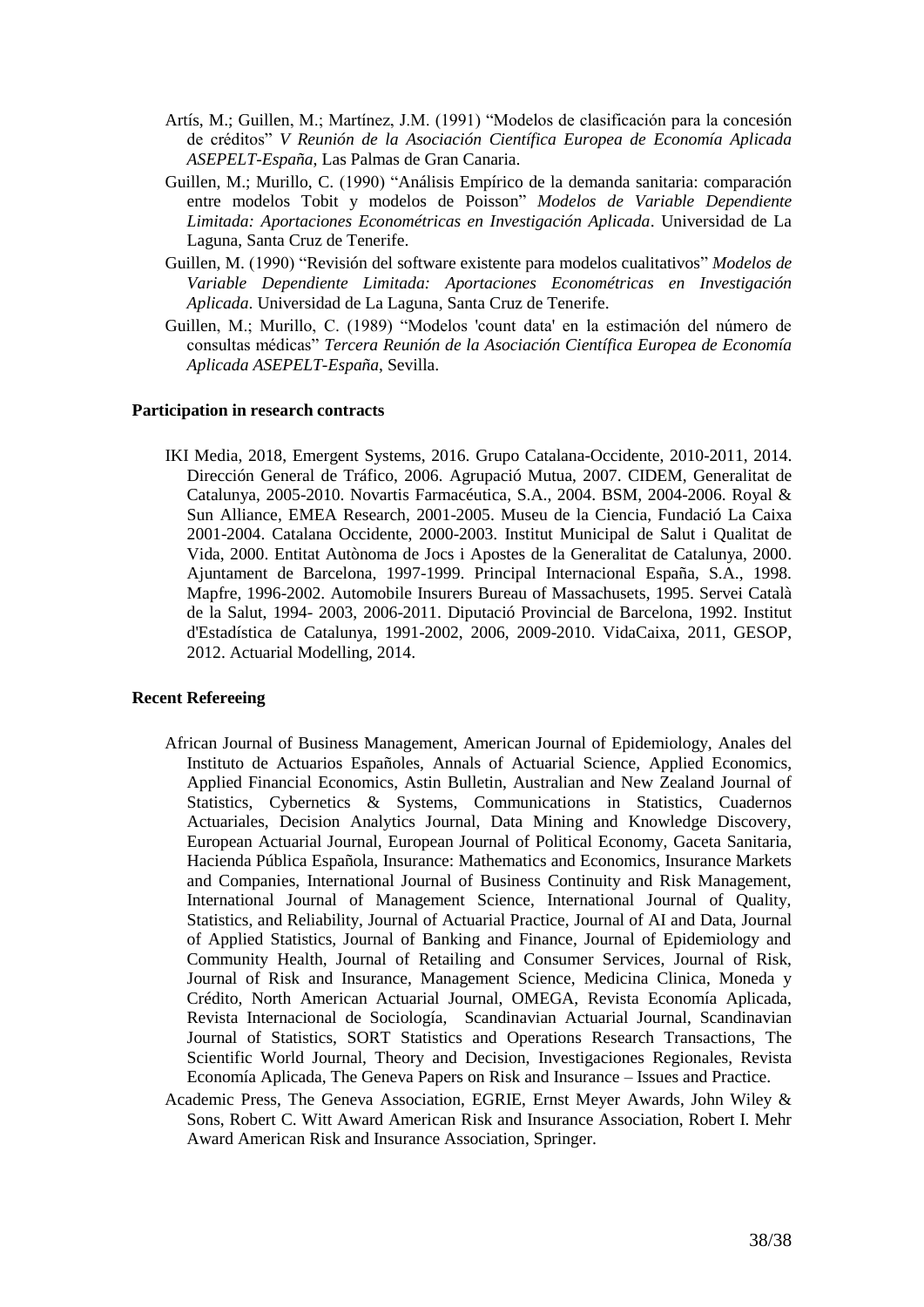#### **Visited institutions**

2020 UIB.

- 2019 EM-Lyon, Heriot-Watt University, City University of London
- 2018 Universidad de Cantabria, University of Oslo, University of California, Berkeley, Consortium for Data Analytics in Risk (August).
- 2017 Université Catholique de Louvain, Universidad de Cantabria, University of Chicago.
- 2016 London School of Economics and Political Science, University of Liverpool, City University London, University of Andorra.
- 2015 University of Pennsylvania, Univerity of Liverpool, Université de Louvain-La Neuve, University of Oslo.
- 2014 Universidad de Cantabria, Cass Business School.
- 2013 Universitat de València, Universidad Loyola, Université de Paris Panthéon-Assas.
- 2012 Université de Paris II, University of Michigan
- 2011 Université de Paris-Dauphine & Paris-Panthéon, Universidad Pablo de Olavide, Universitat de les Illes Balears.
- 2010 University of Aurora at Chicago, Illinois, Universitat de València, Université de Paris-Dauphine & Paris-Panthéon.
- 2009 Universidad de Cantabria, Université de Paris-II-Assas, Universitat de València, Universidad de Sevilla, Universidad de Deusto
- 2008 Université Paris-Dauphine, Université de Québec à Montréal, Universidad Complutense de Madrid
- 2007 University of Rome "La Sapienza", Universidad de Valencia, Universidad de las Palmas de Gran Canaria, Heriot-Watt University, Université Catholique de Louvain, Universidad de Cantabria, University of Tilburg
- 2006 Porto ANJE Associação Nacional de Jovens Empresários Lisbon Instituto de Formaçao Actuarial, Université de Paris-Panthéon, University of Oxford Nuffield College, Universidad de las Palmas de Gran Canaria
- 2005 Université de Paris- Panthéon, Université de Paris Nanterre, Université Catholique de Louvain, Max Planck Institute for Demographic Reseach, University of Copenhagen, Universidad Complutense de Madrid
- 2004 Université de Paris- Panthéon, Université de Paris Nanterre
- 2003 Université de Paris Panthéon, Universitat d'Alacant, Universitat de Valencia
- 2002: Automobile Insurers Bureau of Massachusetts, Institut de Statistique (Université Cathólique de Louvain), Université de Paris Nanterre
- 2001: Università di Roma La Sapienza, Universitat de València, CODAN
- Universidad Autónoma de Madrid, City University, Istituto Superior de Economia e Gestao (Universidades Técnica de Lisboa), University of Texas at Austin, Universidad Nacional Autónoma de Mexico, University of Cambridge

#### **Awards**

- Bob Alting von Geusau Prize sponsored by the AFIR-ERM Section of the IAA for "Implementing Individual Savings Decisions for Retirement with Bounds on Wealth" published in the ASTIN Bulletin (Volume 48, Issue 1). AFIR-ERM colloquium in Paris from 10 to 14 May 2020
- International Congress of Actuaries, best paper award, 2018.

SCOR prize to best research, 2016.

Edad&Vida prize to managing savings after retirement, 2016

ICREA Academia distinction 2011 and 2019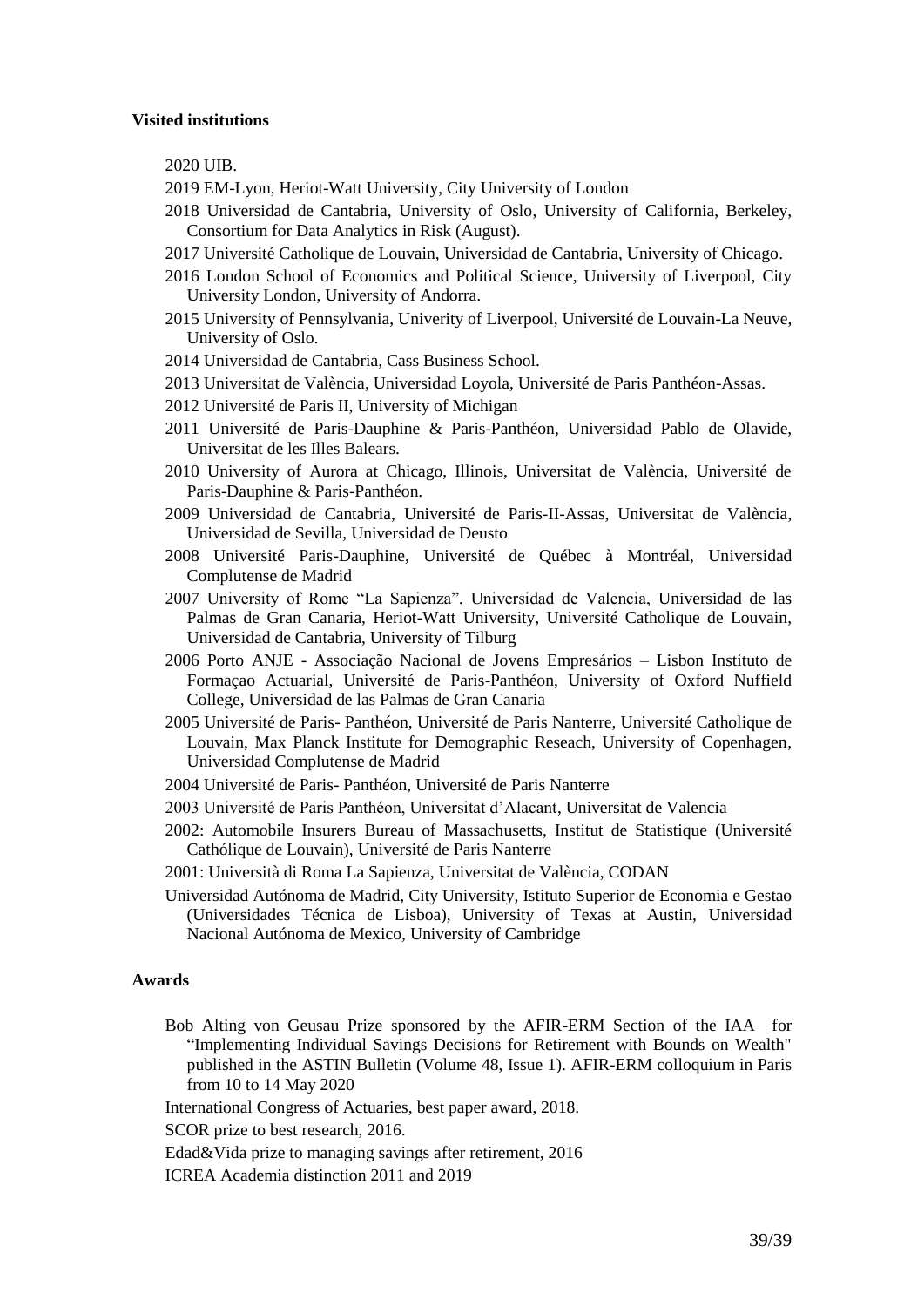Prize Fundación Edad&Vida Higinio Ranventós to "Strategies for Managing Savings after Retirement" 2016.

Prize to the best Master Thesis supervision. VidaCaixa, 2011.

- Prize to the Best Paper in Insurance presented at RISK, 2011.
- Premio Internacional de Seguros Julio Castelo Matrán. Fundación MAPFRE, 2004.
- Best paper published by the American Risk and Insurance Association. Casualty Actuarial Society, 2003.
- Premi Ferran Armengol i Tubau de la Societat Catalana d'Economia. Institut d'Estudis Catalans, 2002.

Premi memorial Àngels Jiménez de Seguretat Viària. Ajuntament de Barcelona, 1996.

#### **Other activities**

- Member of PhD thesis committees (U. Barcelona, U. Autónoma de Madrid, City University, U. Catholique de Louvain, U. Extremadura, U. Las Palmas de Gran Canaria, U. Paris-Nanterre, Heriot-Watt University, Universidad Complutense de Madrid, University of Texas at Austin, Universidad Politécnica de Catalunya, Universidad Autónoma de Barcelona, U. Valencia, U. Cantabria, U Deusto).
- External reviewer for the ANEP, AGAUR (Agència de Gestió d'Ajuts Universitaris i de Recerca), Consejería de Innovación, Ciencia y Empresa de la Junta de Andalucía, ACSUCYL, Agencia de Calidad Universitaria de Castilla y León, Natural Sciences and Engineering Research Council of Canada. External advisor for the University of Aarhus and the University of Copenhagen.
- General Coordinator of Doctoral Programmes, Faculty of Economics (University of Barcelona) 2001-2004.
- Vice-president of the Divisió de Ciències Jurídiques Econòmiques i Socials. University of Barcelona, 2002-2003.
- Chief of Studies of Statistics, University of Barcelona, 1996-2002.
- Academic Secretary at the Department of Econometrics, University of Barcelona, 1991- 1993.

Member of the jury: Premio Internacional de Seguros Julio Castelo Matrán, 2006, 2017.

- Organizer of several meetings: RISK2018, ICRA 6/RISK(2015), IALS-IAA (2015), WRIEC (2015), International Conference on Modelling and Simulation (2013), RISK (2013), ASTIN (2013). RISK (2011), EFMA (2012), EGRIE (2012), (BIRMss) Barcelona Insurance and Risk Management Summer School (since 2010), RIESGO, Tercera Reunión de Investigación en Seguros y Gestión de Riesgos (2009), IWSM International Workshop on Statistical Modelling (2007), RIESGO, Segunda Reunión de Investigación en Seguros y Gestión de Riesgos (2007), EGRIE 33rd Meeting of the European Group of Insurance Economists / local organizer committee (2006) RIESGO: Primera Reunión de Investigación en Seguros y Gestión de Riesgos (2005), Advanced statistical methods in the insurance industry (2004), Jornadas franco-catalanas sobre Estadística a l'Euroregió (2004) , Research and training in failure time methods in the new millennium (2002), Jornadas internacionales sobre Data Mining (2001), Primer Encuentro de Economía Aplicada (1999), Jornadas internacionales sobre Generación de la información estadística (1998).
- Member of American Risk and Insurance Association, American Statistical Association, Societat Catalana d'Estadística, Societat Catalana de Matemàtiques and International Actuarial Association (sections ASTIN and LIFE).
- President of the Audit Committee of Cevasa.

Honorary Member of the Catalan College of Actuaries.